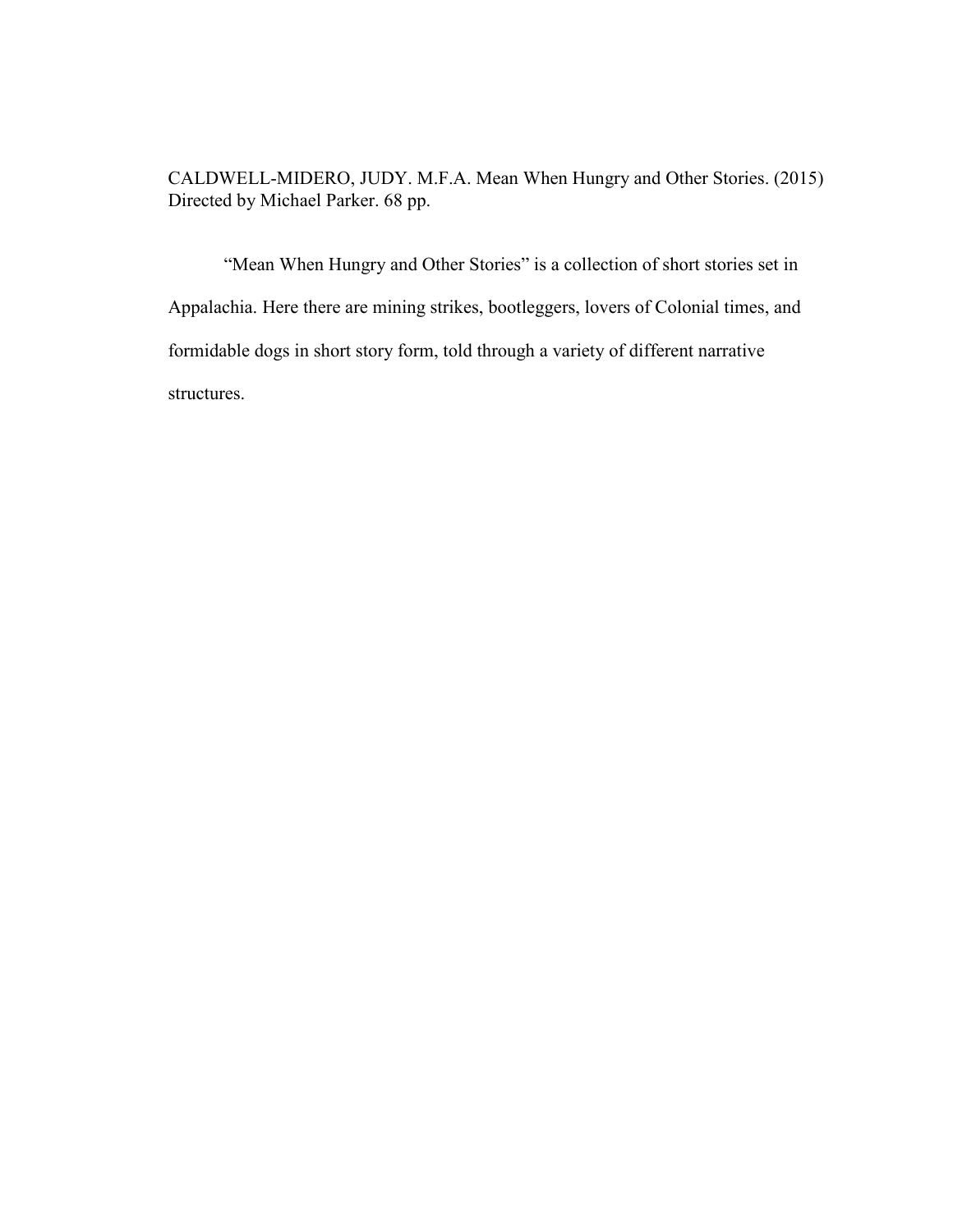# MEAN WHEN HUNGRY AND OTHER STORIES

by

Judy Caldwell-Midero

A Thesis Submitted to the Faculty of The Graduate School at The University of North Carolina at Greensboro in Partial Fulfillment of the Requirements for the Degree Master of Fine Arts

> Greensboro 2015

 $\overline{\phantom{a}}$  , and the contract of the contract of the contract of the contract of the contract of the contract of the contract of the contract of the contract of the contract of the contract of the contract of the contrac

Approved by

Committee Chair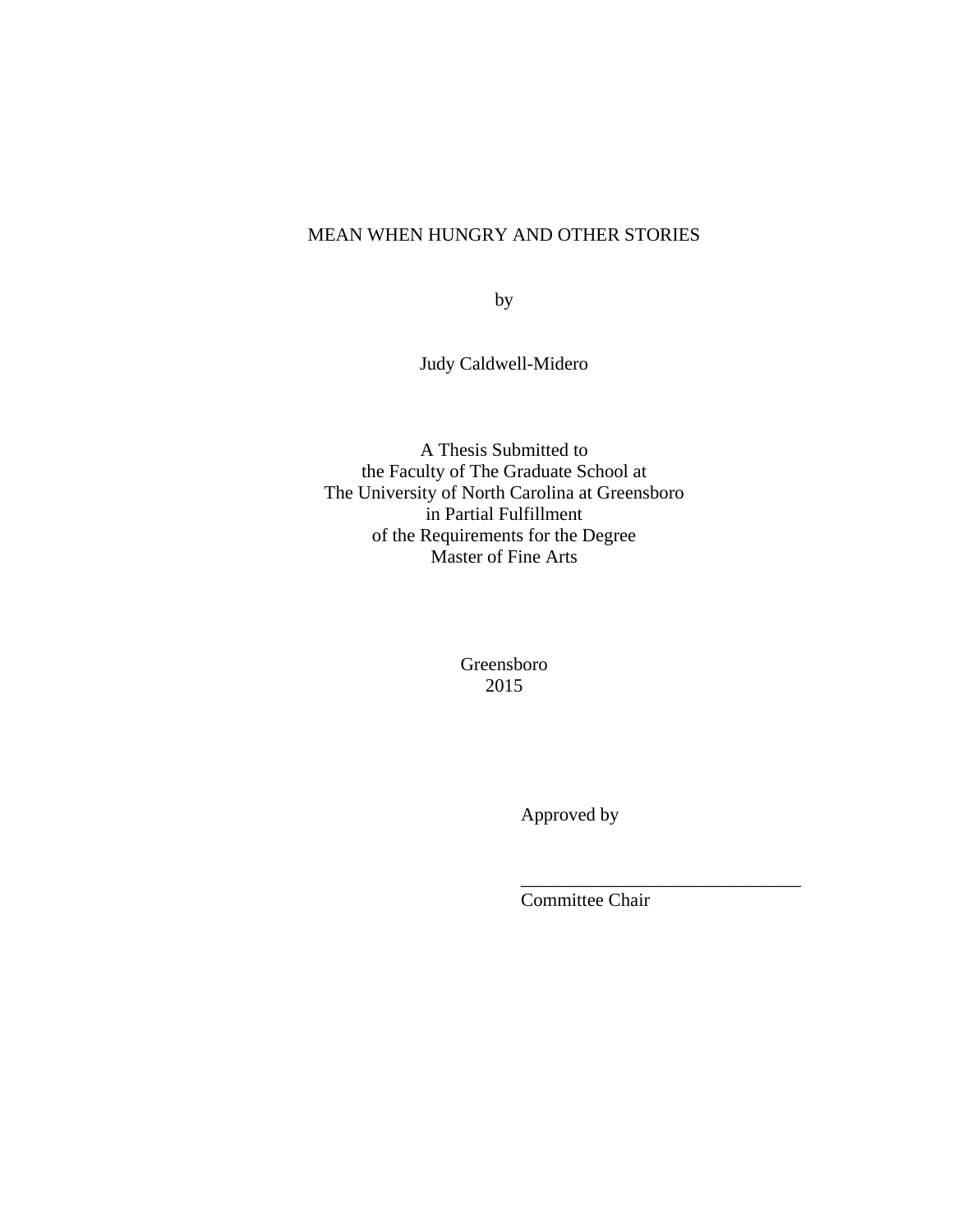© 2015 Judy Caldwell-Midero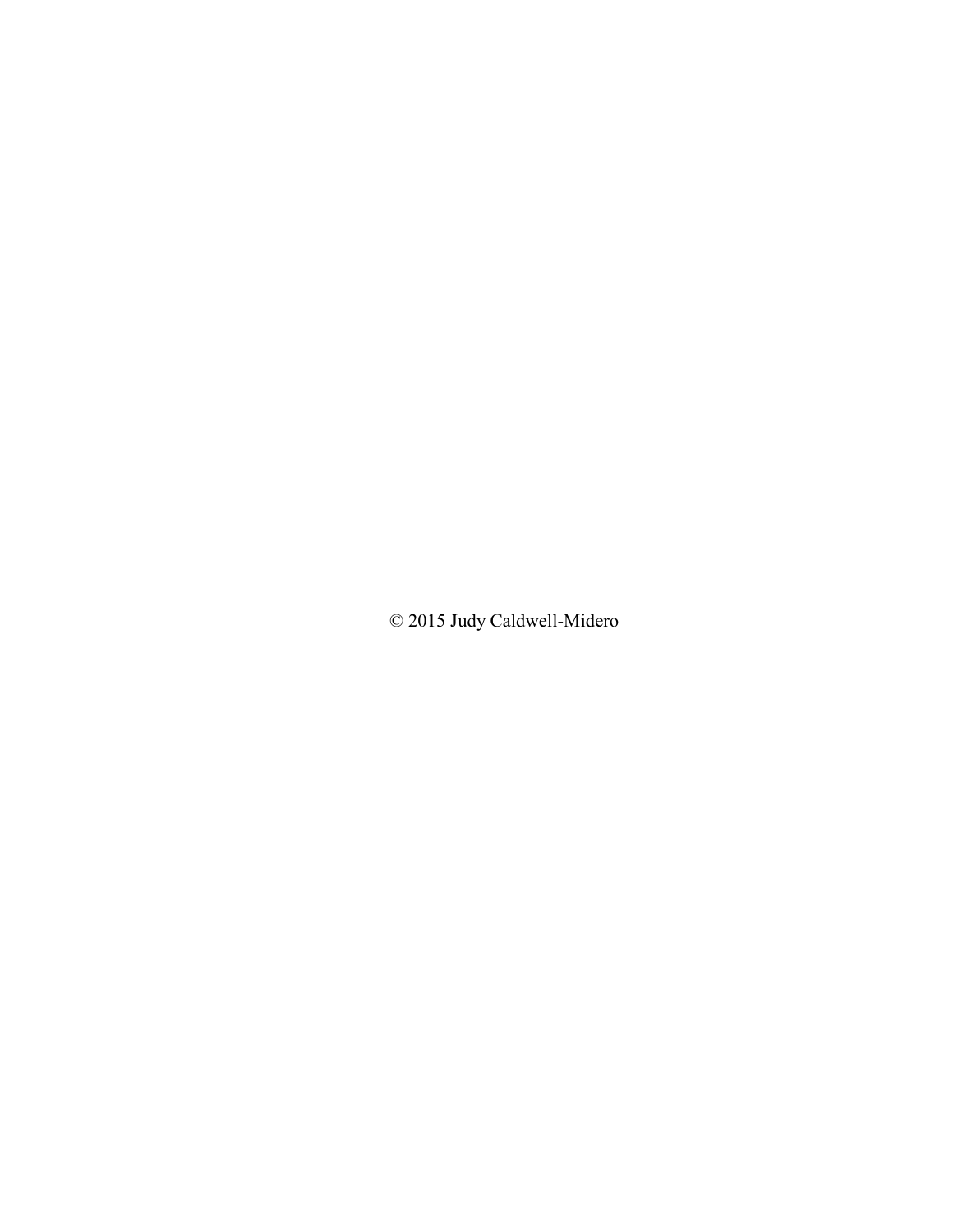# APPROVAL PAGE

This thesis written by JUDY CALDWELL-MIDERO has been approved by the following committee of the Faculty of The Graduate School at The University of North Carolina at Greensboro.

Committee Chair\_\_\_\_\_\_\_\_\_\_\_\_\_\_\_\_\_\_\_\_\_\_\_\_\_\_\_\_\_\_\_\_\_\_\_\_

Committee Members\_\_\_\_\_\_\_\_\_\_\_\_\_\_\_\_\_\_\_\_\_\_\_\_\_\_\_\_\_\_\_\_\_\_\_\_

 $\mathcal{L}_\text{max}$  and  $\mathcal{L}_\text{max}$  and  $\mathcal{L}_\text{max}$  and  $\mathcal{L}_\text{max}$  and  $\mathcal{L}_\text{max}$ 

\_\_\_\_\_\_\_\_\_\_\_\_\_\_\_\_\_\_\_\_\_\_\_\_\_\_\_\_\_\_\_\_\_\_\_\_

\_\_\_\_\_\_\_\_\_\_\_\_\_\_\_\_\_\_\_\_\_\_\_\_\_\_\_\_ Date of Acceptance by Committee

\_\_\_\_\_\_\_\_\_\_\_\_\_\_\_\_\_\_\_\_\_\_\_\_\_\_ Date of Final Oral Examination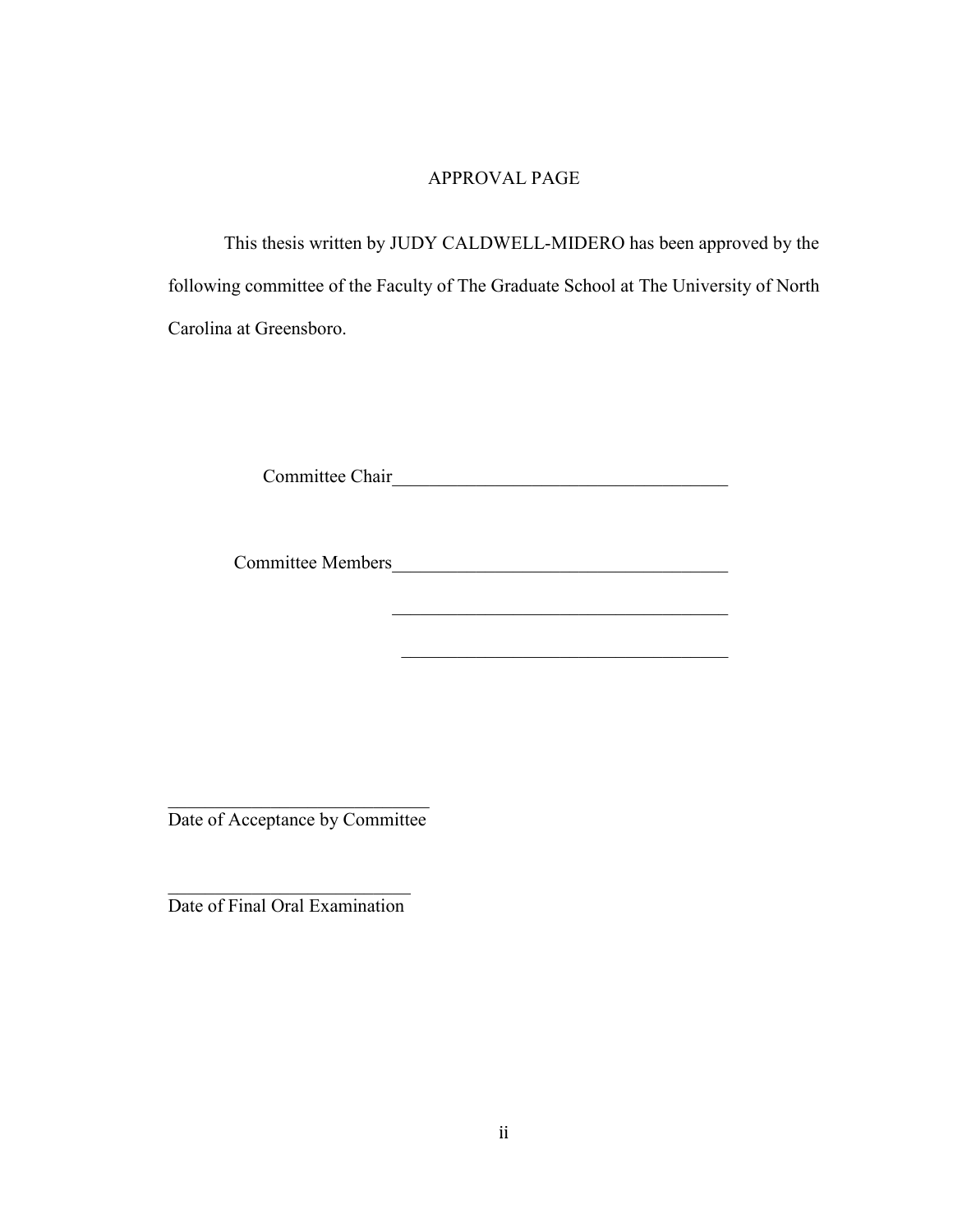# TABLE OF CONTENTS

| Page |
|------|
|      |
|      |
|      |
|      |
|      |
|      |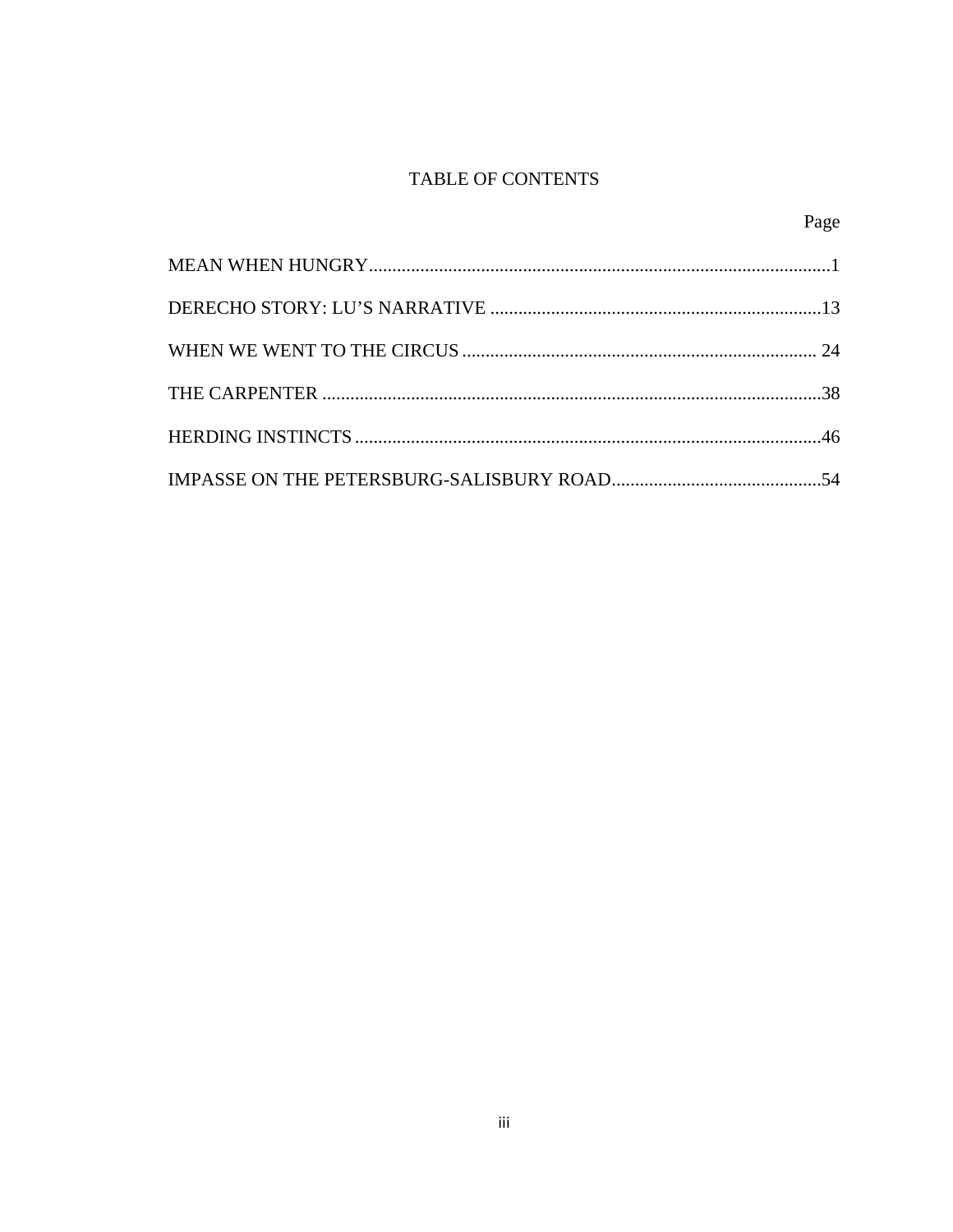#### MEAN WHEN HUNGRY

I

Lovey knew the mine had exploded the minute she heard a knock on the door and her mother's primitive yell in the blue cold hour before sunrise. Lovey could not move, felt pressed down to the warm spot her body had hollowed out in the bed. December is so dark, the sun arrives late and confuses the mind as to what time it may be, but she reckoned the knock came an hour or so after her daddy had gone down underground for a long day of work. Her father had been without work for weeks, long weeks the miners had been on strike and Christmas was coming. He was getting antsy with no work and his wife despaired over stretching the food to last until things picked up, despaired over having him constantly in the way as she went about her business in the small three-room house.

The time her father was without work, was, for Lovey, a respite from the job of worrying that she had taken up at a young age. Walls caved in and earth shifted regularly in her ten-year-old head, trapping him underground because she knew it could and would occur, and she was a child who worried. My worrywart, Mama called her, but the newspapers did not lie and Lovey had been reading them since she was seven. "Five Men trapped in Rose's; No Signs of Life"*,* and "Explosion Traps Logan Miners." Sitting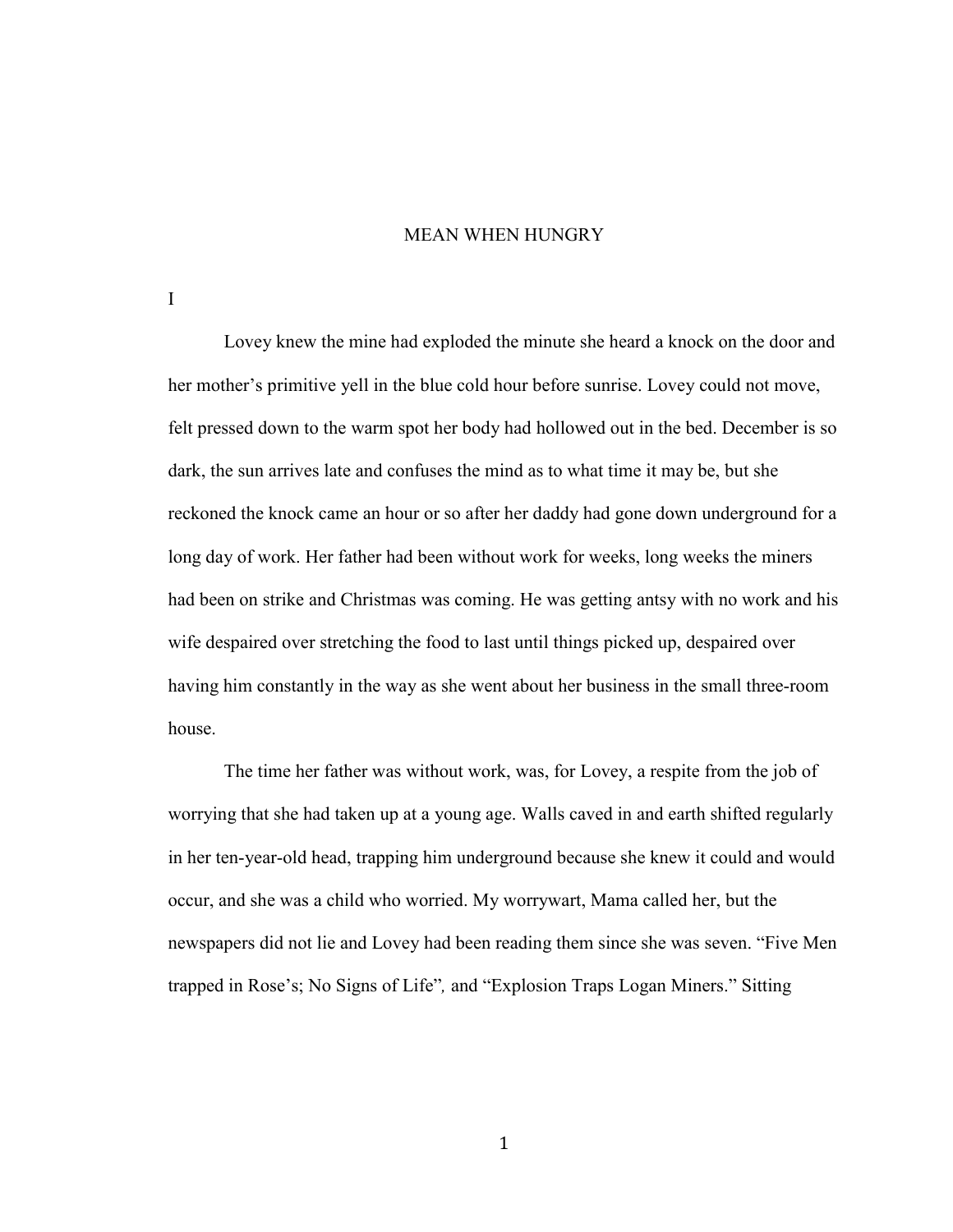curled up in her daddy's lap while he read the paper she had seen the headlines with her own eyes. A cavern is like a medieval dungeon she reckoned, and pictured her daddy winding his way down Blue Creek Mine each day, a knight in a labyrinth, winding and winding down deep and then winding back up at the end of the day, not a headline in the newspaper.

No one knocks on a door before dawn unless something unspeakable has happened. There was a knock that brought the news about John Wesley, the brother she'd had who died when she was three. He'd gone down into one of the big Huntington operations at 17 and had not made it out of a surprise methane blast after six months on the job. She was too young to remember what John Wesley looked like when he smiled. She knew John Wesley from a vague memory of being tossed in the air and caught, and by the photograph on the wall in the living room, sober and dark-eyed, with their mother's sunken cheeks.

"Well, who's fault was it the mine exploded?" She'd asked Carol when she found out what had happened to John Wesley. Carol didn't want to talk to her about it, but Lovey pressed.

"The energy company said it was a sudden surge of natural gas," Carol said. "But the government investigated it and gave them two-hundred and some citations."

To Lovey, John Wesley was a sudden surge of natural gas, a citation. He was the most dire of the headlines, and he was in her gut and made her know that her know that it had happened again, and on her father's first day back on the job, no less. She also knew that her mother and sister were already plotting how best to keep it from her because she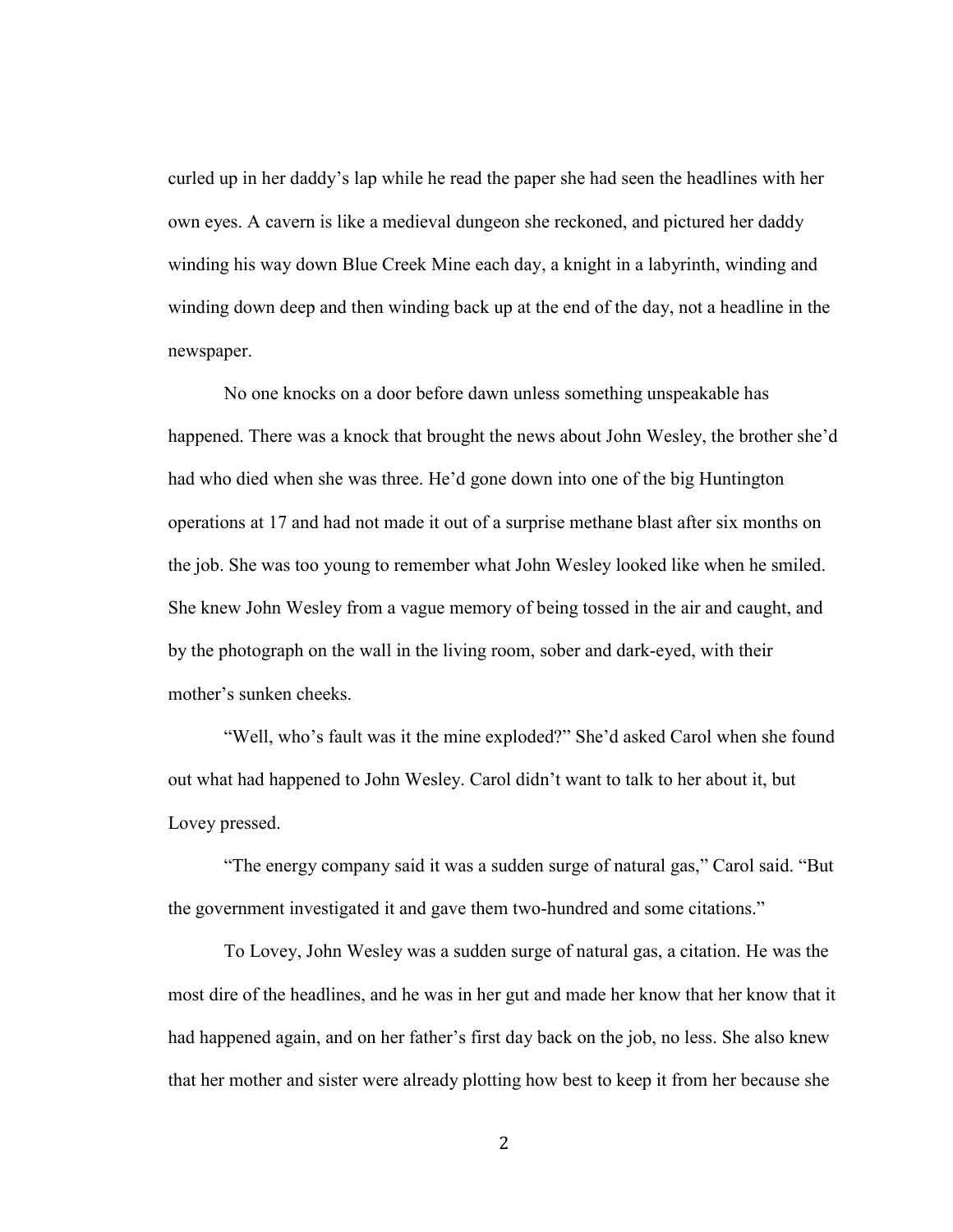was the baby. She would get there to see how she could help, Lovey vowed to herself, covers still up around her chin.

That early morning Johnny Mayo's footsteps had echoed through the house just like every morning of the world except Sundays, gathering his lunch box and his red and black check Woolrich coat, her mother's voice a low and happy murmur as the front door shut and his boots crunched the frost-covered grass outside Lovey's bedroom. No sooner had his truck rumbled to life and tore out of the gravel driveway, it seemed, then the knock came; Lovey figured no more than an hour had passed since her father had gone. Carol was up already, but Lovey could only lie there underneath the pleasant weight of the heavy quilt, staring at the same corner of window until she willed some weak sunlight to filter through the curtain to give her strength to get out of bed. She was up and shivering, alone with her visible breath puffing out into the cold bedroom.

"Mornin' Johnny," Calvin Harris walked beside her father into the great mine; their metal lunch boxes and thermoses of coffee were nearly identical. "

"Mornin' Calvin." A nod and wide, crooked-toothed grin from Johnny, with his clean morning face and red and black-checkered coat.

Lovey walked on tiptoe, crept toward the familiar morning talking of her mother and older sister Carol. "Take her up to LaVerne's and you come back for me as quick as you can, hear me?" Lovey heard Mama say, and good Carol did not say anything. Lovey knew they could see her feet underneath the curtain so she flung it aside and stepped into the stove heat of the big room. There was coffee, Lovey smelled, but no oatmeal, only already-cold biscuits from her father's breakfast in the wee hours of the morning. Carol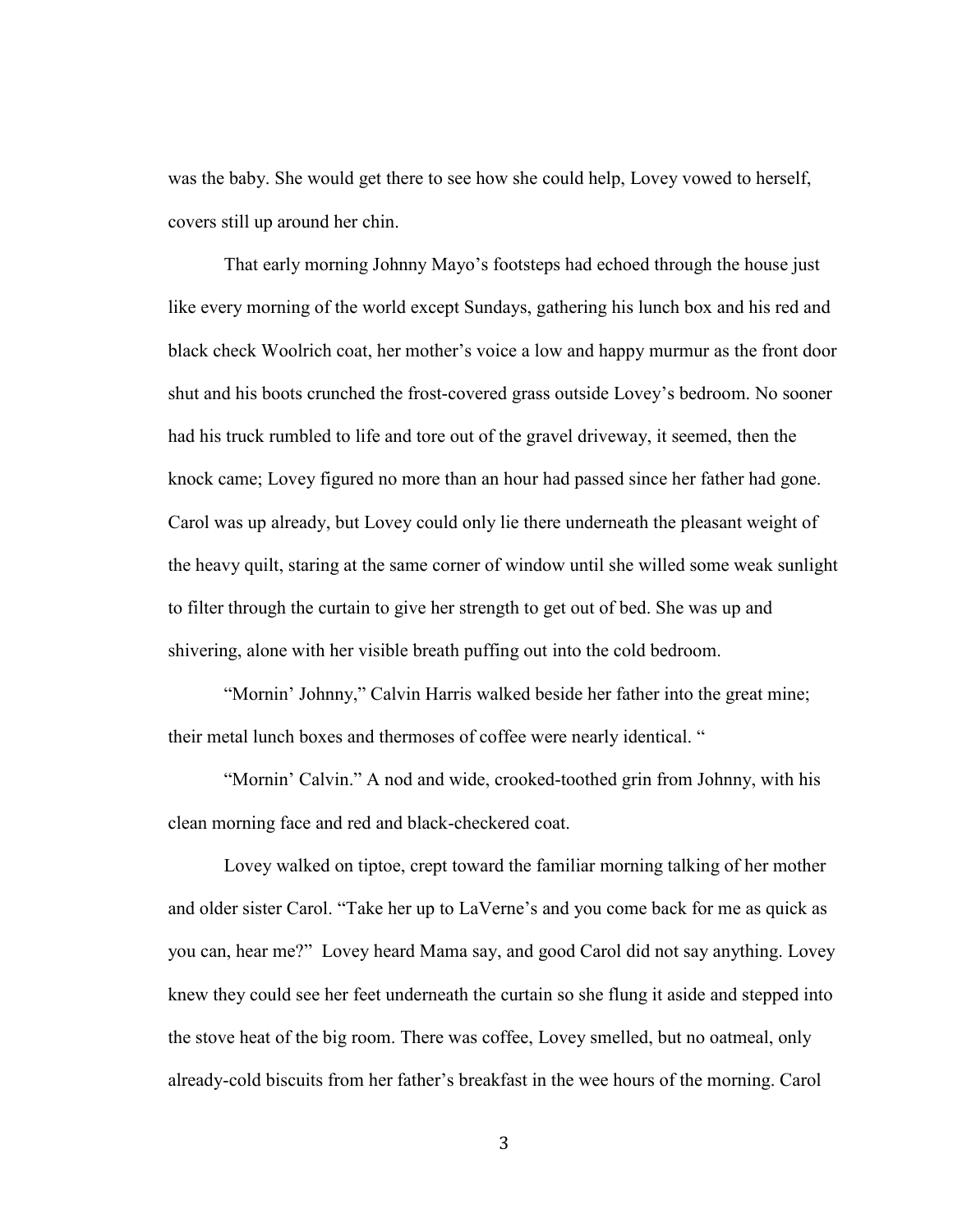and Mama both had their hair skinned back in ponytails. Their faces were bloodless and Lovey knew she was right. "What's happened? Is it Daddy?"

"Baby, you go on and get dressed. I'm sending you up to visit LaVerne today. I have some things I need to attend to." Mama said. Her mama's face was set in rock. Her craggy cheekbones were white pale and she did not meet her younger daughter's gaze but for a flash second, enough to for Lovey to see the weight in them. Her mother did not want to ask any questions. But asking is all Lovey wanted to do.

"What's happened down at Blue? Why are we not going to school today?" Lovey spat out, but Mama was pouring herself some coffee, her back to them.

"You will mind what I say. There is no school, not today, Lovey Ann." Mama still had her back to them. Then, turning, turning slowly around and looking old, she said to the air, "You make sure that little girl eats, Carol."

Carol swatted Lovey's bottom, not hard but playful, trying to act old and grabbed her sister's wrist, pulling her toward their bedroom. Lovey made herself heavy and dug in her heels. "Carol, has the mine fallen in?"

Carol was busy pulling a sweater over her own head, and then a sweater over Lovey's head, both of their breaths hung in the air like fog in the bedroom.

"Put on your pants and your warm socks, Love." Carol told her. "And your fur cap. We're taking the mule."

"Carol, you tell me who that was knocking this morning."

"Hush. Mommy says not to talk about it. You get your fur cap."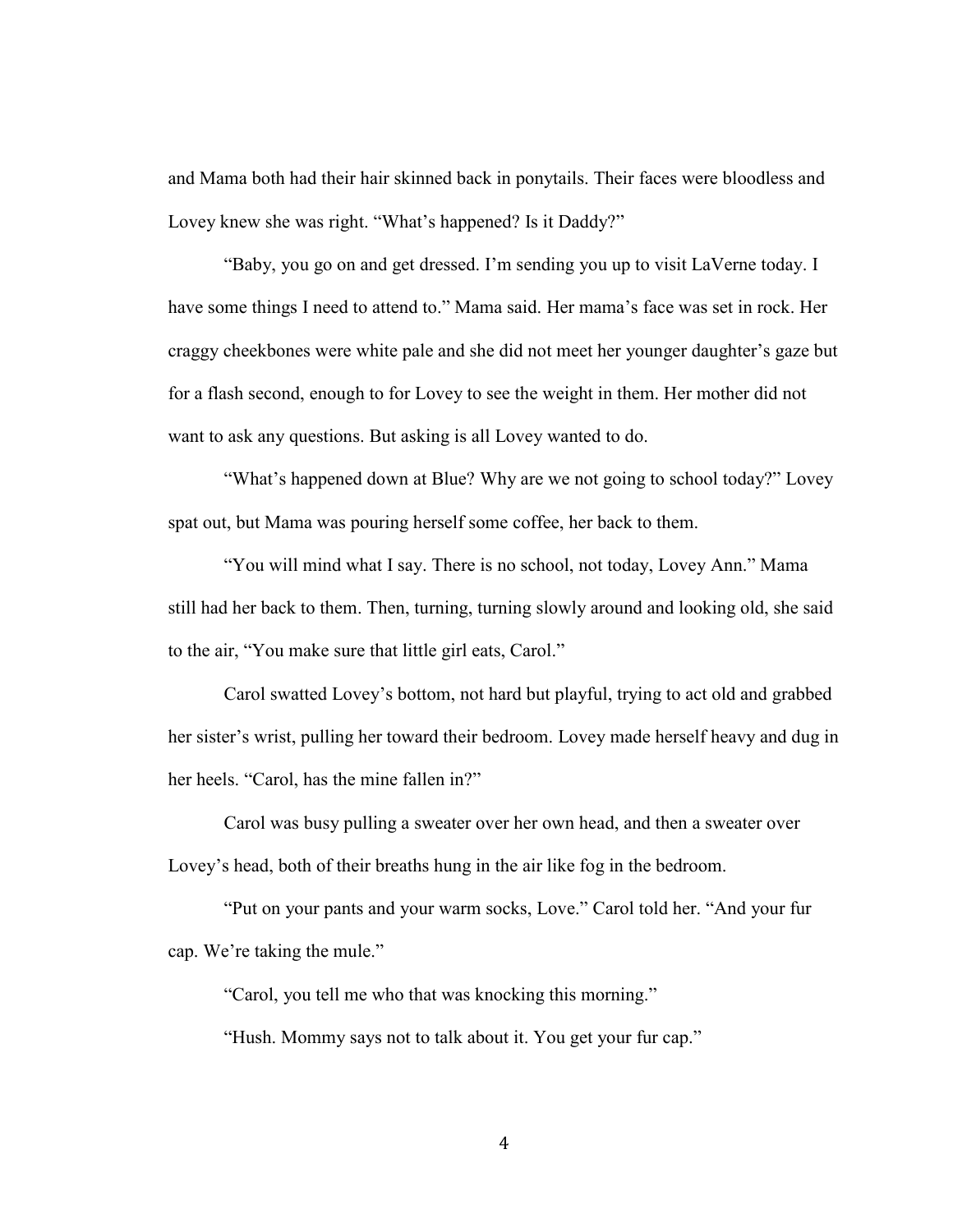The mule Andy could take them where an automobile could not on a day like that, more safely and without as much jostling. The main route had been iced-over for days, days since the sun had slipped behind the mountains and left everything in the blue cold, and had Lovey and her sister set out that morning in an automobile, they would have been just as cold and probably ended up stranded round the curve by the mill road. So, they went by mule, winding up and around toward their mother's aunt LaVerne's, the two story white house that peeked out atop the mountain and that could be seen from the main road down below on a clear day. Lovey had been to the house exactly two times in her eleven years, and both of those times LaVerne had sat like stone on the side porch and said nothing to anyone. It was not out of meanness that she didn't speak, Mama explained, but because LaVerne's mind was not right sometimes. She had spells, at times. A bad spell sent her away for a long while to Roanoke, where her son, Lovey's mama's brother, was looking after her. The house had been shut up for a long time, five years or more, until earlier that winter when LaVerne returned to her mountain and her house. Her mind was better, they said.

Lovey's arms wrapped around Carol's waist; the two of them bobbed gently up and down on gentle Andy, as he plodded, head down, on the trail through the woods and upward. It was now full morning but the sun had not grown much in size and its light was still wan and white, prevented from doing much else by the low gray clouds. Lovey looked back over her shoulder at the house as Andy took them into the woods on the

II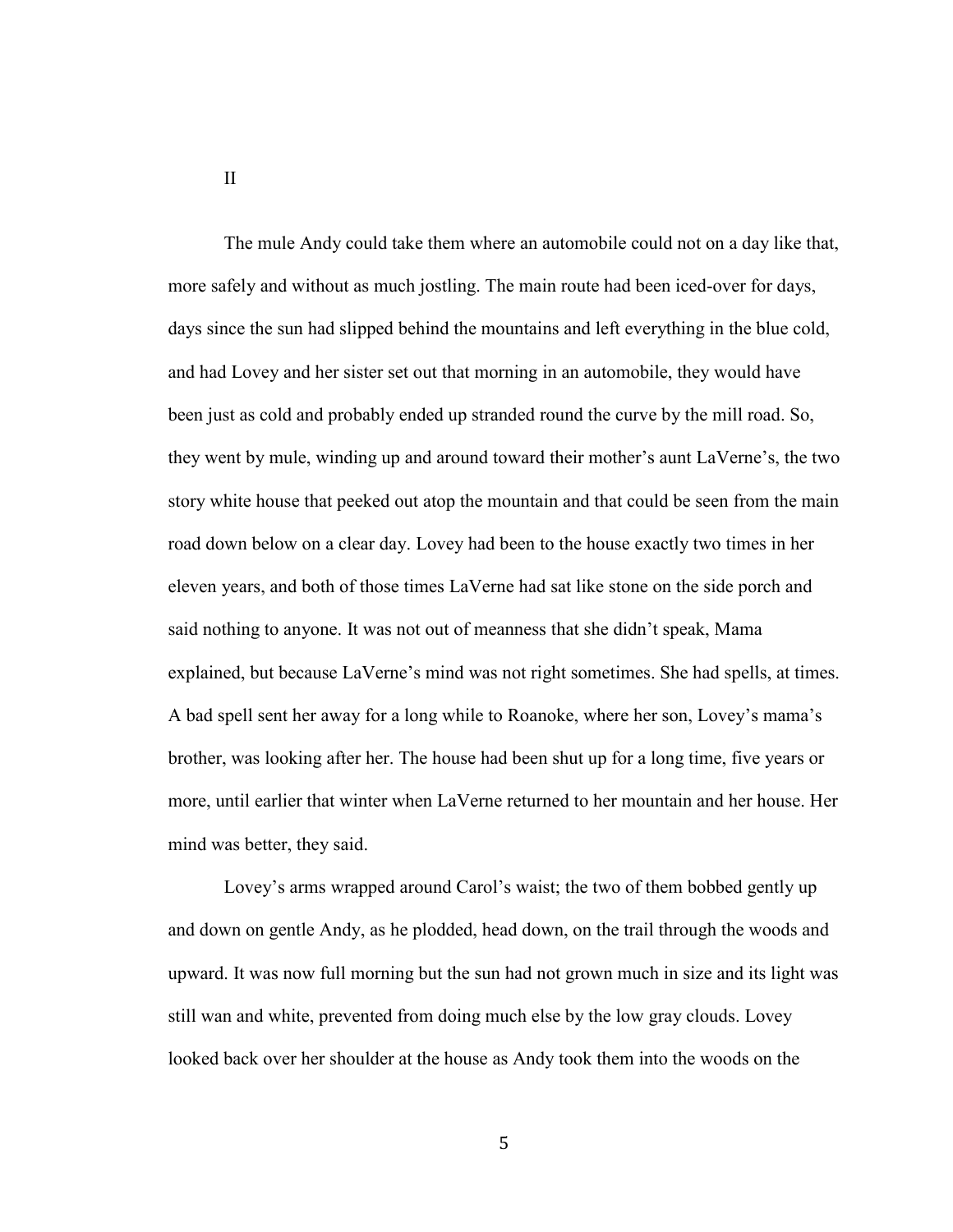well-worn route leading up through the mountain. A single plume of smoke rose up out of the chimney and everything was still.

Johnny's face was dirty and his breath came quick. He had been knocked off his feet for a minute, everybody had, twenty-five men or so all knocked down and crouched for a minute, debris falling all around them in the darkest spot in the mine. Their headlamps shone weakly through all the dark and the coal dust. There was coughing and swearing and panic. For a second they all of them wondered if they were still alive after a busting, a great letting go of pressure that rendered them near-blind and with hurt eardrums. It was up to Johnny. "Hey, men. You all stay with me, now. You all stay with me"

Lovey said, "Carol, I'm going to jump off this mule right now and run to town or you can take me to town but we have to get over there and help."

She held off jumping and stared at Carol's shoulders, broad and puffy with two layers of sweaters and her car coat. Carol was silent. Everything around them was spare and pointed. Leafless branches darted out and threatened to poke their pink cheeks if they didn't keep their shoulders in and heads tucked. Lovey would not jump quite yet, she decided. There could be a bear, or a panther nearby, and there she would be by herself with no mule and no Carol. No patient sister, stout and motherly to shoo away the panther. Let her sister take her to LaVerne's, anyway. Perched on top of a mountain there is a clear view of town and she could break free and run down, run down to town to Blue Creek Mine and aid in the rescue.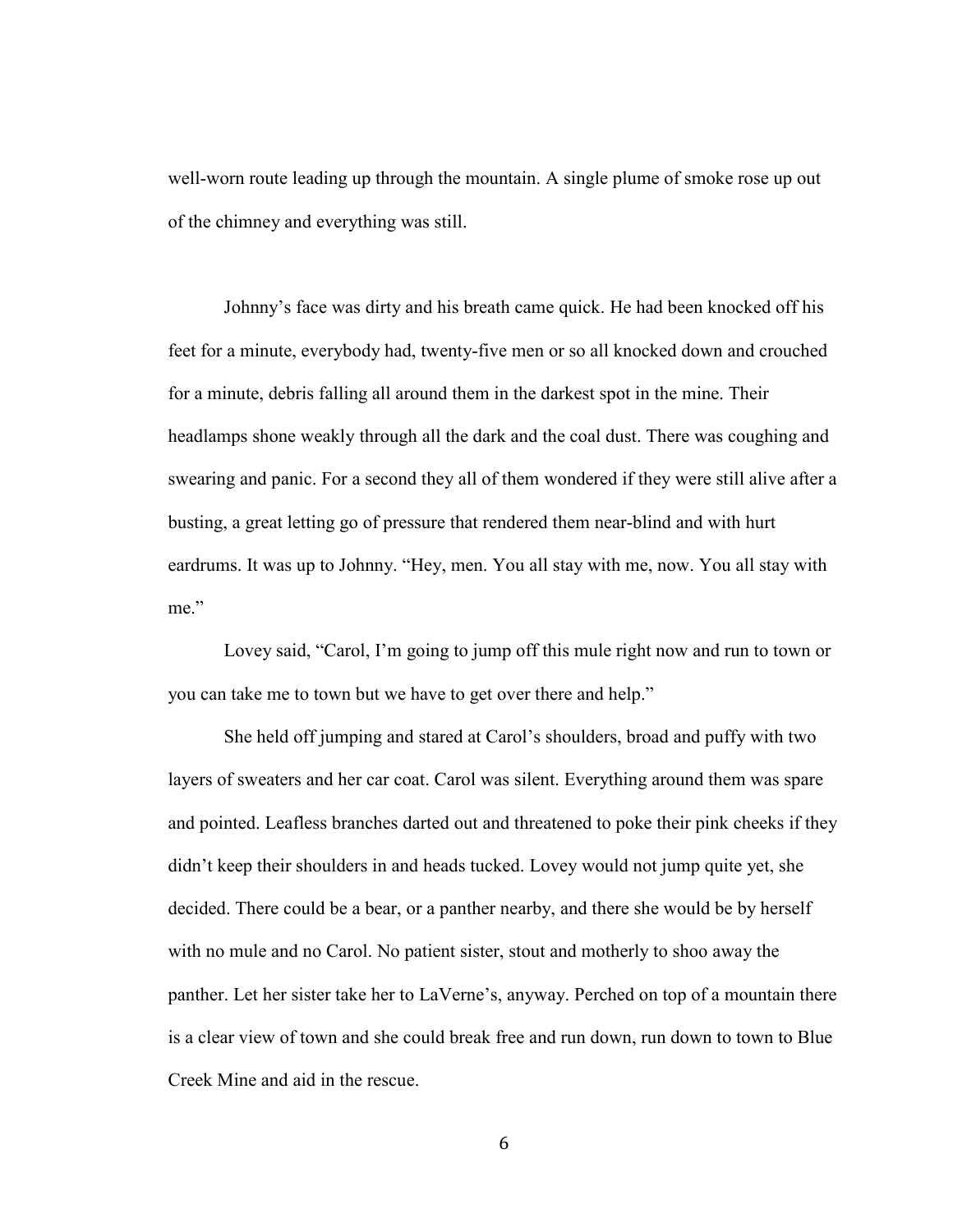"How did it explode?" Lovey asked.

"I thought you were jumping," Carol said over her shoulder.

"Well, I didn't."

"Lovey Ann, you are too young to know everything."

"I am not," said Lovey. "And now is your last chance to tell or not tell me because I will run down there anyway and get to Daddy." It was Carol's last chance to say something. Andy had gotten them to LaVerne's and there was LaVerne, standing there in the front yard hanging a bed sheet on the clothesline with a man's coat on and no hat. Her hair had turned white and it was loose all around her head in the morning fog. She didn't say hello or wave, nor did she seem startled to see them. Lovey slid down off of Andy and looked up at Carol.

"If you think I'm just going to stay here with her and wait till you come get me and there's trapped miners and Daddy's down there with them then you're crazy."

Carol stayed up on Andy. "Lovey Ann, Daddy's crossed the picket line and some other guys did, too, and there's other people calling them scabs. Mama says we're all liable to get our heads bashed in so you just shut up and do as I tell you."

## III

 It was the closest she had ever stood next to LaVerne. LaVerne was two heads taller than Lovey, stout and barrel-chested like a boxer. Under her outspread hair and man's coat there was the hem of a dress, and under the dress brown work pants tucked into a pair of western wellington boots. She didn't have any gloves on and her knuckles were large and chapped on long, straight fingers. The threadbare floral bed sheet she had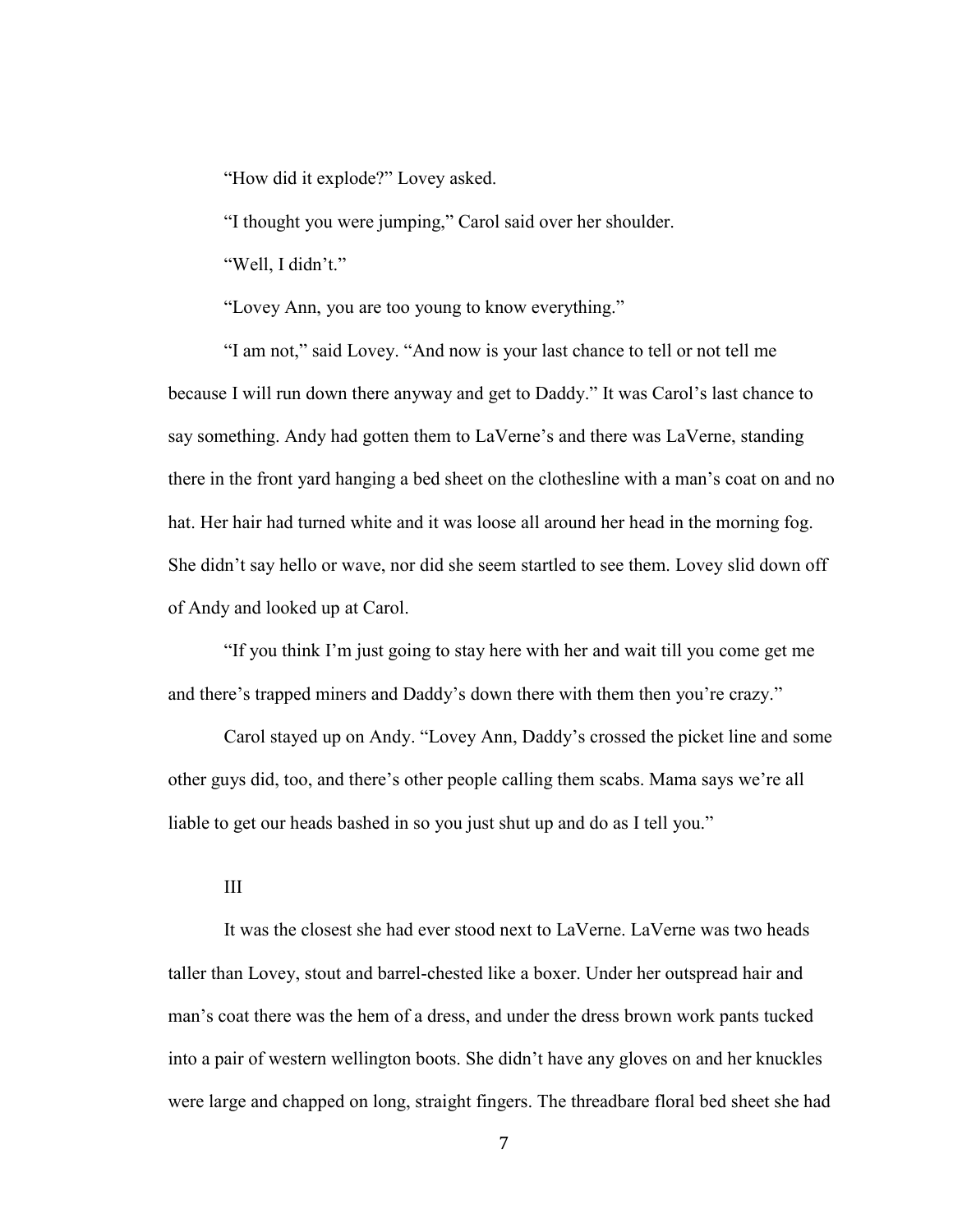hung on the line, heavy with water and half-frozen, made whip-like sounds in the wind. Lovey had not been invited in. She stood, and LaVerne regarded her standing for a while and then spoke. "Have you et?"

Lovey was hungry. The morning had afforded no time to think of breakfast, and she had refused the cold biscuit Carol had handed her when they left the house. Her hunger was such that the mention of food stirred up in her a wave of basic need that for the moment washed away sudden flashes of gas, washed away letters and women. "Yes, I am," she said.

Laverne's cold house was the house Lovey remembered. Big wood floored sitting room with no curtains up at the windows and beside it a sparse kitchen with its table made of rough-hewn boards set up on trestles, a stove that burned warm. It did not smell like food. LaVerne grabbed a stool from the corner and set it down by the stove. Lovey sat on it and it felt good to sit and be warm. She kept her coat on and watched LaVerne, who appeared to be still crazy, despite reports to the contrary. LaVerne did not engage Lovey in conversation, did not smile or patronize or ask her what grade she was in. She moved about the kitchen as if Lovey was not there.

LaVerne had a Ball Mason jar in her hands from the pantry and in it were small rounds of sausage. Upon opening the jar, the cold kitchen air was at once thick with sage and fennel. LaVerne set a cast iron skillet on top of the stove and Lovey sat wordlessly beside her as she cooked up the sausage.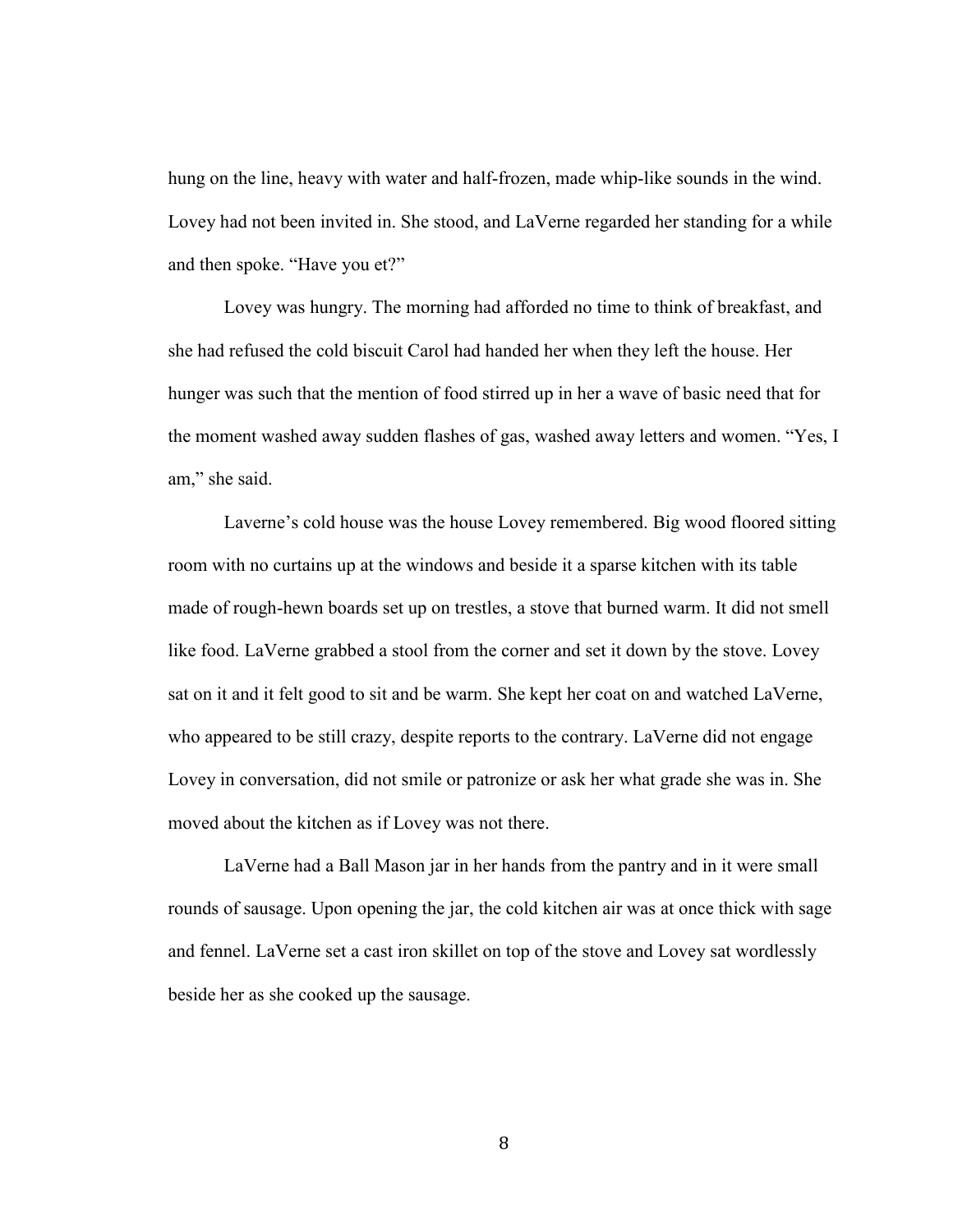"Are we scabs, boys?" What about going to work today is wrong? Don't let them tell you it's wrong. Our stoves need wood and our children will have Christmas gifts. Who says we are scabs? Let them try something."

The smell of sausage filled Lovey with what she thought might be a false sense of security. The anticipation of eating gave her something to think about other than work and trouble. She wondered what was taking LaVerne so long. Lovey could not remember ever having been so ready to eat. LaVerne knew she had grown impatient. She cocked her head a little and narrowed her gray eyes. "You're Mary Evelyn's girl, ain't you?" Lovey stared at her right back, sat up straighter on the stool and said, "Yes ma'am," testy on purpose, equal emphasis on both the yes and the ma'am. LaVerne blinked less than anyone Lovey had ever met. She held the girl's gaze for what felt like a full minute and said, "I can see that. All of ya'll get mean when you're hungry."

She watched LaVerne's big hands work the skillet, the bones of her wrists as she wrapped a towel around the handle and slide the skillet off the heat. The sausage was on Lovey's plate and though it was hot and she had no fork she pinched it between her thumb and index finger and ate. The eating was pleasurable. Lovey ate one patty with closed eyes, and the second one she held up close to her face and stared at the half-bitten center, where bits of red pepper flakes and green anise seed mingled. The heat on her tongue was good and she ate and ate until she was full and pushed her plate back. Her thoughts came back to her and she looked up to find LaVerne sitting in the other chair, still looking at her, expressionless except for what might have been a quarter smile.

"That's good sausage," Lovey said.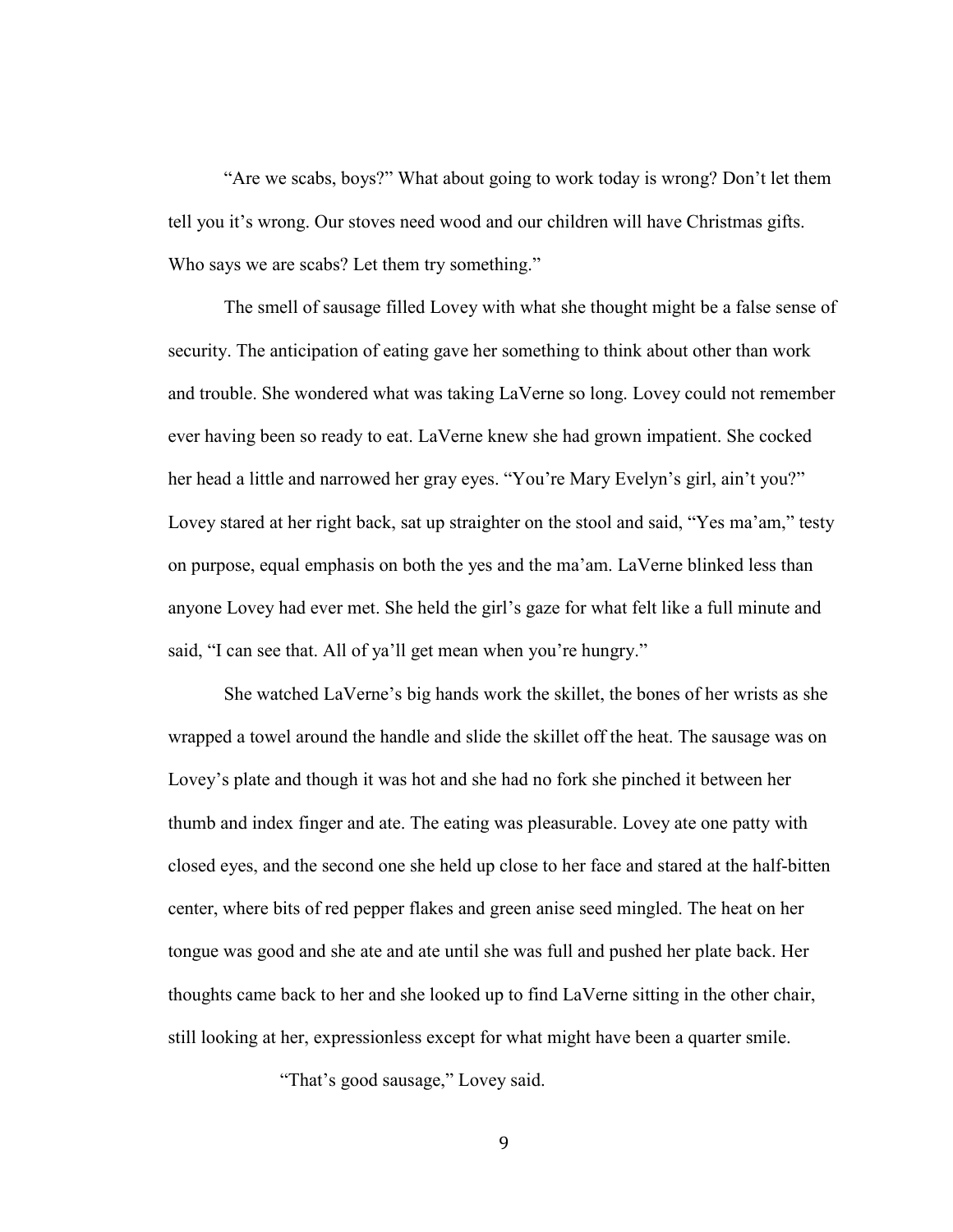"It is the first bunch I put down after the frost this year," said LaVerne.

"Alright, then. I guess I'll be going now. I've got to get down to town to see what I can do about whatever it is that's going on." Lovey's words did not seem to register with LaVerne. An adult should have said, "No, you're not going anywhere, missy," but LaVerne did not.

"You want a glass of buttermilk?" She asked Lovey.

"No, I can't stand buttermilk, thank you. I will take some water." Hadn't LaVerne heard her about going to town? She did not seem concerned, as she brought out a pitcher of water and poured Lovey a long glass. Lovey drank it down.

"Ms. LaVerne, I'll be going now. I guess there's trouble down at the mine." Lovey stood up, pushed back her chair. She had never taken her coat off, was ready to go and did, she walked right out of the kitchen and back through the sitting room and went out the front door. The cold stung her eyes as she stepped out on the porch. She lingered there. LaVerne was on the other side of the open screen door. Lovey's spicy fennel breath puffed out and around her as she faced LaVerne.

"They brung you up here for me to look after you today and if you mean to go then you'd do well to listen to me. I'm the one who knows how to get there and what to do if there's trouble down there." LaVerne said. She came outside and Lovey followed her past the clothesline with the frozen bed sheet, past the two big pines and over to the pasture's edge, the ridge that looked out and straight down to the town below. Lovey could see life in miniature, tiny squares of buildings and smoke from dollhouse chimneys.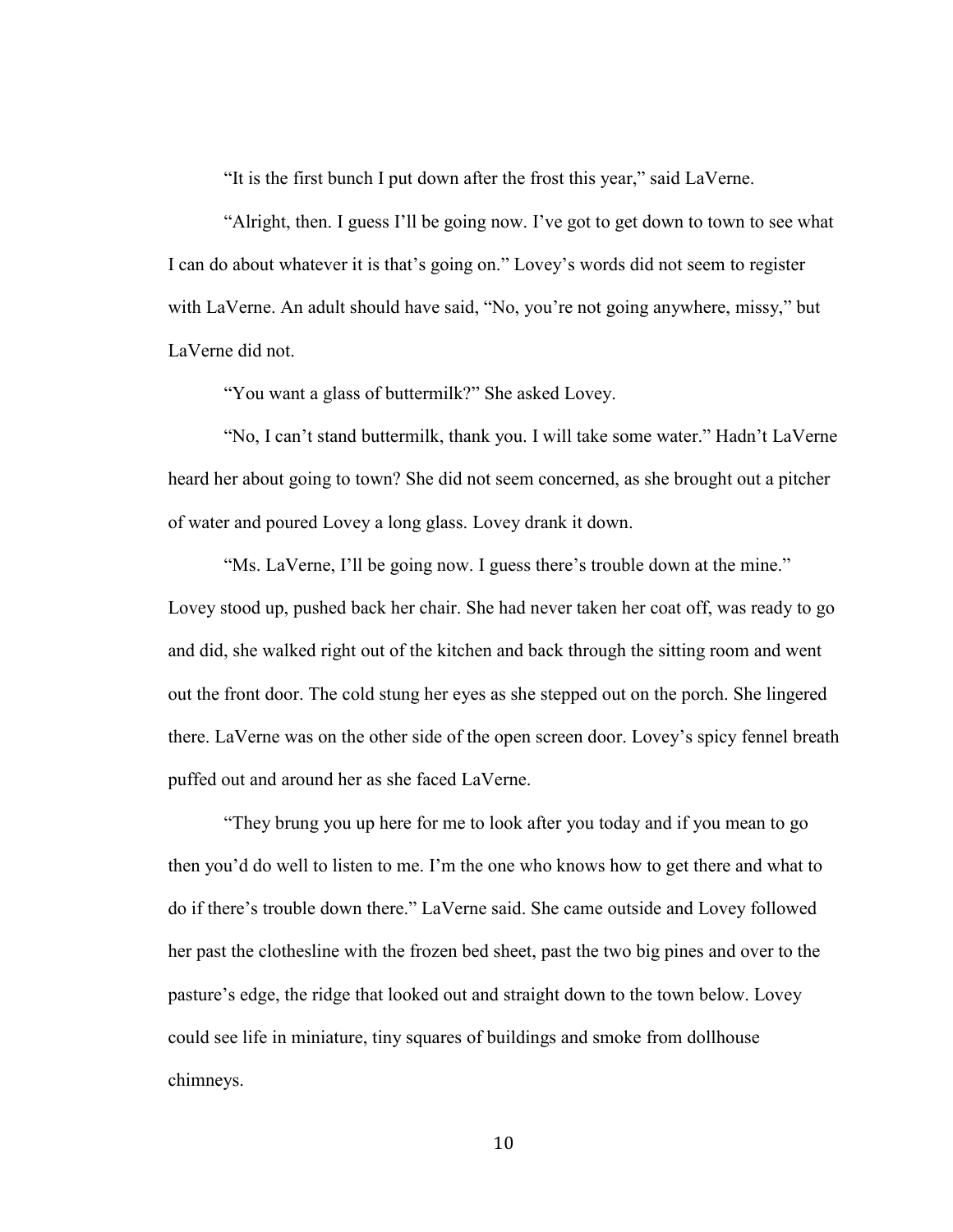"LaVerne. Point out the mine to me. I do not know what it looks like from up here," she said. LaVerne took Lovey's finger and with one eye squinted placed it in the air above a long, dark rectangle on the grid down below. It didn't look like anything to Lovey. "Can we see from here if there are people getting their heads bashed in?" She asked.

"It's hard to say," said LaVerne. "Things look different to them that's down there. We could stand right here and wave and holler and they will never pay us any mind and it's the same for them down there."

Lovey was not going to let Carol and Mama be down there and doing all the work and worrying, all the knowing of what was going on when she was hidden away up at LaVerne's and they could even see or hear her if she yelled. "My place is to be down there, heads bashing or not," she said and turned to LaVerne. "Are you coming with me, or not?"

It was still cold and Lovey's fingers ached inside her gloves, but the morning fog had lifted and the sun was out, not full but getting there through scattered clouds. Lovey on top of the mountain was within minutes of heading down and toward the labyrinth, to the place where she could be heard and seen.

"I'll get you down there," said LaVerne. "On foot the path is slippery this time of year. And we'll need to bring some things." She was headed back toward the house.

"Like what?" Asked Lovey.

"Citronella, chewing gum, some change for the pay phone . . . " LaVerne rattled off as she stepped up on the porch. Lovey stayed waiting for LaVerne, looking down over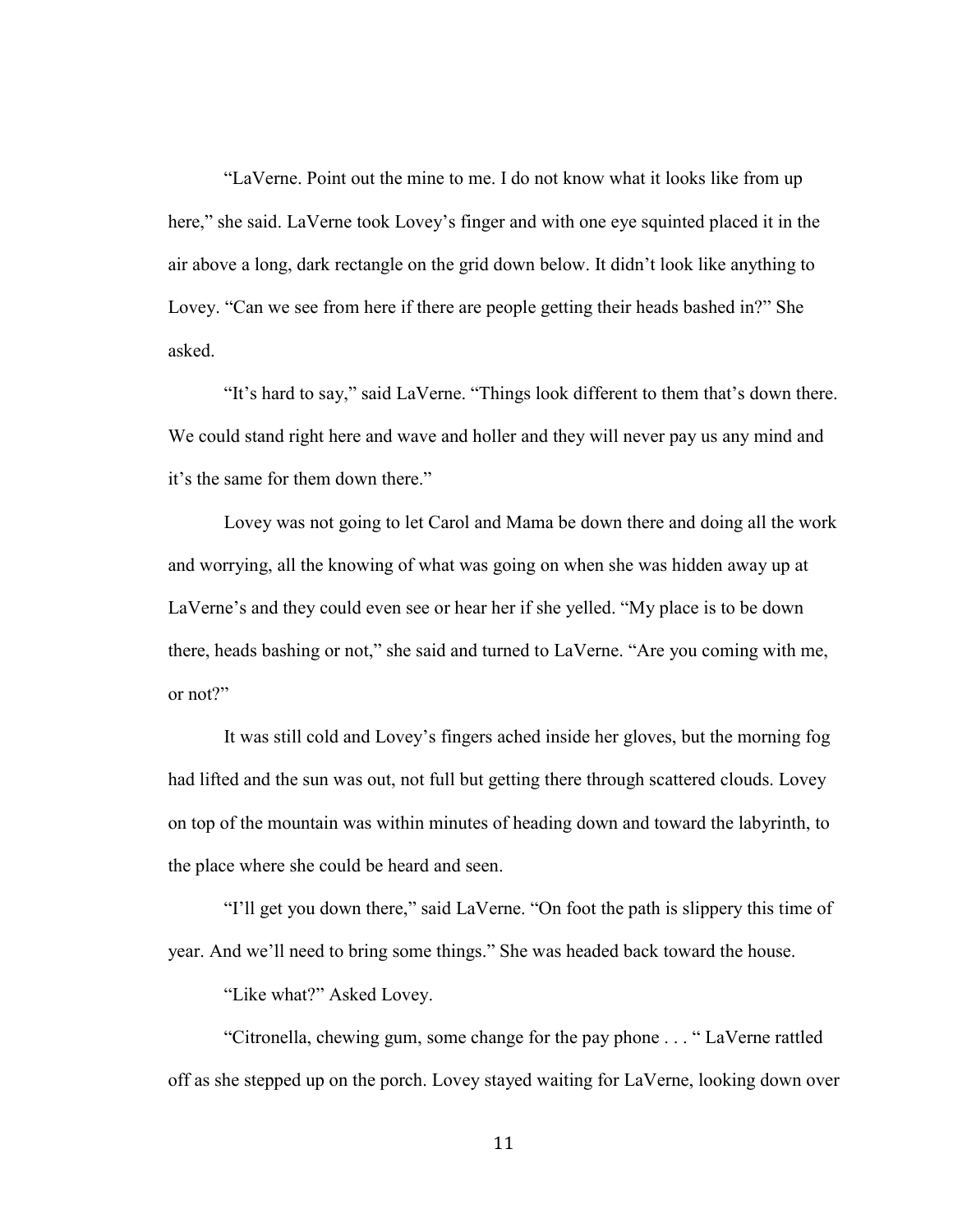the ridge at town, at the main road, where it appeared that cars, so many more cars than there would be normally, were winding around in the direction of the mine. She wondered if she shouldn't eat something more before they set out.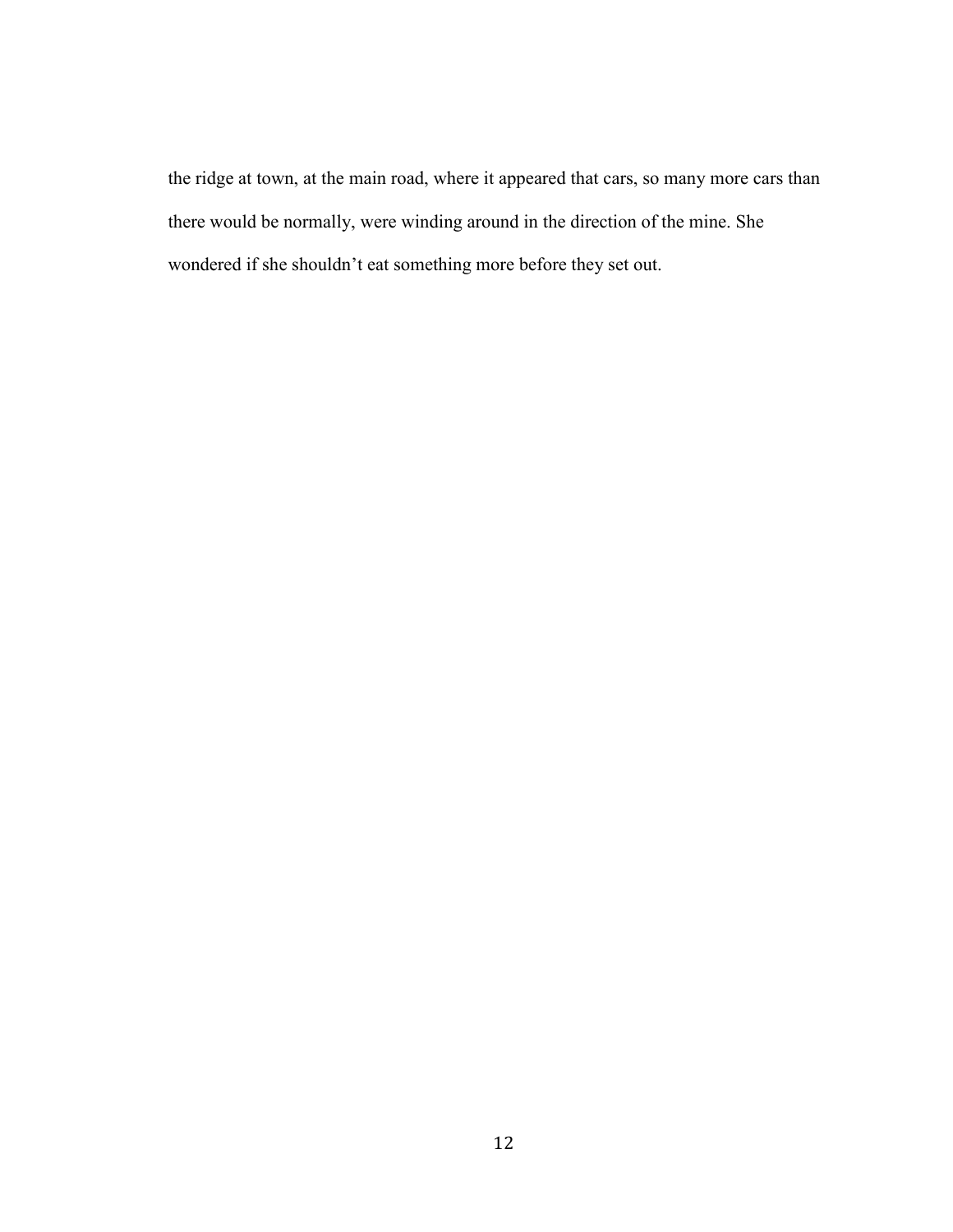## DERECHO STORY: LU'S NARRATIVE

Everyone knows where they were when the storms that were not tornadoes hit, because they had to be there for a while. Me, I was out to lunch. Everything was still, hotter than it had ever been and the air was heavy when my co-workers and I pulled into the Bob Evans. Looking back I suppose it was the kind of day when something had to have happened, when coming up on my cousin Davies in the parking lot was inevitable.

Davies was in the back of his Chevy pickup and he was singing, which is not unusual and so it did not surprise me a bit. He wasn't just up there in the truck bed singing for singing's sake; he was on the clock, doing some wiring for Bob Evans. So, he had his work boots and jeans on, and was getting some tools and things straight. Davies was bent over, rifling through some stuff in the truck bed, even had some pliers in one hand, but he was belting out "The Battle Hymn of the Republic. Davies has a fine, tenor voice and he sings just about anywhere he goes. His singing is all that remains of his former career as the boy preacher.

I guess it was just past noon when the three of us, Faye and me from sales, and our supervisor Helen, had to walk right up to the truck since it was parked in front near the entrance. We have an hour for lunch, and Bob Evans is the place to go if you have a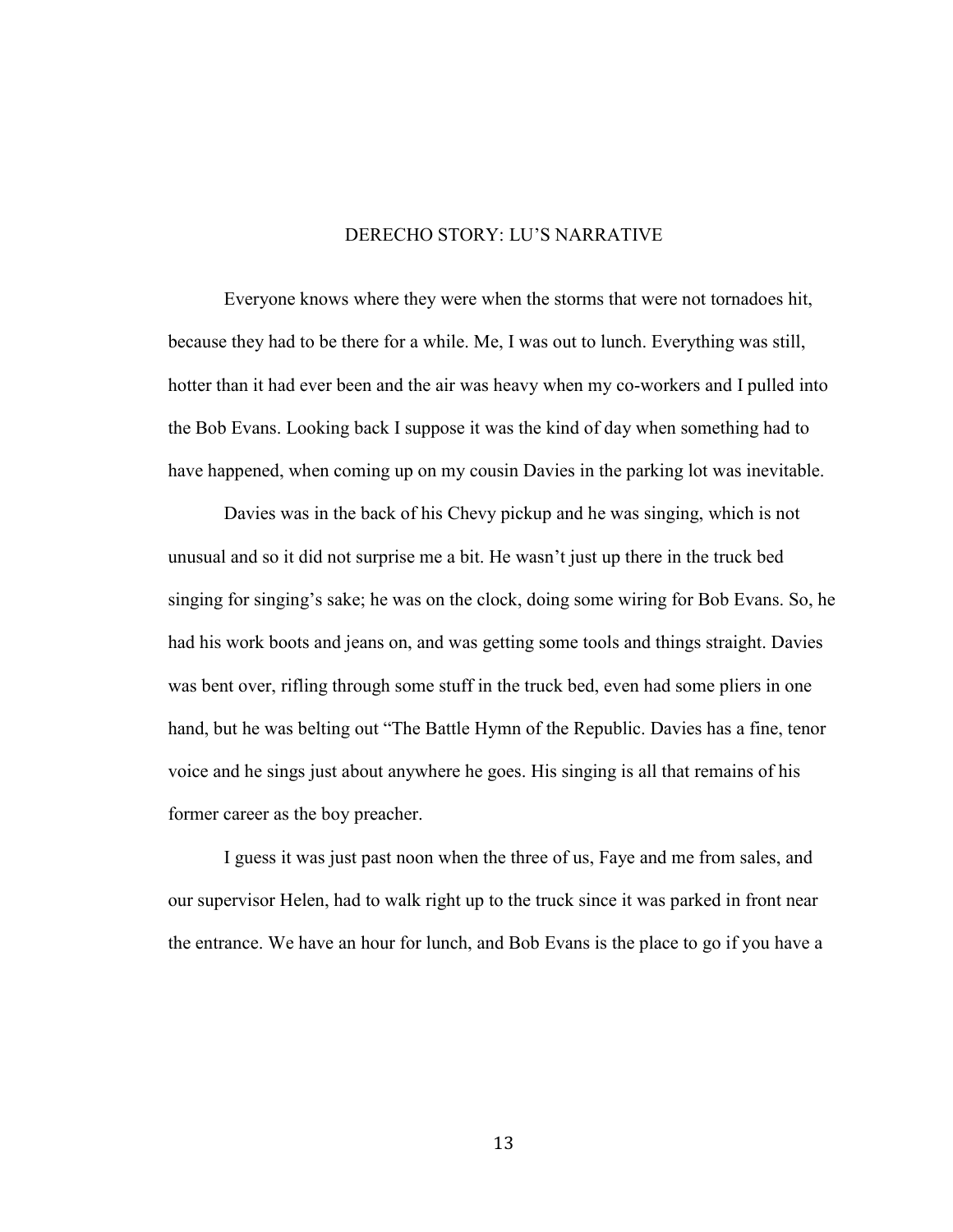long lunch break. And this day, it was so ungodly hot and close that we needed to sit someplace cool. I could tell Faye and Helen were nudging one another, but they did not nudge me. West Virginia mountain towns are small and Davies and I are both Kirks; the name was clearly emblazoned on the side of his truck. And Davies is known, as I said, for his singing and also because of his early fame as a boy wonder. He is known because of a PBS documentary. The same documentary whose panoramic background shots of the Blue Ridge and mandolin-tinged footage of Davies' righteous adolescence drove an even bigger wedge between Davies and me and all of our cousins. Because of his work he was never a normal kid to begin with, did not get to run wild with the rest of us in the woods behind our grandmother's house. My brothers Bill Joe and Wayne behind Davies' back called him "Jerry Lee Lewis." They knew Jerry Lee wasn't a preacher, but it was the hair, they said. I didn't call him names. He was the closest in age of any of our cousins and I wanted to play with him, but as I got older I got it, knew Davies' gift meant we would not be playmates. So, Davies and I were not close cousins by any stretch, but at least his distance was familiar. Then that documentary aired. That was fifteen years ago and I have seen it only one time.

Faye and Helen knew who Davies was, sure enough. I knew they knew and I've never been one to get embarrassed, so I stopped right in front of him and spoke.

"Hey Davies. Long time no see."

Davies stood up straight and looked down at me, nodded at Faye and Helen and said "Back at ya, Lu. Looks like we're in for some weather." He had no sooner spoken but a thunderclap rolled through the mountains.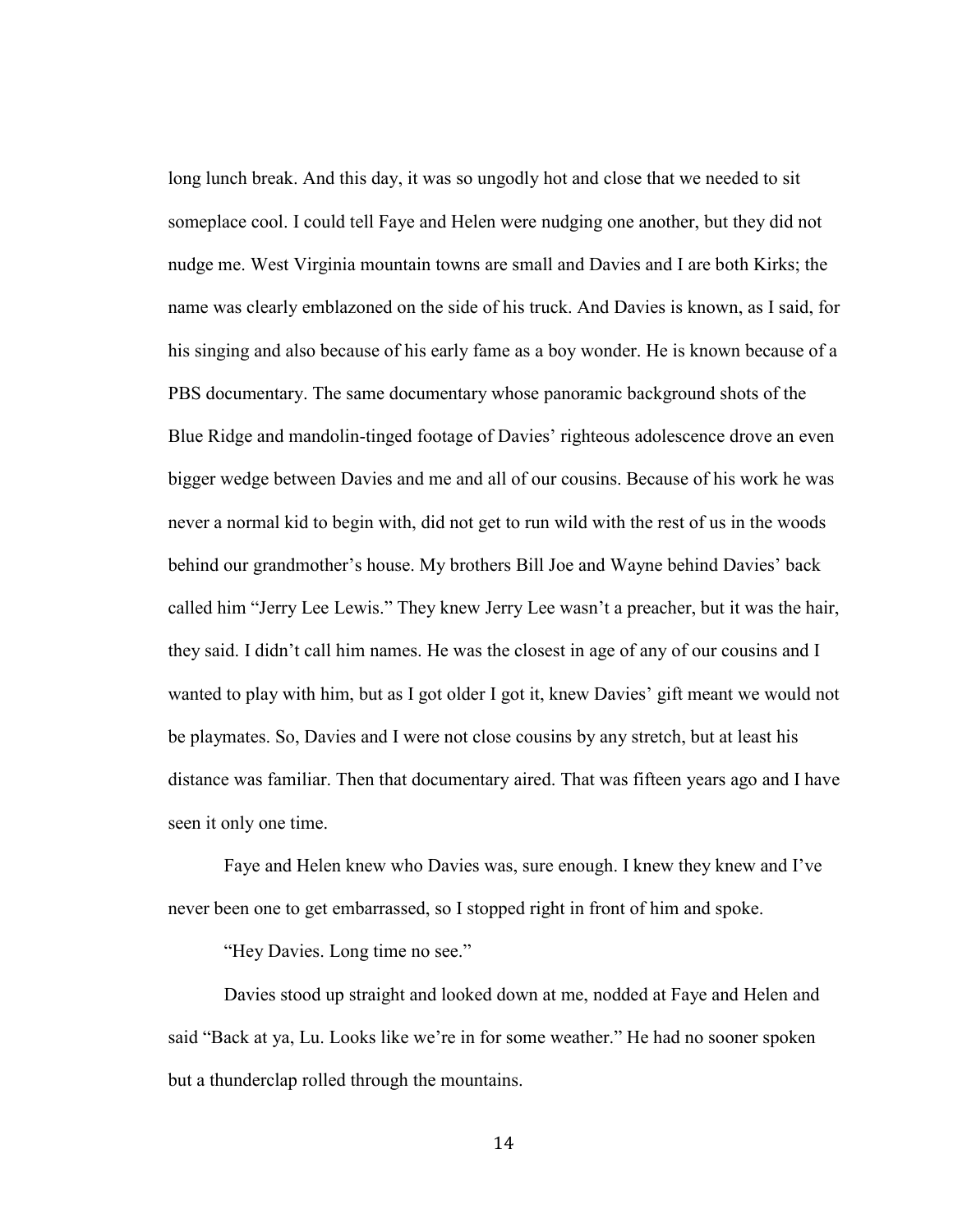"This is my first cousin Davies," I said to Faye and Helen. "He's my dad's sister Ginny's oldest boy." It was not a completely necessary introduction, but that's the way I wanted to do it, like there was nothing strange about the situation, because there wasn't. I did not need to tell them that Davies and I have the same name because his mother never married his father, and was wild for some years before accepting the word of God and joining the Pentecostal Holiness Church, where her son was discovered to have a gift. Nor did I tell them that Ginny was fanatical and overbearing and homeschooled her son to allow for his busy circuit-riding schedule when he should have been playing little league baseball. All that went without saying.

I caught Faye pushing her hair behind her ear and her usually sallow cheeks were flushed. She reached up to him to shake his hand. She smiled with all her teeth showing, eyes wide. Oh, hi!" She said. "It's nice to meet you. Lu here's told us so much about you!" That was a total lie. In the seven years I had been working at the Subaru dealership I had never uttered Davies' name unless someone had asked me about him. I would have to have a talk with Faye.

Helen is my parents' age. She went to high school with my father and Davies' mother, and knew all about their not getting along on account of Aunt Ginny's holy rolling. Helen's heard all about the film and knew better than to make a big deal of it there in the parking lot in front of me. She just said hi Davies and that was it. And just like that the three of us went into Bob Evans.

"It's been years since I've seen that boy," said Helen. "He's kind of handsome with all that curly blonde hair, and those eyes! Like Paul Newman's eyes."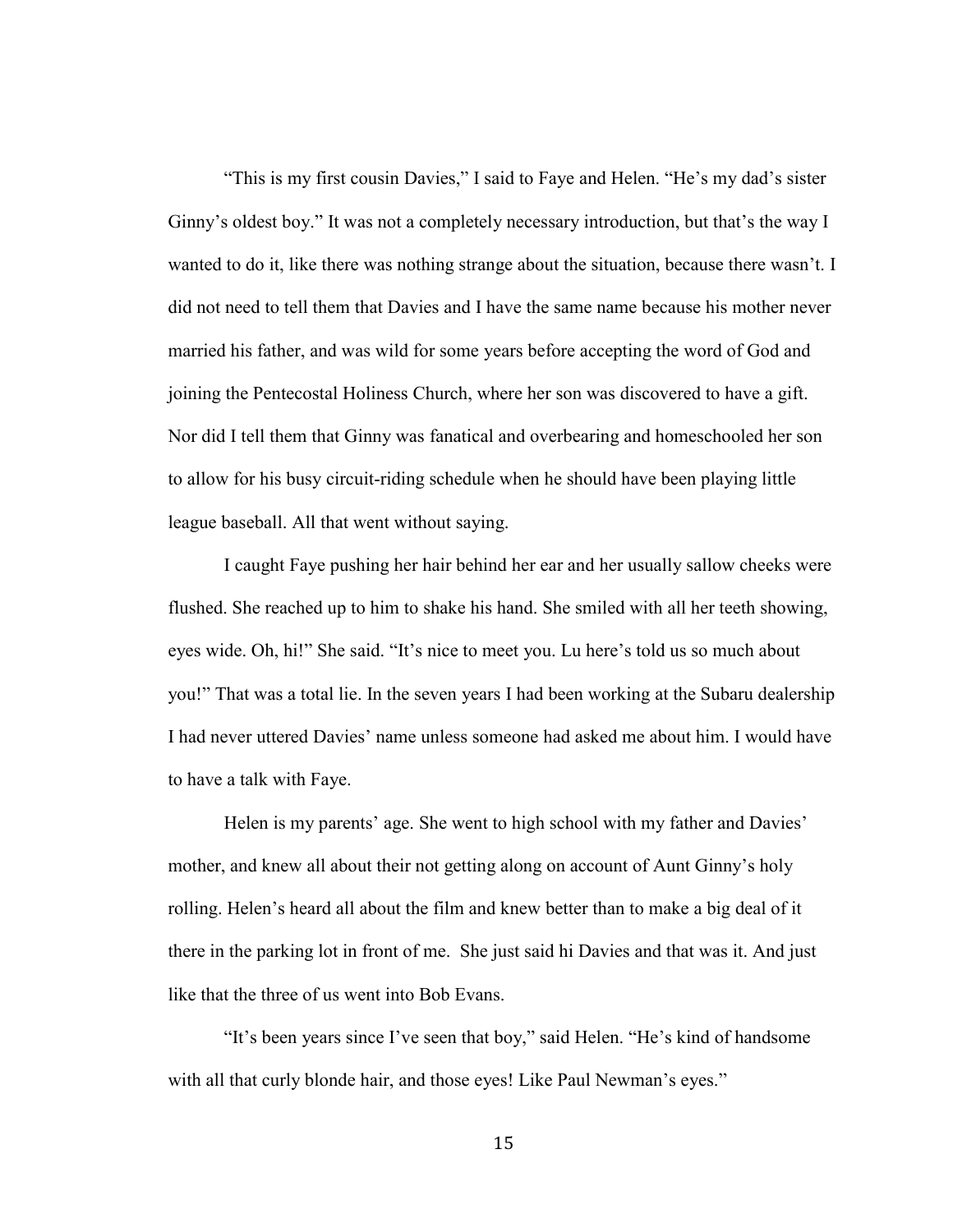"Those are your same eyes, LuAnn," Faye said.

"I am aware of that." I said. I am not one bit embarrassed by my resemblance to Davies. You put me in a room with Davies and other non-relatives and the two of us are going to stand out. We both look like Kirks and that's how it is.

We ordered food, three soup and sandwich platters. We were sitting in the atrium, surrounded on three sides by windows and the sky had turned three shades darker from the time we sat down. The lunch crowd's heads were turned toward the glass, taking in the rolling clouds, the picking up of wind for the first time that day when all had been so still for hours. Helen and Faye were not looking at the sky.

"So Lu." This was Faye. "Why didn't y'all want to be in the movie?"

"The PBS documentary." I said. "It was a documentary." Outside Good sized tree branches flapped sideways in the wind. The leaves flipped over in unison, revealing silver underbellies. Still no rain.

Davies at four in a little brown suit, up at a special kid-sized podium, preaching the Gospel. Davies standing on a chair with his hair slicked back, laying hands on Minnie Bell who could barely walk with her swollen diabetic foot. "He is here! He is here!" shouted Minnie, talking about Jesus, as she skipped a little and everyone in the congregation gasped over her sudden mobility. A wordless scene with Davies in profile sitting cross-legged staring into campfire. The PBS reporter asks him, "When did you first get the call to preach?" And Davies looks away from the campfire, looks right into the camera with those blue eyes and says, "I don't know. I don't know if I ever did."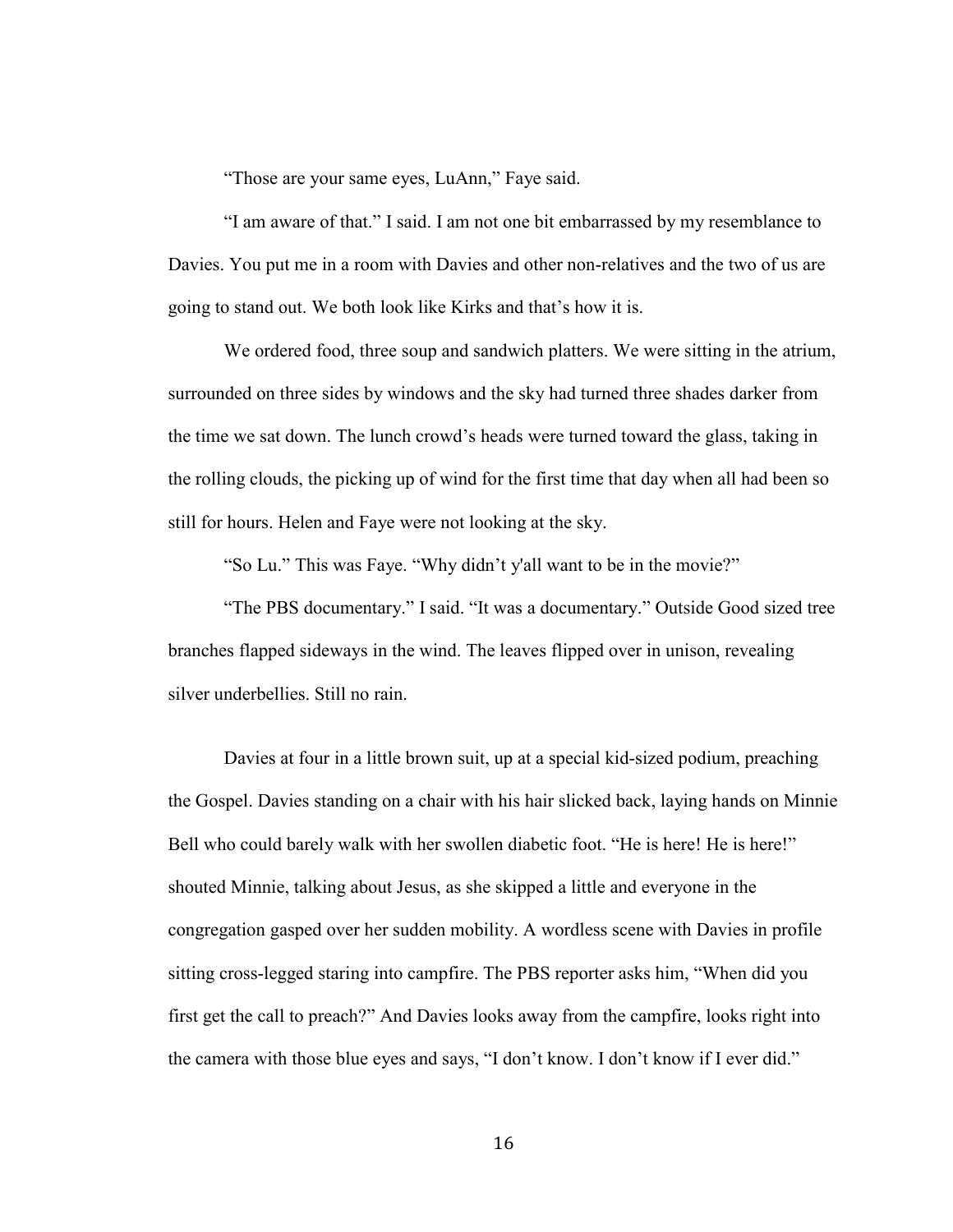But three days before the film aired, Davies had showed up at a high school basketball game and joined me and my friends and we stood elbow-to-elbow singing "Another One Bites the Dust" at the top of our lungs. It was the first time I could recall ever hearing him sing a non-religious song; he sang and sang and stomped his feet with everyone else until the song ended. He ate popcorn and drank a Coke. I wanted badly to tell him "It surely is nice to see you," but instead I told him I didn't think I'd ever seen him in jeans before. His eyes were lit up and he threw his head back and laughed. It felt good and right that he was there and it made me wish he'd been doing stuff like that all his life with me, instead of being away a lot and saddled with a gift. That was a Friday. When the local PBS station ran the film the following Monday, every single person in this county who had a television watched it. Davies didn't come to any more basketball games, or anywhere after that.

Faye was pressing. "Lu? Why weren't you all in it?"

 "Well Faye," I said. "My daddy just told them that we didn't have anything to say, because that was the truth. We couldn't have told them anything they didn't already know. We're Methodists."

PBS was fine. They didn't stretch the truth, didn't sensationalize anything. A boy preacher from deep in the holler just happened to hit right around the time the outside world discovered Appalachia and then all of a sudden newspapers and magazines crept into town, wanting to do profiles on Davies just as he pushed away and left the ministry. Is this a leave of absence, they wanted to know. A sabbatical? They just had to look at the final scene of the documentary. It was all right there. There is Davies in the middle of a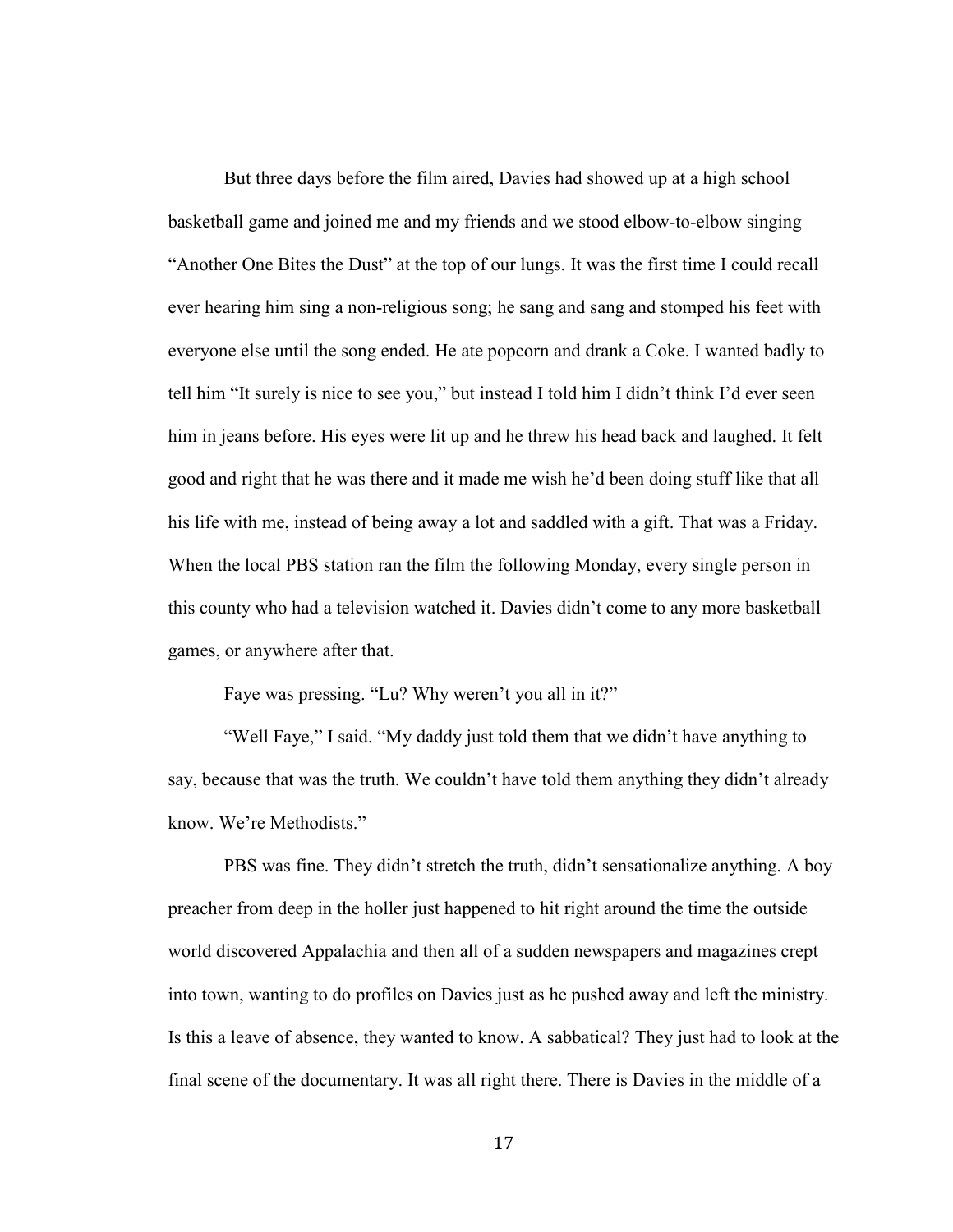sermon at a revival in Roanoke. It is deep in the summer and he is sweating, preaching on God's commission to Joshua from the Book of Deuteronomy. An overweight man in a short-sleeved dress shirt chimes in for emphasis every few seconds on an electric piano. Davies' speech is a near monotone and he keeps his eyes down at the microphone. A few 'amens' ring out from the crowd, not out of any religious fervor but politeness, encouragement because even the faithful under the tent could tell that Davies doesn't have the feeling. There's another close-up of his face, and then his hand flies up, palm out in a stop motion. He doesn't say anything. The man on the Wurlitzer plays him out. Davies shut down even more than before, just stayed put and kept his head down, got into flooring and lighting. Davies keeps to himself. I've seen him a handful of times in the fifteen years, and our meetings are always by chance like it happened the day the storms hit.

The rain arrived with our salad bowls, wailed against the glass in sheets. Brought Davies in, too. From our booth I could see him up at the front of the restaurant, looking out at the rain with the manager, whose first name I do not know, but he is married to one of the Cavanaugh girls. It was right around this time when everyone seemed to sense that we had a weather event happening. Faye stopped asking about Davies and the documentary, and we all stopped eating and stared out into the reams and reams of water. A heavy tree branch snapped and fell on top of the glass. Then there was more snapping and falling and it was all obscured by the rain. We could just hear and see movement, dark and falling. This must have been that first gust of wind over 58 miles per hour, which we now know is the mark of a derecho. That's what Davies said, anyway. There he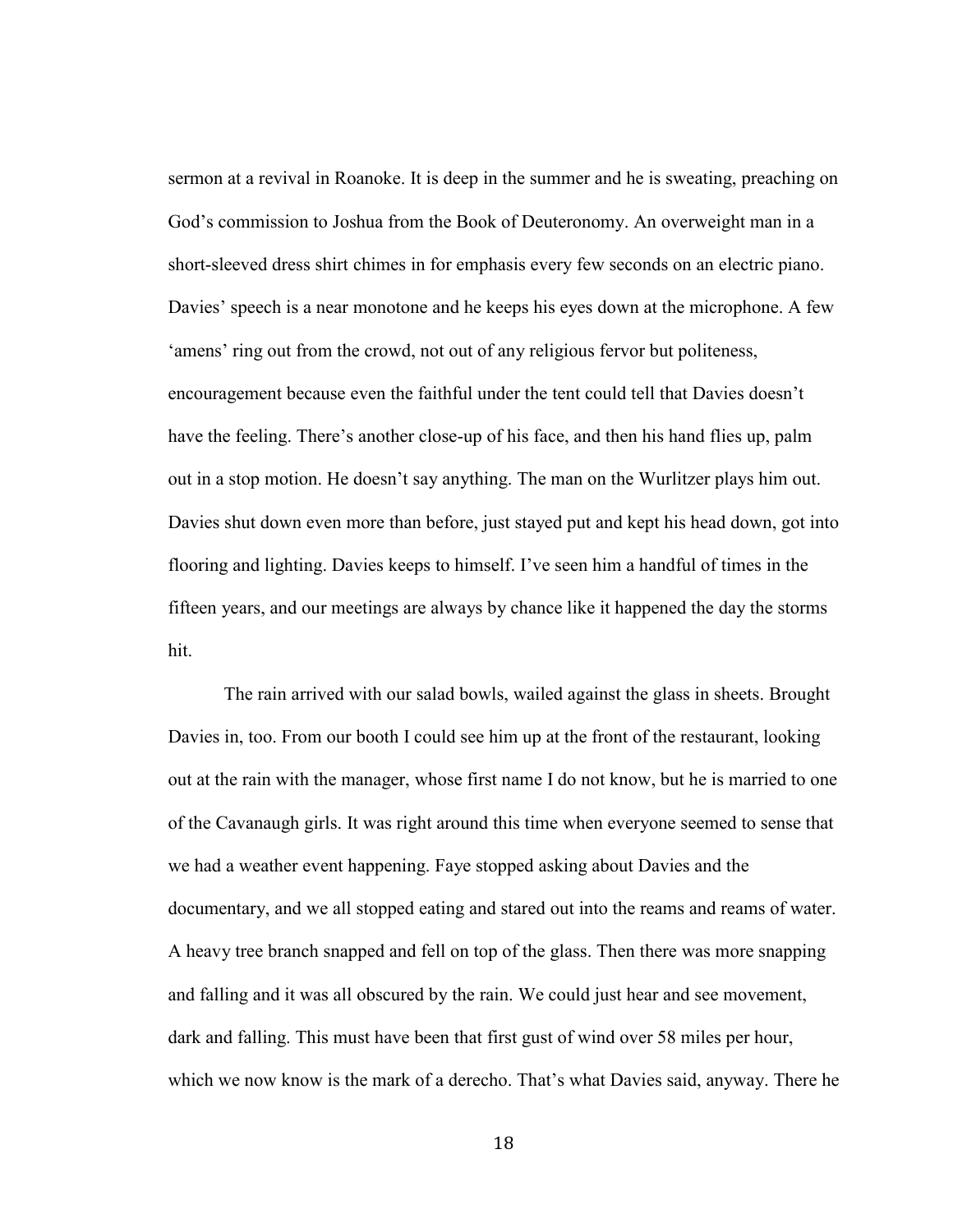was by our booth with his little yellow weather radio in his hand. He sat down next to me and took off his hat.

"They're saying this isn't a tornado." He told us. "I've never seen anything like this in all my life. I think we're all going to be here for a spell."

Helen peered at Davies over the tops of her glasses. "Davies," she said. "What else are they saying? If this isn't a tornado, then what is it?"

Davies said, "Channel 5's not telling me anything, and I don't trust them anyways. Accuweather keeps saying to seek shelter, that the winds are in excess of 70 miles per hour now, but they won't name it. They refuse to name it. I think we need to move out from under all this glass, anyhow."

We got out of that atrium real quick, took our sandwiches into the main part of the restaurant. Branches, tree limbs and God knows what else were hitting and bouncing off of the Bob Evans faster and faster. Me, Davies, Faye and Helen, we perched on stools near the kitchen.

The power appeared to be out all along the strip. The Citgo station, Walmart, the car dealership were dark. It was just us in the Bob Evans with power. It did not stop raining. The constant gusts of winds that we now know are the hallmark of a derecho were at that moment peeling roofs off mobile homes, lifting SUVs right off the road, leveling carports, and killing eleven people statewide in a bow echo of straight-line winds.

Everyone seemed to get that we'd be there for a while, and slowly we all resumed eating, though the storm had somehow cast off any previous formality and people were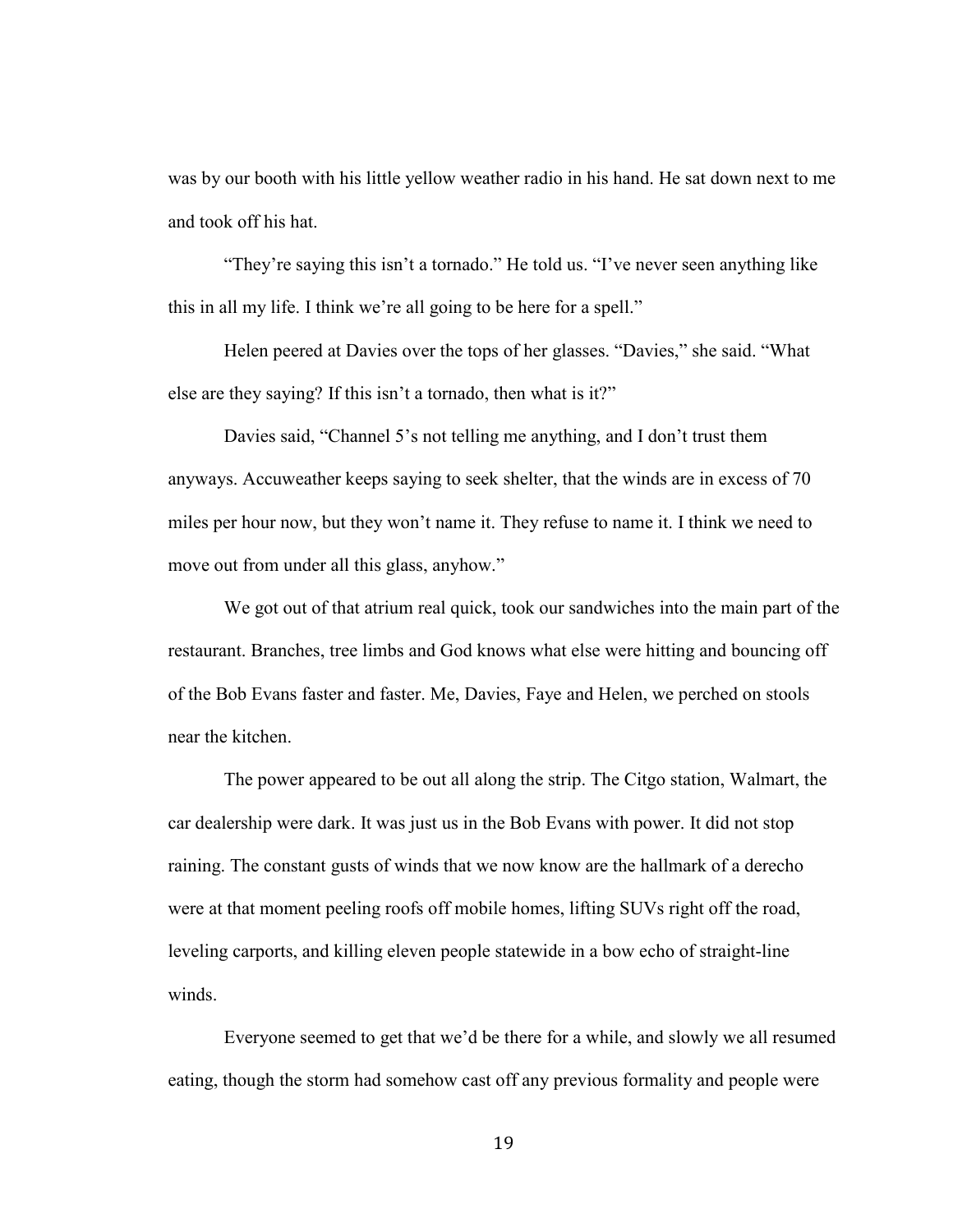sitting with total strangers, chatting, others sat cross-legged on the floor. The restaurant staff did not mind. Some of them were sitting, too. A guy brought out fresh coffee and walked around asking if anyone needed topping off. Faye, Helen, me and Davies sat elbow-to-elbow, taking it all in.

"I'm real glad ya'll came to lunch here today, Lu." He said. "Just think if you were over there at the dealership you'd all be roasting in there without power."

Faye leaned over and spoke low. "I don't think it's any coincidence that we're in here in the air conditioning." She was looking straight at Davies. "I think these lights are protected by a higher power." Oh God, Faye.

Davies knew what she meant, too. But he just said, "Shoot, I hadn't even started working over here yet. If the power's on it ain't because of me. It must be the grid we're on."

Helen was settled back drinking her tea, Faye was consciously playing with a strand of hair, probably trying to be flirty and smiling across at Davies; we all sat as the storm plowed on. The lights flickered for just an instant and then came back on, sudden panic followed by relief. Then they went out again and did not come back on.

Spoons dropped, friendly chatter turned edgy. Without the hum of electricity we were suddenly privy to the horrible nature sounds happening all around us. It was another gust hitting us, and no one spoke because the snapping and ripping going on outside could not be talked over. It was then that the structure we were sitting in did not feel so secure. The four of us just perched on our stools, listening. Davis' weather radio was all static.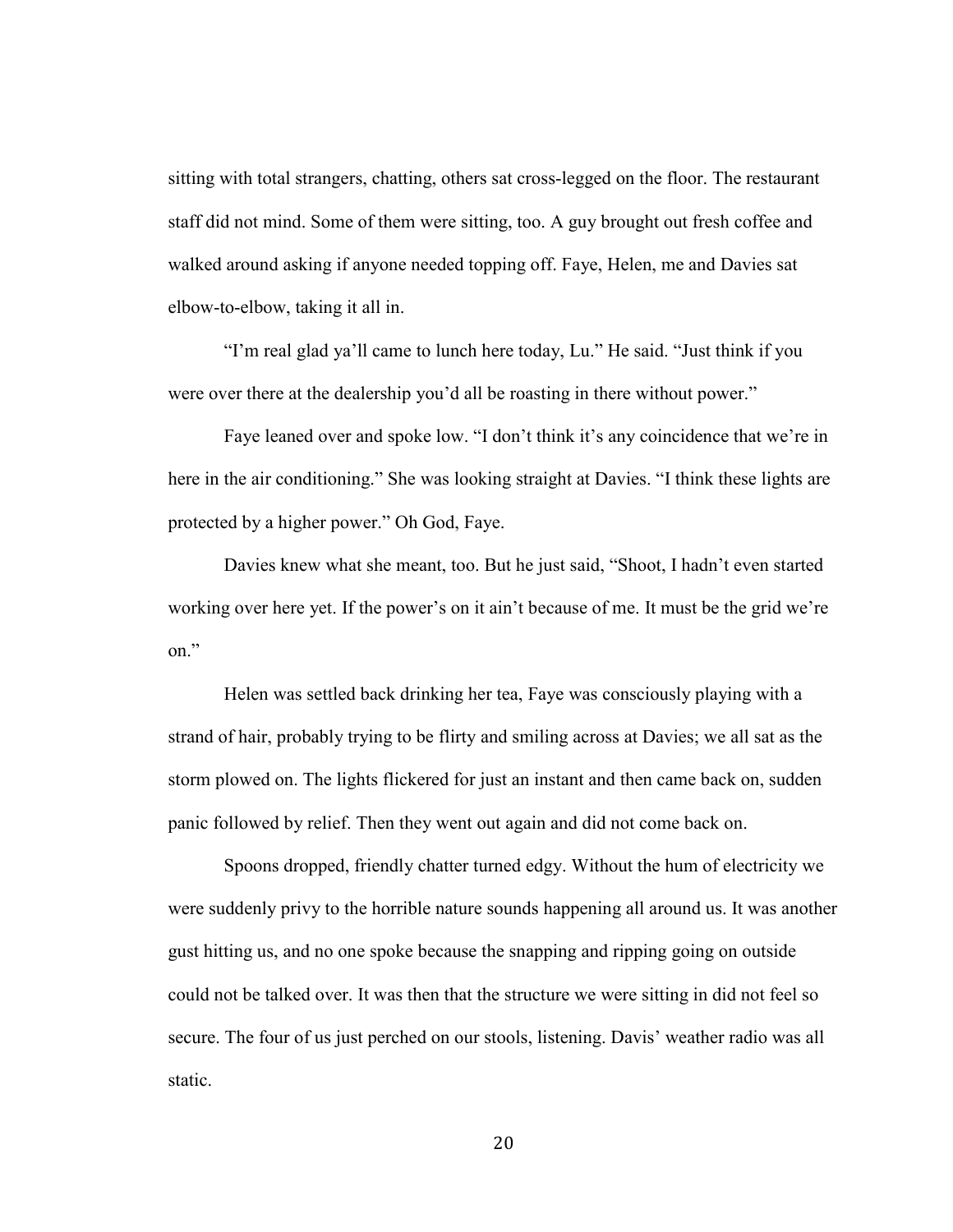"Do something." This was Faye, talking to Davies. "Do something, please."

"What do you want me to do?" He wasn't mad. He said it simple and honest.

Helen said, "Come on, Faye. It's a storm. What is he supposed to do?" Faye leaned forward on her stool and put a hand on Davies' arm. She looked at him, challenging him, I thought. "Why don't you pray?" She said. Her voice was louder than I liked and everyone looked over at us.

"Davies, just forget it. You don't have to do anything," I said. "This is just crazy."

An older guy at the table across the way leaned over and said, "Little prayer couldn't hurt, youngblood. I saw you bring a message when you wasn't even big enough to hold your own Bible and buddy, the Holy Ghost was in that church. I've never heard a message brought like that before or since."

Davies still wasn't mad. He was just resolute. He looked tired. His words were loud and even for anyone listening to hear. "A prayer'd be fine. But any one of you all could pray. It doesn't have to be me. If somebody's led to offer up a prayer, then go on ahead."

Who had ever seen so much rain and wind, it would not stop. We'd been there for over an hour, and if this wasn't a tornado then what was it? And Davies there with all eyes on him wanting him to do something. And he didn't want to do anything. I didn't want him to, anyway. I'd have been fine sitting there in the dark with the heat creeping in, with all those tree parts and other things raining down on the roof until the storm passed, until we could make sense of whatever was left outside and go back to work or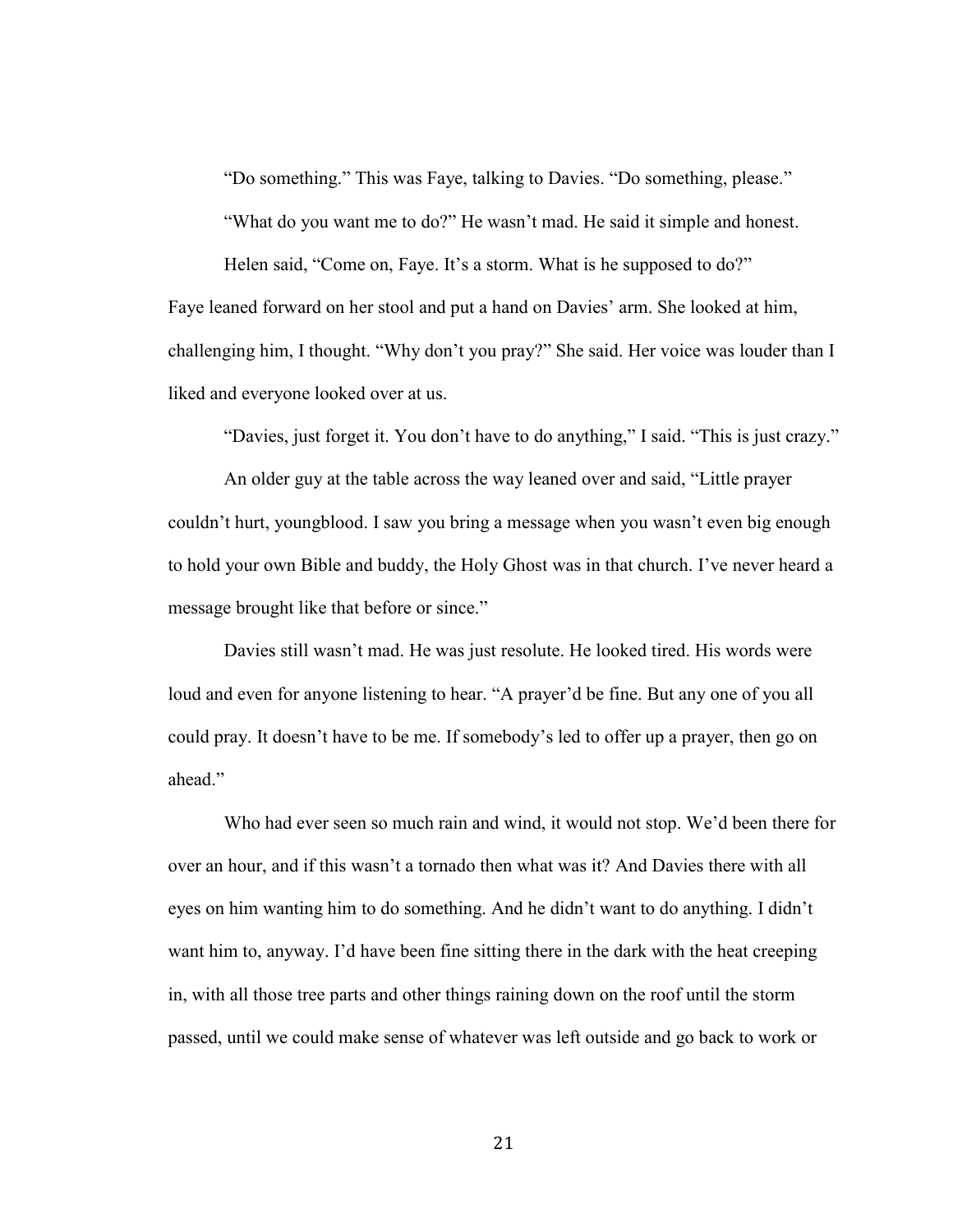home. Davies slid out of the booth. He put his radio on the table and said, "I'll be back in a minute, Lu."

"Where are you going?" I said. "What are you going to do?"

He was just going to step outside real quick and see, he said. See what? I wanted to know, but he was already a shadow slipping through the tables.

Faye, the old man at the table and the rest of the diners were on their feet and crowding toward the front entrance, looking at Davies getting soaked and pushed around by the wind just outside the door. His hat was gone. His hair pulled straight back and he held on to the side of the building to steady himself.

"Well, I'll be!" Someone said. "What's he doing?"

Faye, dreamy with her hands clasped together, said, "He's offering up a prayer!" Helen whispered to me only, "Is that what he's doing, LuAnn?"

"It doesn't look like it to me," I told her. "I think he's just trying to hold on."

And then he wasn't. The chunk of siding he was hanging onto was whipping through the air and left Davies staggering around a little trying to get his footing back. People I saw nearly every day were smushing into me, breath was on my neck and it was stifling. Outside, Davies spread his arms wide and pitched forward, his head tilted back. He was liquid. The rain came down on him so hard it made little dents in his face and arms. He was letting himself get beaten up by the rain, or it was healing him, I didn't know which but then I found myself saying, "I'm going out there."

It didn't feel like rain, even. The water blanketed us, pinned our feet to the ground. I wasn't sure that I was breathing, such was the power of the storm raging. My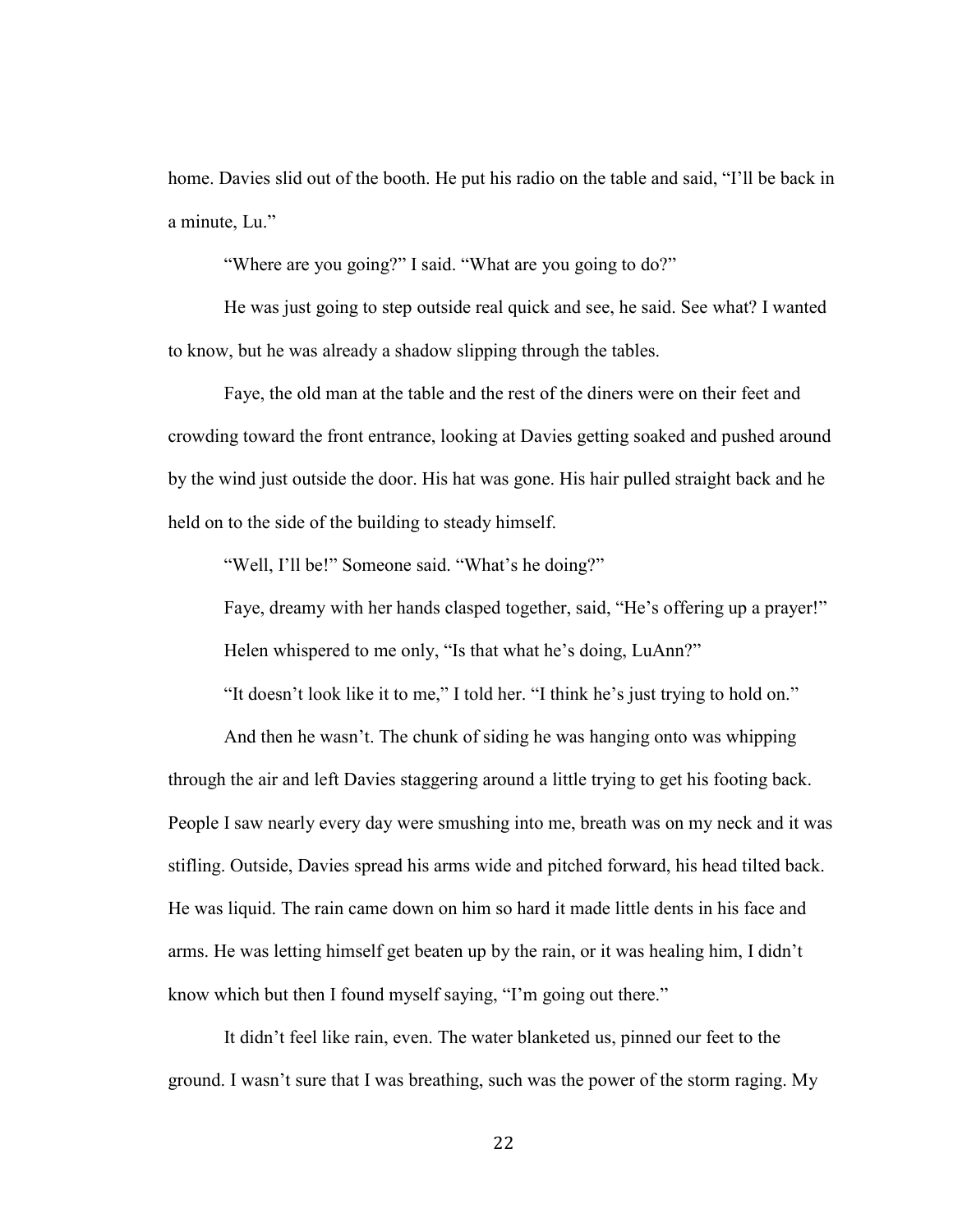clothes, my hair were instantly soaked and heavy. Davies was beside me shaking his head in a scream or a laugh, I am not sure which. "What are you doing out here?" I tried to yell, pushing against the wind and rain. He let his arms fall loose and turned toward me. It was the closest we had stood together in years. Down the hill the town was dark and paralyzed and just steps away all the faces in the Bob Evans window were just shadows.

A green plastic kiddie pool whipped past us, and then some newspaper. Davies was right up in my face, where he had to be for me to hear him."Lu!" He shouted. "Lu. I've never seen the likes of this!"

The lights came on in the Bob Evans right then, of that I am sure. It was dark one moment and then the lights were back on and faces in the window were lit up. There was Helen, and beside her, Faye, wide-eyed. Davies and I were bolted still to the ground, drenched and wondering at the savageness of the storm around us.

"Davies! Did you come out here to pray?"

He was still close enough to hear. "It's the grid we're on. I told you." He had to bear down and took a few steps backward to steady himself in the wind. We were two bright spots in the wall of grey in the parking lot, and I could feel everyone's eyes on us. We had to go back in but I could not move.

Davies was talking, but I could not hear him. I hollered, "What's going to happen now?" at him, but my voice was lost to water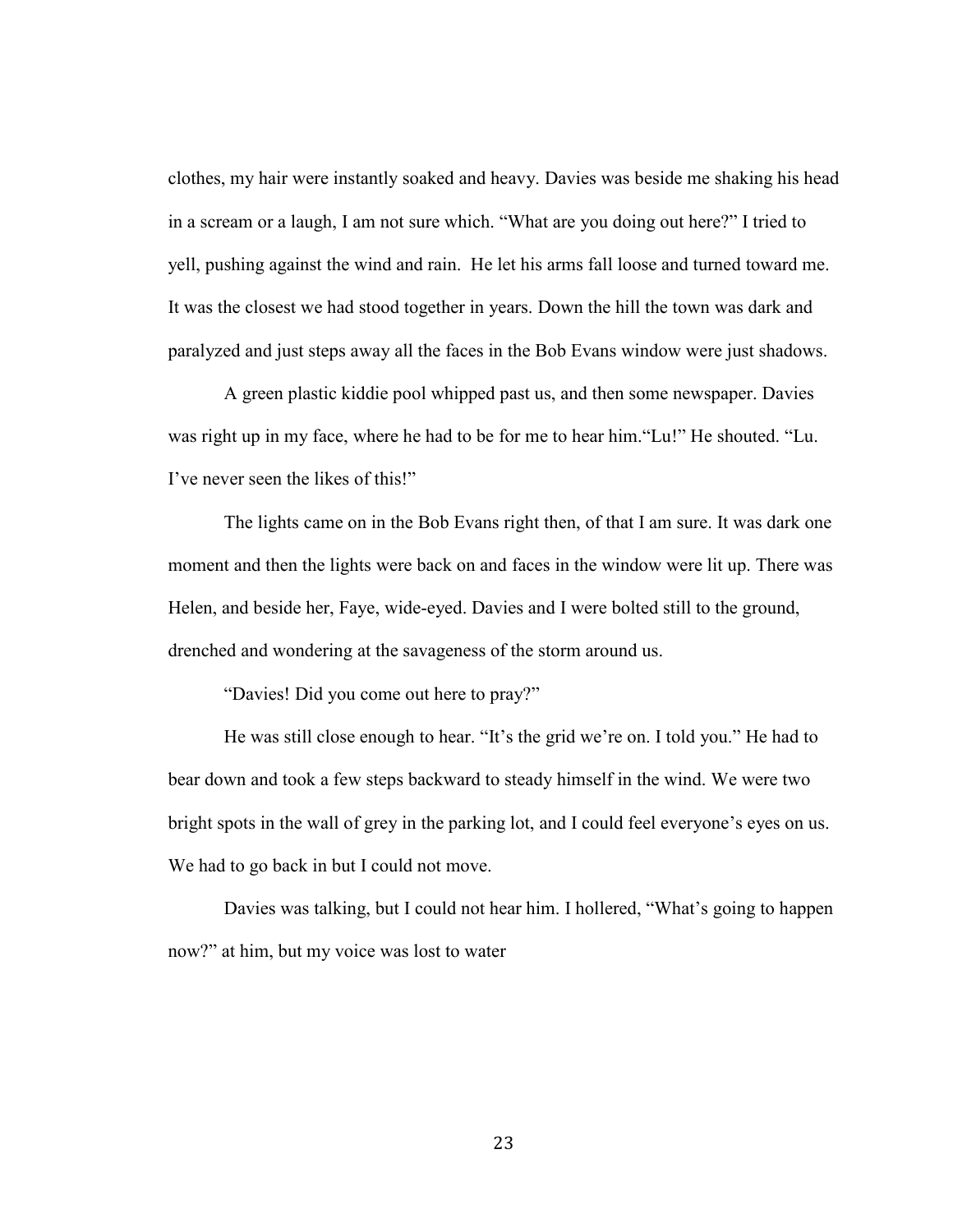## WHEN WE WENT TO THE CIRCUS

Cato would do something to stop Mama's wedding; she was sure of it. Mama was trying hard to put on and be light, going about getting the final details worked out with the General Lewis Inn, the florist, but she was all wound up inside worrying about what Cato would do and we were not fooled. Her face was tight and she was smoking again. She made a big show over Jeff, took his arm when they went out to the grocery store, out to eat, but her eyes were everywhere, half-expecting Cato to show up. Last month she was touching Jeff's face and said I don't know how many times, "Lord, I'm so happy," sitting cross-legged on a red-checkered blanket on the prison camp lawn a few weeks before the wedding. We were at Jeff's company picnic and so Mama acted the part of a happy bride-to-be, but her purse was open and I could see the handle of her Bowie knife.

"What's that doing in your purse?" I asked her privately, while my brothers and Jeff were playing football with some of Jeff's co-workers. I've never understood that part of Mama that makes her put on a show when there's trouble. I want to ask her how can you go about acting like there's not a thing wrong in the world. Flash your left hand around so that everybody can see your ring, but keep that right one hidden deep in your purse, wrapped around a blade.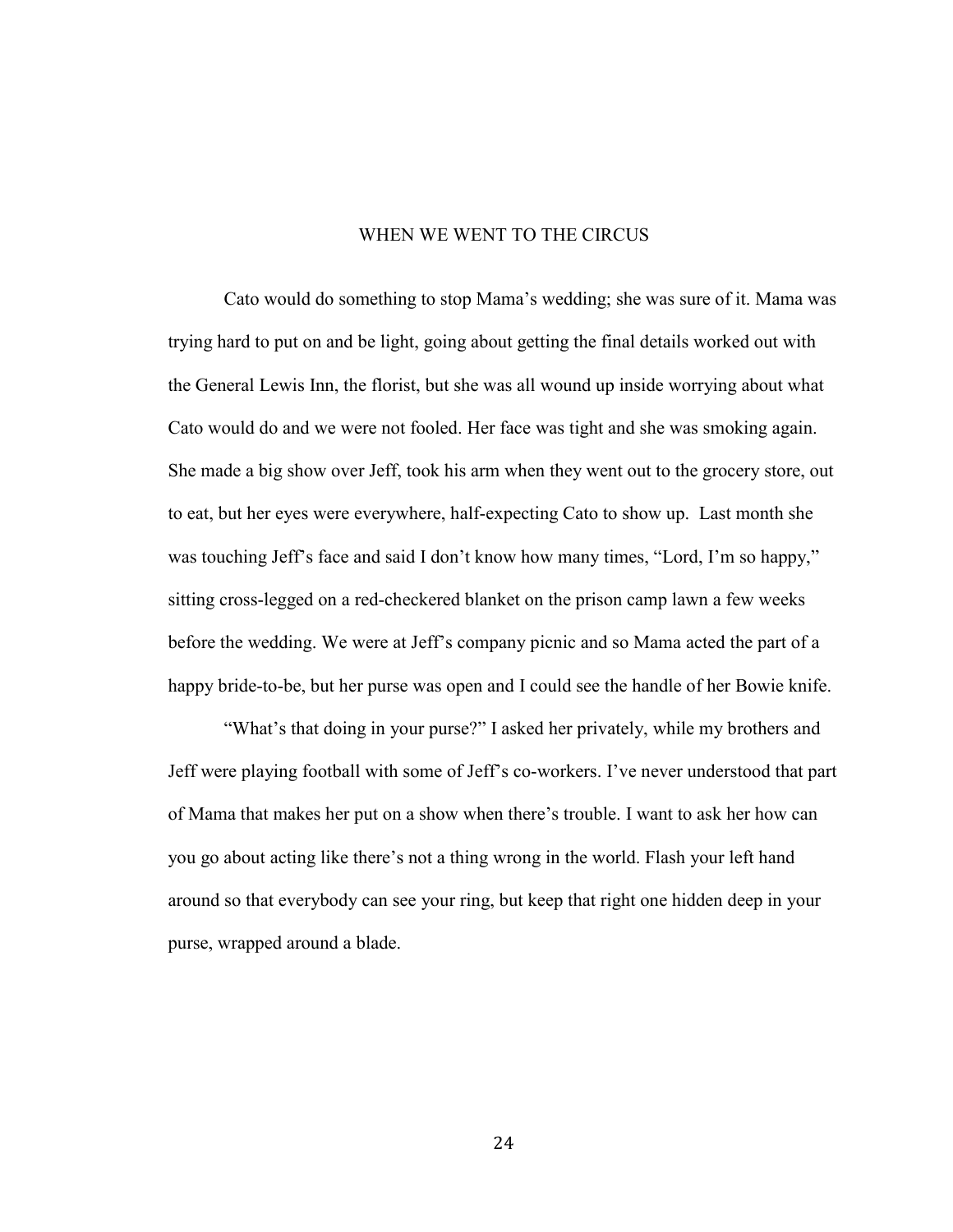"He's said a million times to anybody who'll listen that he will stop it," she said. "And he's just about shot his brain to pieces drinking. I have a terrible feeling, Howard Lee<sup>"</sup>

 I had some feelings of my own about Mama and her wedding. Your track record, I wanted to tell her, isn't so hot. You've been married twice and two times it's ended bad. Jeff seems alright, but Mama's made some regrettable choices in men before, and it's early still. Third time's a charm, she says but there she goes already with a terrible feeling. But I kept my mouth shut.

Later I told my brothers about her knife and what she said to me about Cato and asked them if they thought he was really dangerous. Rocky said if I even had to ask if Cato was dangerous then I didn't know Cato, or I had forgotten things about him. Rocky was wrong. I knew Cato, alright. I hadn't forgotten anything.

Cato's land and our land butt right up next to each other and he had for years been staying in the old cabin way back in the woods, in the in-between space that was so grown over and thick with pines and copperheads that nobody went there, and that suited Cato just fine. He was once our stepfather. He married Mama when I was not yet old enough to be in school and my brothers played Little League baseball. Our dad drove a truck and met a woman in Michigan. He left when I was a baby, and there was Mama with three young boys and her not even twenty-five yet, and pretty, with her black hair and pale blue eyes.

Cato in those days was tall and fit, kept his hair and beard neat and all of Mama's friends talked about how handsome he was. He'd been working a steady job at the mine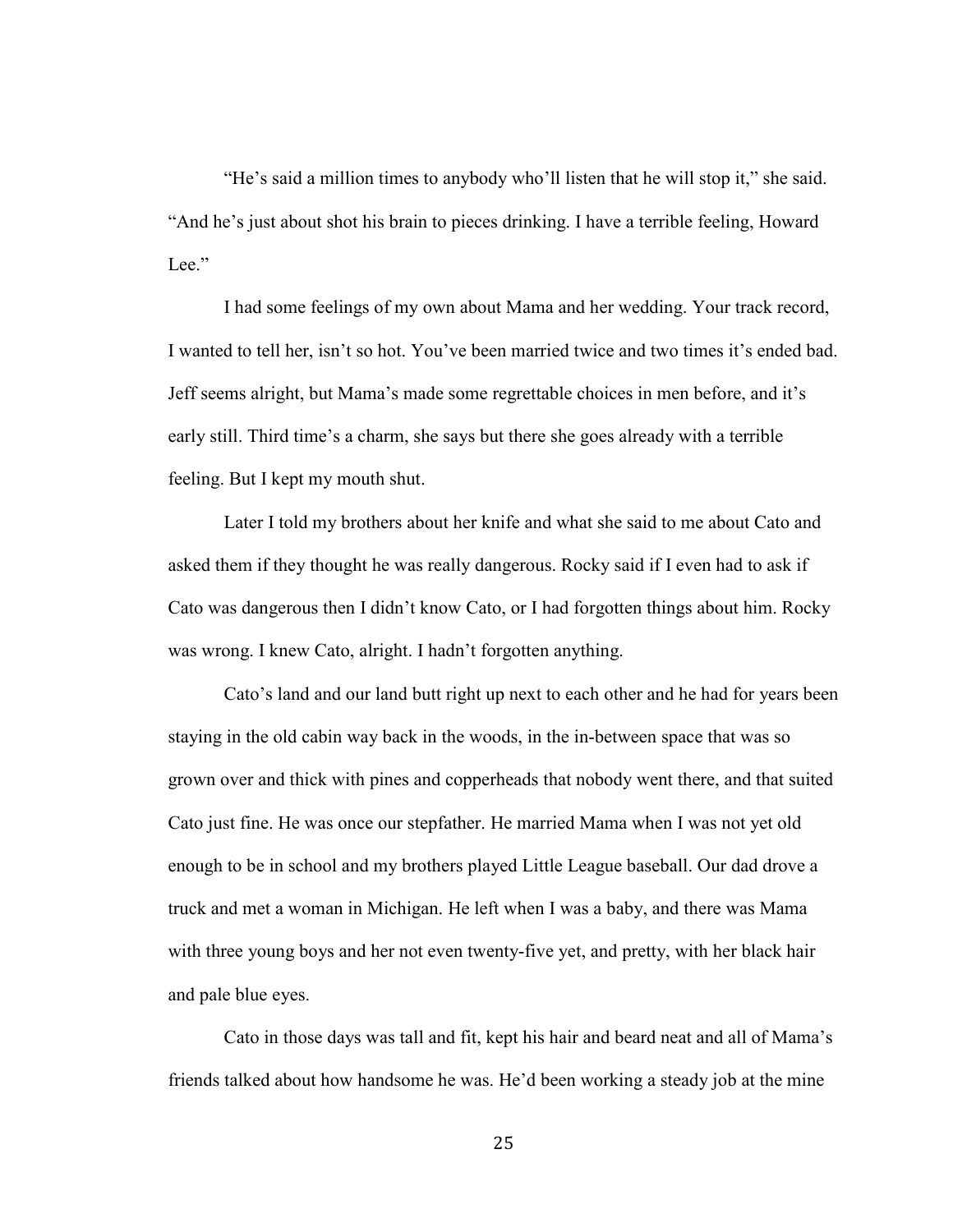for nearly ten years when he and Mama got married and he saved his money and didn't cat around. Cato's family and our family had known one another and lived next to one another for a hundred years. Rocky and Von say they don't remember things being good at first, but they were. Mama and Cato went out to movies while our Aunt Lou watched us. I liked to picture Mama and Cato sitting in his pickup truck, winding their way down on Percy Mill Road to get to town. The sun would be dipping low behind Morlunda Farms, the backside of the mountain blazing gold. We'd stay up late and pretend to be sleeping when Mama and Cato got back, and we could hear them out on the porch. Cato's voice was deep like an actor in a western, and he called Mama Juanita, and not just Nita like everyone else did.

One hot night we tried to keep quiet and listen to them and heard Cato's deep laugh and then he said, "Juanita, the time is now."

I didn't know what he meant by that. Rocky said to hush and it probably meant something about sex. The time is now, the way he said it, sounded so mysterious. I couldn't stop thinking about it, and the next day when Mama told us they were getting married, I knew that's what he meant.

Mama said he'd confessed to her that he had loved her since high school just never got the nerve up to talk to her. He had roots where she had roots and there was no way he'd ever leave.

They got married by a justice of the peace a few months after the movie dates started and Cato moved out of his place and into ours. He didn't know what he was doing acting as stepfather to three young boys. He spoke as little as possible to us. Von and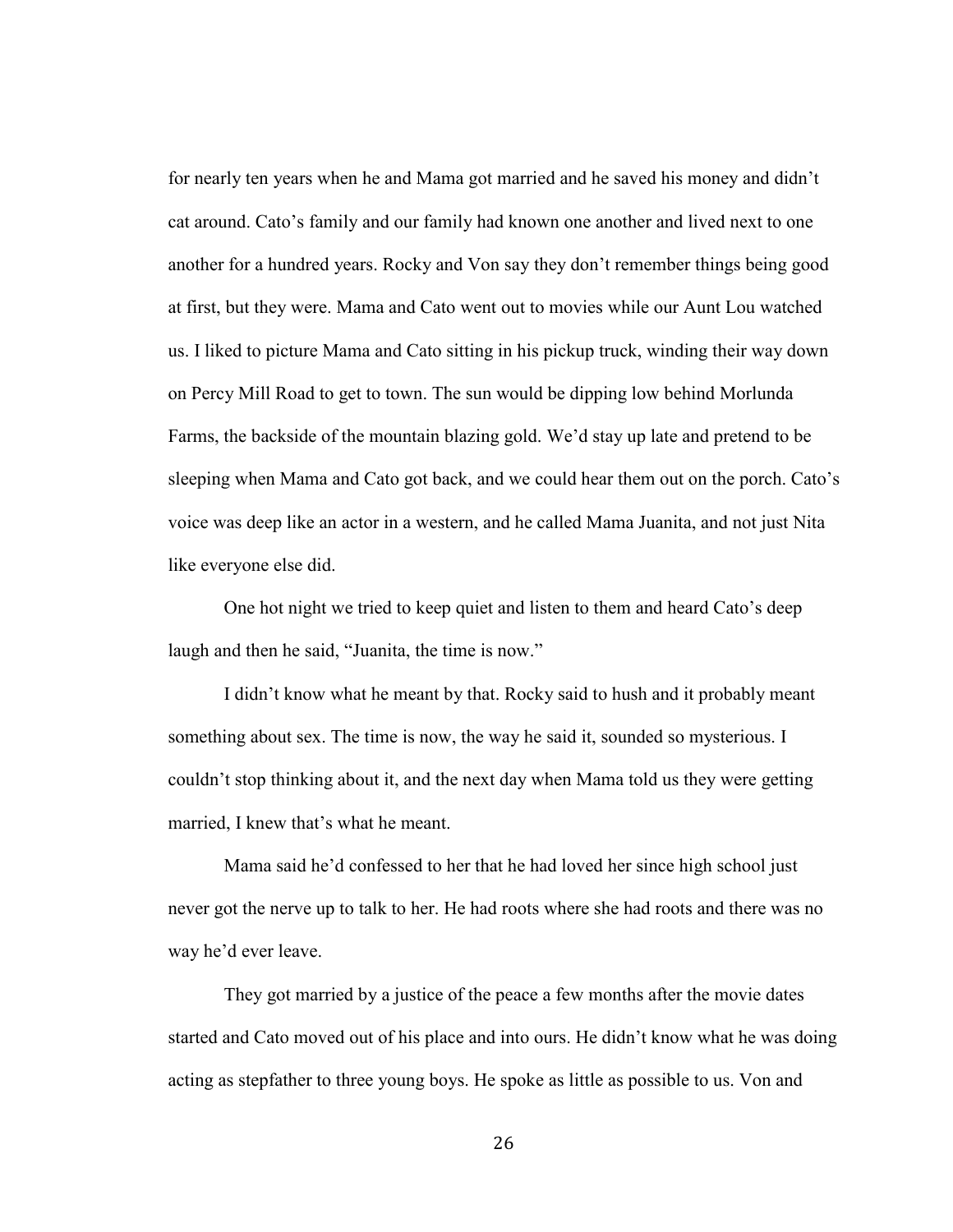Rocky were old enough to have memories of our father and they chastised Cato for not being him. My brothers didn't use Cato's name or look him in the eye when they addressed him, and always kept their guard up around him.

Cato's lungs were giving out on him, even back then, the price miners pay for years spent underground huffing coal dust. He couldn't move as fast as before, and he was doubled over by fits of coughing. The liquor got a hold of him hard and he and Mama started fighting when I was around ten. He was a miserable drunk, switched back and forth between catatonic and berserk for days at a time and then would sober up for a while, long enough to mend things with Mama and talk about walking the straight and narrow. He went to church with us during those repentant times, built me, Rocky and Von a tree house and taught Von to shoot a rifle, just Von because Rocky could already shoot and Mama said I was too young. That was about as much time as he spent with any of us and he didn't ever stay straight too long.

When I was eight, Von was fourteen and Rocky sixteen, Cato's dad died and he left him all their land, the big house and the cabin. Cato started running liquor out of the cabin and tried to get Von and Rocky to help. Rocky was a man, near as tall as Cato then and Von was Von, not afraid of anybody and both my brothers knew right from wrong. It was fall then and the sun went down early. Mama was working a long shift and we were at the table doing our homework when Cato came in with his coat on and told us to come on with him that there were some things he needed to do at the cabin. Rocky said, "I've got football to go to." Cato nudged Von's elbow and said for me and him to get ready, then, that the two of us would be help enough, then.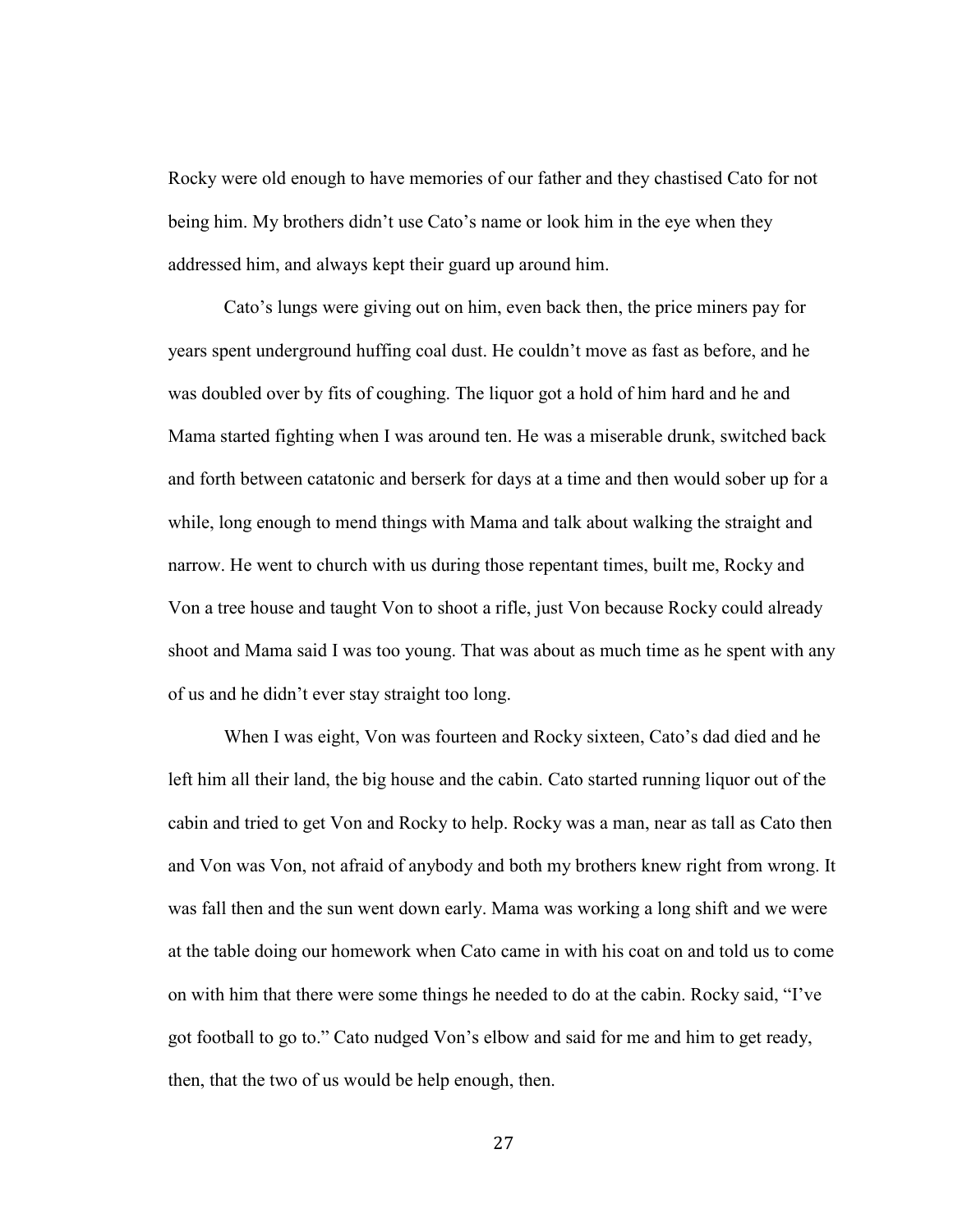Von looked up from his algebra book and stared Cato right in the face. "We won't go anywhere with you, you drunk son of a bitch. You are not our father."

Von was right. Cato was drunk, wobbling and slow. Cato swung his hand out to give Von a smack, but Von reached up and caught Cato's wrist with one hand, squeezed hard and stood up so that he was as tall as Cato and not afraid. I stopped doing my spelling words and watched my brother get in Cato's face just like Jean Claude Van Damme in a movie, twisting Cato's arm up good and making him feel small.

"Boy, I'd kill you right now if I didn't have your mama to think of," Cato said, coughing. He knew Von had bested him.

Von knew, too. He smirked and loosened his grip and sat back down at the table and just finished his homework as easy as could be. He knew Cato didn't have any fight in him, and that's how I knew, too. I can still see Von in his AC/DC shirt catching Cato's arm in the air. Von twisting and Cato giving. That was what it was mostly like when Cato lived with us; there would be a smooth patch and then Rocky, Von or Mama would get into it with Cato, with me watching.

Cato shot his back out and was laid off at the mine and things were purely miserable after that. We didn't ever see him sober from then on and the fighting was terrible. It wasn't a year after Von beat him at arm wrestling that Cato took off for good. Like any woman raised in these mountains, Mama could always hold her own in a fight, whether it's sparring with words or fists. In the final days of her and Cato, he'd come at her over anything and she'd give it right back. One day we got off the school bus and first thing we saw was Mama running out of the house holding a skillet and then Cato run out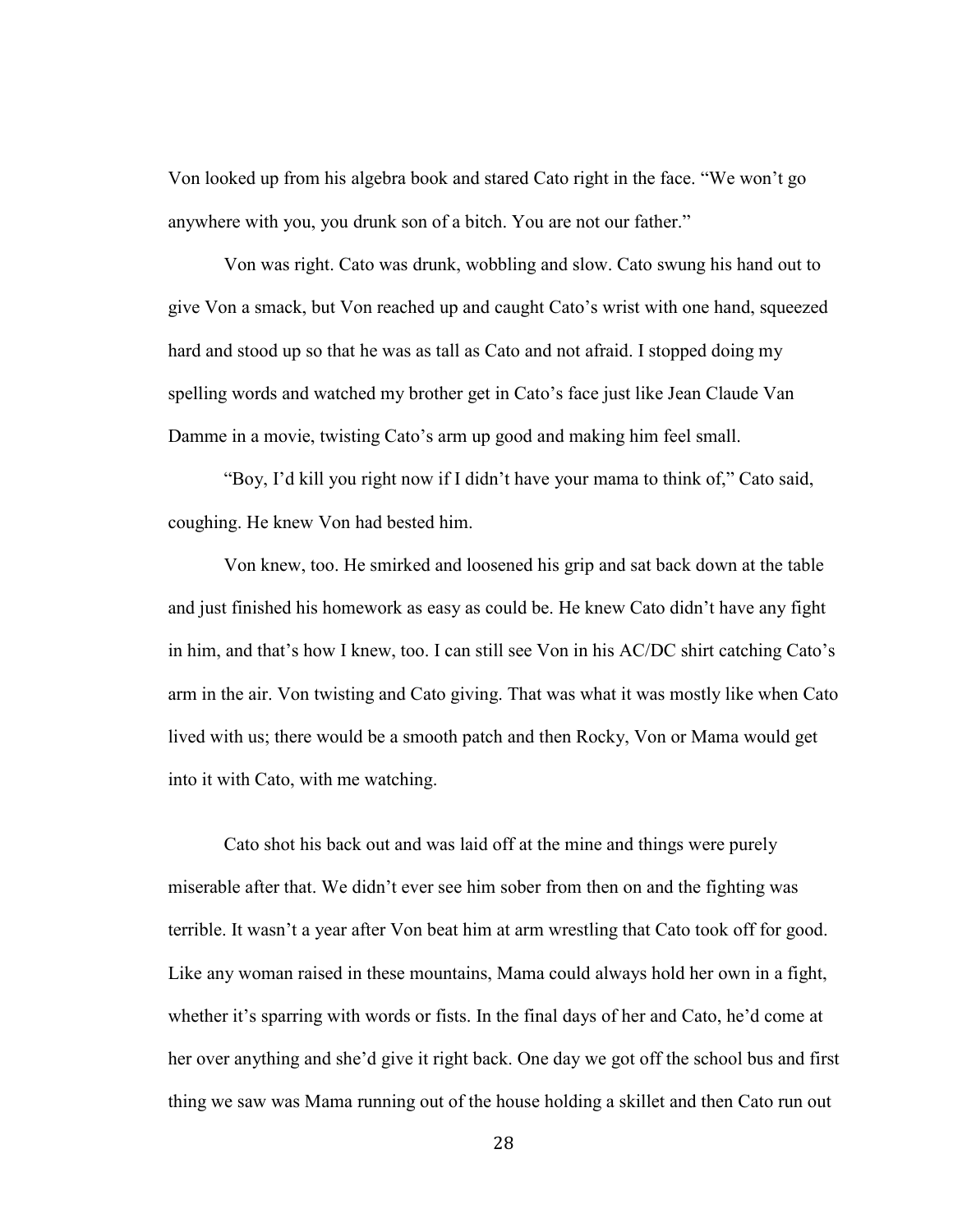after her and lunge at her. She held tight to the skillet and hobbled Cato with a blow to the back of the knees. The bus driver radioed for the police, who came and took Cato to town. Mama said it had been about her throwing out his whiskey. Cato came back only long enough to gather up his stuff while Mama watched, her arms crossed tight on her chest and our front door open.

The last thing he said before he walked out of our house the last time was, "I will haunt you, Juanita." He tore out of the driveway and as we watched him go Mama said if he didn't get in a wreck and kill himself then she'd never know a moment's peace. He survived and tried to win her back, to make her see him again, but it was too late. She didn't waste any time filing divorce papers. After Cato, and our dad before him, Mama said she didn't want to know anything about a man ever again. She kept her word all through our growing up years, sending Rocky off to the Army and Von to veterinary school and me now in my second year of HVAC training. We did all of this with the shadow of Cato tucked away down the holler in his cabin hanging over us. He hasn't worked a day since the roof, just runs liquor across the mountain. He's a ghost slipping through the fog back and forth to his cabin, to his copper pots and corn.

As long as Mama was without a man Cato didn't do much except for show up places she'd likely go. Alderson's a small town, and people have told her how he goes to drink at Spare Time and talks crazy about winning her back, how he'd kill any man ever got near her. Jeff didn't know anything about Cato or Mama, or any of us until last year when he got a promotion and transferred to the women's prison. Jeff walked into the Blue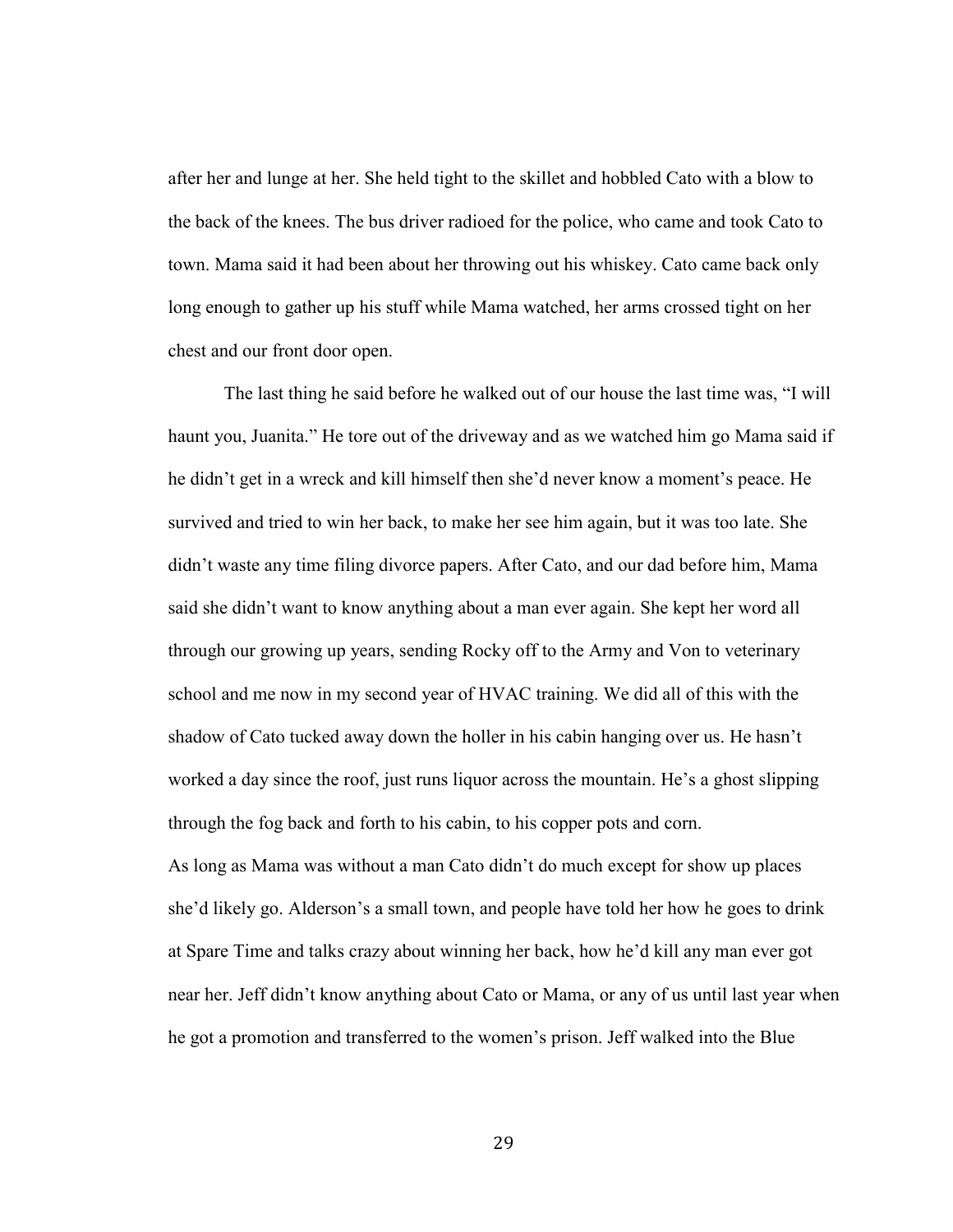Butterfly one day for lunch and Mama took his order and when she brought him his ham and eggs he held her gaze and said, "thank you."

Rocky got back from the Army and lives with his girlfriend in town but Von's in his last year of vet school and he and I live at home with Mama.

Since Mama and Jeff announced their engagement, we'd been keeping an eye on Cato. There's nothing anybody could do about him showing up places they went in town or driving past the house, and his drunk talk at the bar doesn't amount to anything, except to the other drunks. They believed what he had been saying. Rocky and Von believed it too. Its not that I disagreed or that I thought Cato wasn't out to get back at our mother, but Cato was so broken and sick and plastered all the time I couldn't see him carrying out any kind of plan.

A week before the wedding, I woke up to find Cato sitting in the chair by my bed with his head lolling down over his chest, snoring. There was a rifle in his lap.

I was frozen and couldn't breathe or make sound. I hadn't ever wet the bed as a kid, but waking up and seeing Cato a foot away from me and everybody else gone to work, I pissed right there in my bed. I tried reaching for my phone and made some kind of noise and he woke up with a start.

"Howard Lee. Howard Lee, it's alright I ain't gonna hurt you." He was a mess, tall and stooped over in his overalls, all hair and bones.

 I still couldn't move, just sat there in the wet sheets. I tried to come off like I wasn't scared, like it didn't bother me at all waking up and seeing him there by my bed, but I knew my hands and legs were shaking and I hated it.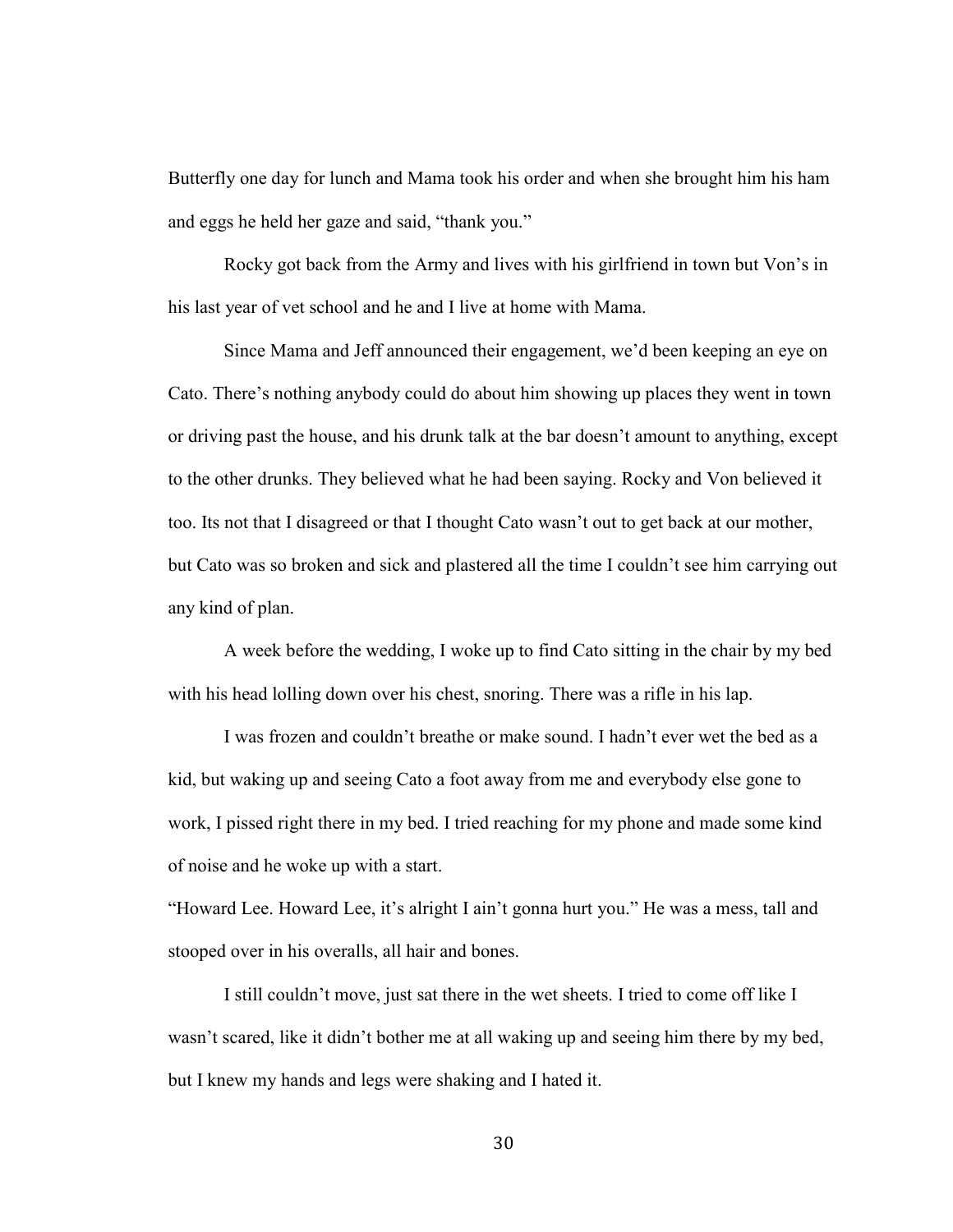"What are you doing here, Cato?"

"I come to kill myself as soon as your mama gets home." He was blurry-eyed and sweating alcohol. "You go on and get yourself cleaned up. You pissed yourself."

He got up out of the chair and turned his back while I put on some dry things. My head was splitting and I could not stop shaking. I shook so hard I couldn't pull my t-shirt down over my head right, and Cato asked when had I started drinking.

"I don't have the shakes," I told him. "You just scared the shit out of me is all." He told me again that it wasn't me he after, it was himself and could we go sit down. Everything in the house seemed frozen, useless, like when the power goes out. Everything looked the same but it was not. I need coffee first thing in the morning on any given day, but this day I guess you could say it was a matter of life and death.

"Go ahead and make you some coffee, Howard Lee."

He sat down on the sofa and I stood in the kitchen and went through the motions of turning on the faucet and filling up the coffee maker and measuring out the last three scoops we had of the Maxwell House. I flipped the on switch and looked out through the kitchen window above the sink. Cato was coughing behind me. There was nobody around. I didn't like my back being to Cato, so I turned around and rested my hips against the sink and looked straight at him. His coughing fit eased up. He still sat on the couch and stared looked at me and said nothing. The coffee started hissing and bubbling. I was wide awake then but so help me I couldn't ever remember being so conscious of the coffee maker and praying for it to finish. Mama was doing breakfast at the Blue Butterfly at that moment and had no idea what her ex-husband was up to. Her knife in the purse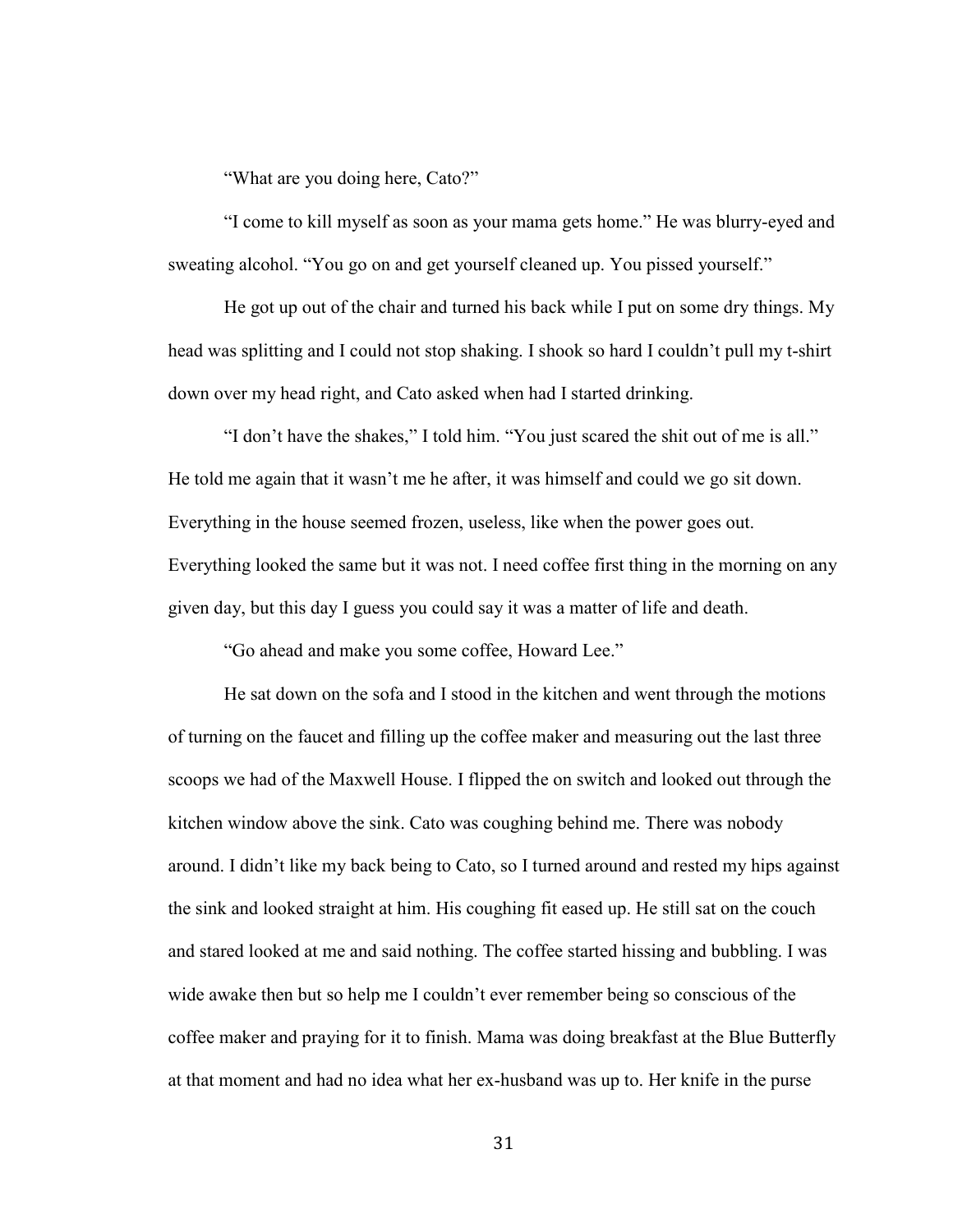was tucked safely in her locker while she served pancakes. It was me alone with her bogeyman, not her. Her terrible feelings aren't worth shit.

I got my cup of coffee and tried not to spill it as I gulped it down, standing with my back against the sink, facing Cato. My nerves were still jangling but I settled down some when it became clear he was interested in talking. He wanted to know if I remembered him taking us to the circus when we were kids. I told him I did.

"You were just a little feller, couldn't been older than seven or eight, and the boys wasn't too much older than that. The circus came to Huntington that year and not any two-bit circus; it was the Ringling brothers, the real deal. Well, I took you kids and Juanita over there and we had third-row seats. You remember that?"

"I think I remember being up right close, yes." I said. We were right up close. I was scared of large animals and I kept my face hidden in Von's lap for most of the show.

Cato kept talking. He was looking past me, over my head, not really seeing me, but he wasn't finished with the circus.

"There was a white lion, Howard Lee, an honest-to-goodness white lion they had there and it didn't do a damn thing the lion tamer told it to. All them other animals did tricks and jumped through hula hoops and the elephants stood up on their hind legs and danced but that fuckin' lion, he tore around that ring and roared just like he might have in the wild. You could see his muscles working, see his eyes. They were on fire, Howard Lee. That cat was so pissed off you could look right in his eyes and see it. And we was so close you could hear him breathing. That tamer couldn't do shit with his whip at that lion. Guy finally gave up and stepped aside and just let the lion run and carry on. Your mama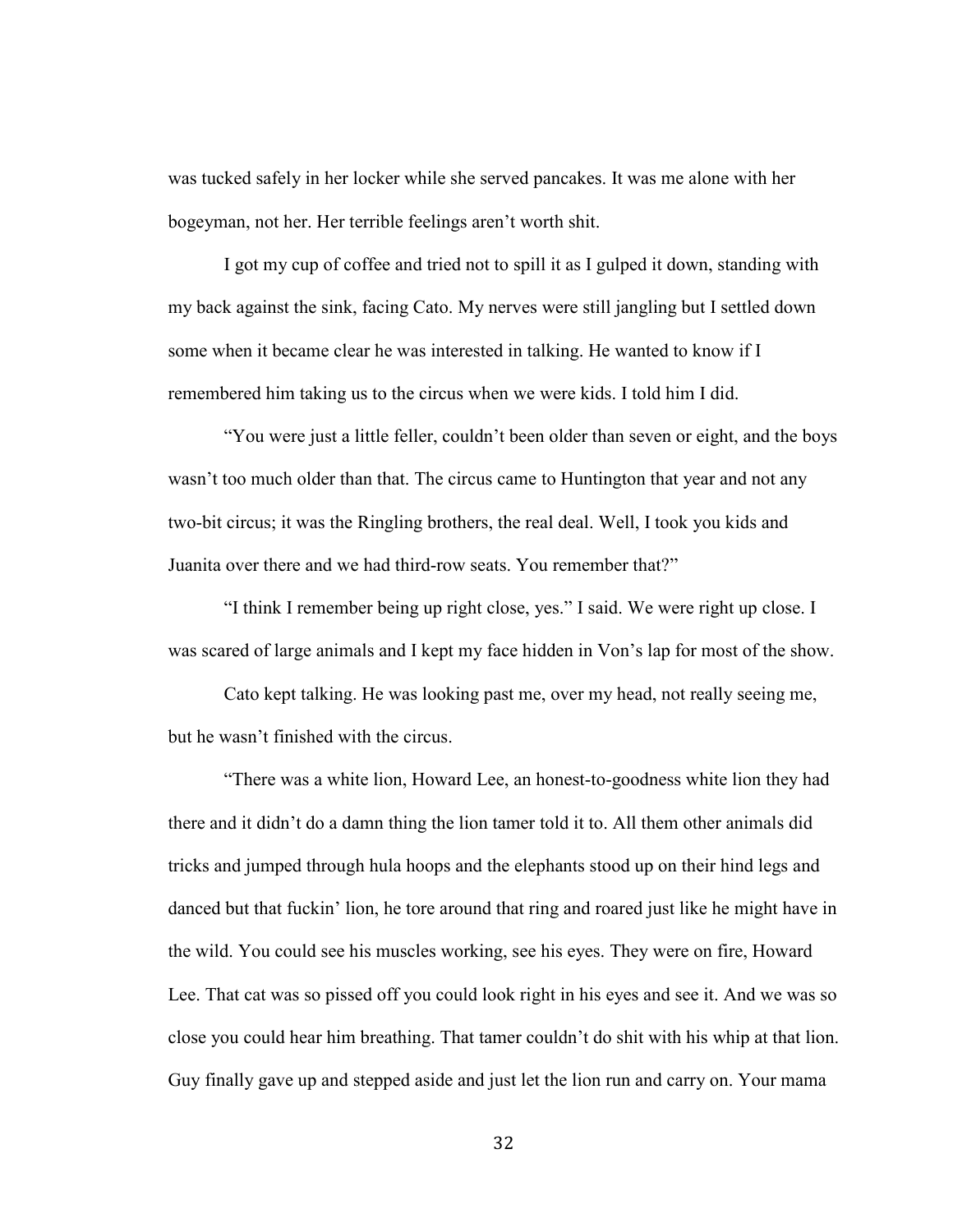was so scared he was going to jump out of the ring. But I knew we was seeing something."

I lied and told him that Von and Rocky remembered it fondly. Rocky still had a ticket stub somewhere, I said, and it pleased him. Was that what he'd come to do, besides blowing his head off? Talking about a lion.

"A white lion is a rare animal," he went on. "It's not everybody gets to see a rare thing like that in these hills, Howard Lee. Y'all got to see something that day. You remember that."

Tires in the driveway. That was Von's car crunching in the driveway outside, home from his morning class. Cato heard it too. I knew that Cato knew he could keep me in check but not me and Von together. He was up and on his feet and stuck the barrel of his gun out the door and fired. He aimed away from Von, shot just as a means of warning and I could see Von stop cold and get back in his car to grab his phone. My nerves spiked again and Cato's breathing grew ragged. He was close to me and his hands were tight on his rifle. We had ten minutes at best before somebody would get to the house and Cato said so himself.

"It's going to get bad, Howard Lee," he told me. "They're going to come for me, but I will see your mother when she gets home. I'll let you go as soon as whoever's coming comes and you can tell 'em that I didn't do you no harm, but I will stay here until Juanita comes."

"I will tell them," I said. "I will tell them you didn't do me any harm and that it was just a misunderstanding. I will tell them about the lion, Cato."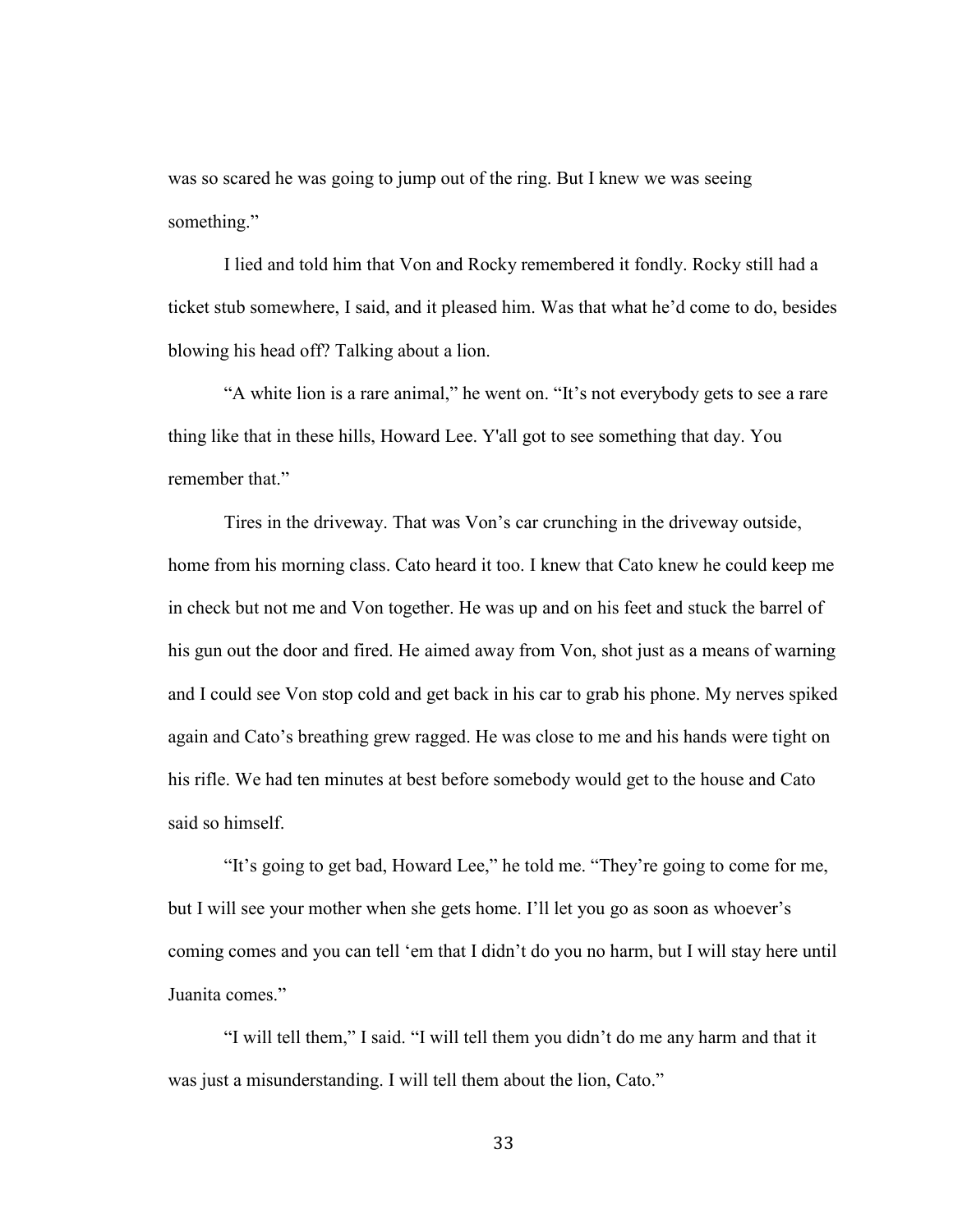"That's right," he said. "But I can't let you go out just yet, now. I will not be alone in this house. You just wait until someone comes."

Cato was there to die. He was a man who didn't want to live anymore, but he was a man who was sick and drunk and hadn't done anything right in a long time. My thoughts were of Mama, of Von outside and of myself, all of us on the side of another of Cato's plans that was bound to go wrong. By then it was late in the morning and I hadn't had anything except coffee, and could smell myself and thought about my wet mattress. I was tired and I didn't want to look at Cato anymore, but I had to, because he was the one holding a gun.

I think Cato imagined there would be one car pull up but three whipped off the road into the yard and I could see Von, frantic and pissed off beside Banks the sheriff and some more guys. Cato had me by my shirttail and we walked to the door. Banks was on the porch, sounded casual like he was just dropping in to shoot the breeze.

"Cato? Cato, you in there?"

Cato stood on the other side of the door and yelled so hard the chords on his neck stuck out. "I ain't coming out until my wife gets home! I will not leave here until Juanita sees me."

Cato was there to die. He was a man who didn't want to live anymore, but he was a man who was sick and drunk and hadn't done anything right in a long time. My thoughts were of Mama, of Von outside and of myself, all of us on the side of another of Cato's plans that was bound to go wrong. By then it was late in the morning and I hadn't had anything except coffee, and could smell myself and thought about my wet mattress. I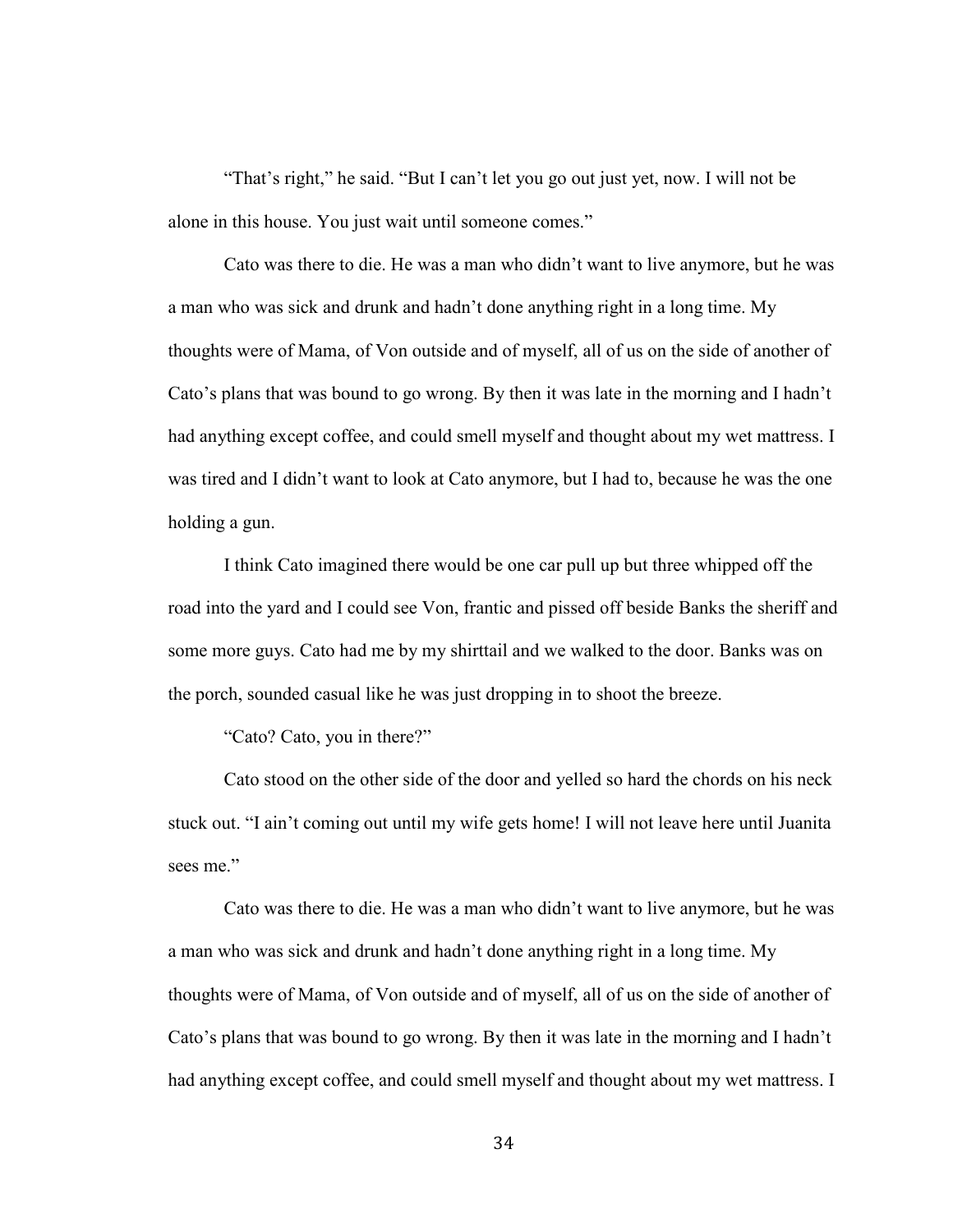was tired and I didn't want to look at Cato anymore, but I had to, because he was the one holding a gun.

 Cato released his grip on my shirt and pushed me back. Banks was knocking on the door. He held his rifle with both hands and pressed it longways against my chest. If he was going to shoot me he would have shot me, I repeated in my head. He held it longways and gave it to me. He was giving it to me.

"You take this and shoot me with it, Howard Lee."

I kept my arms to my sides. I would not take the gun.

"I am not going to do that, Cato." I could not hear my own voice. I was past tired, past scared. My muscles ached from tensing. He took his rifle back and cocked it and I walked backwards. Banks was yelling.

I stood at the back door for half a second before I turned to run, long enough to look at Cato and have him look at me and past me, into the slip of blue sky behind me, and then he turned back around and I knew he was going out. A shot was fired and I knew it was Cato's, and then after that it was over.

On Palm Sunday just like she planned, fifty guests gathered in the garden at the General Lewis Inn and watched Mama and Jeff get married. She was in her creamcolored dress and had fresh Lilly of the Valley wound through a clip on one side of her hair. Rocky walked her down the aisle and Jeff smiled as he took her hand. Mama did not smile. She looked brave and her lips were set in a line. When she brushed past me and Von I heard her breath coming hard from her nose. The preacher began to talk, but was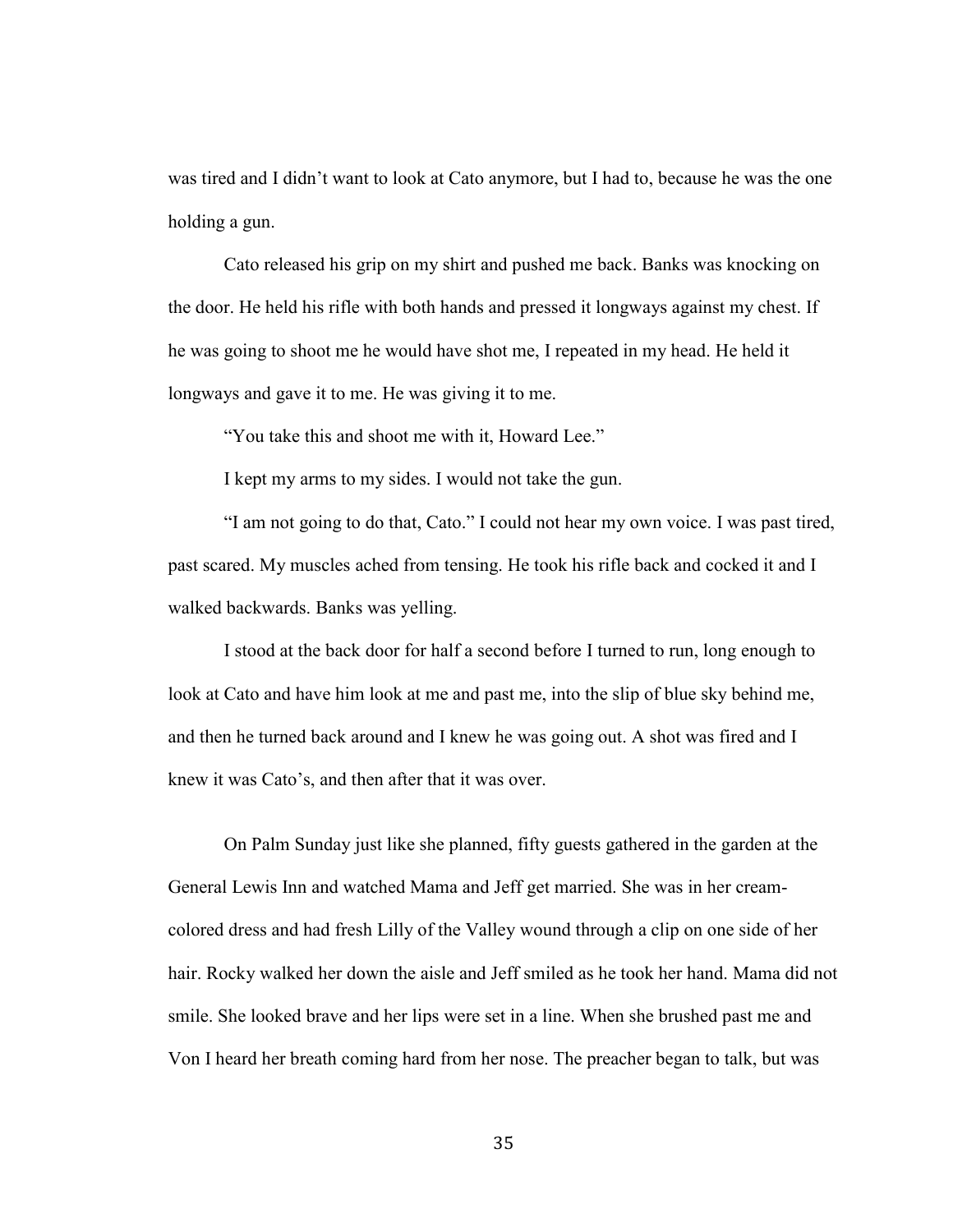not listening. I looked at my mother and followed her gaze over the ivy toward the mountain.

Us at the circus in Huntington was not like how he remembered it. Cato did not even drive because his license had been taken away so Mama drove and Cato sat in back with me and Von and snored and slept until we got there. It was the Ringling Brothers, true enough, but it wasn't the greatest show on Earth. The arena was so hot and close that I got sick to my stomach after eating a snow cone. I was scared of the animals, and Rocky and Von spent most of the time trying to calm me down.

Cato was wobbling still and slunk in beside Mama, and I sat on his other side. Mama stared straight ahead, stone faced and Cato kept leaning in and whispering at her, wanting to her to look at him just once. He wasn't paying much attention to the action in the ring.

A lion tamer went out in the middle and there were hoops and little stands and the lions came out. What Cato was talking about was white, but it was a tiger. It didn't have a mane. It stood out from the rest because it was different and it sure enough didn't pay any mind to the hoops and things but there was no tearing around the ring, no flashing of sharp teeth that I recall. I saw a white tiger who did not jump like the rest and maybe that's why he stood out. Maybe he was sick, Von said.

Mama looked at the tiger and she looked at us boys, and I could not wait for the big cats to be over with because the big cats looked scared and Von was right, the white one was likely sick. We were small and Mama wrapped her arms around all three of us.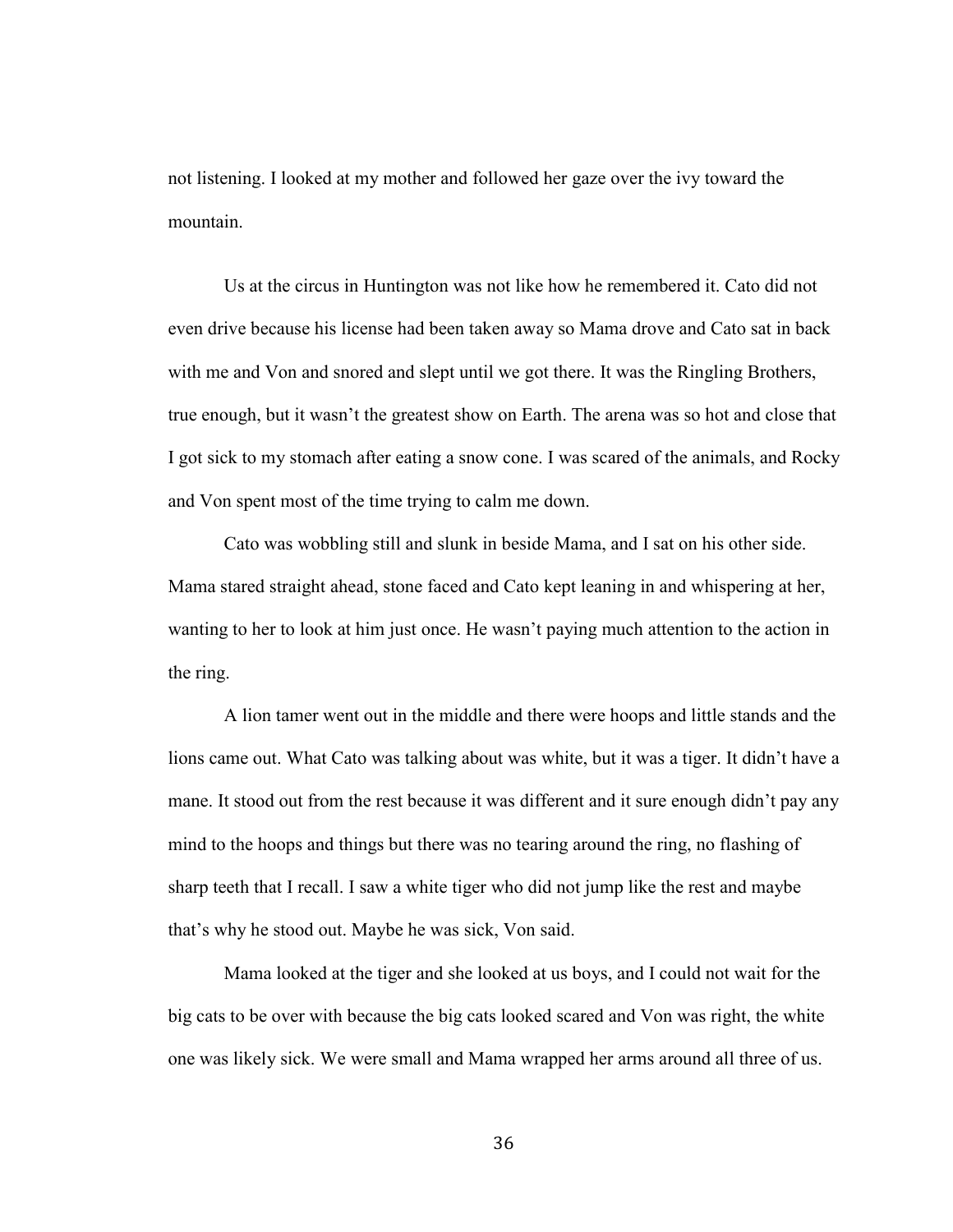Cato was looking at the lion and then not looking at the lion, and then mostly looking at Mama.

"Ain't this good, Juanita. This is the way it could be all the time if you'd let it," he said. And she would not look at him.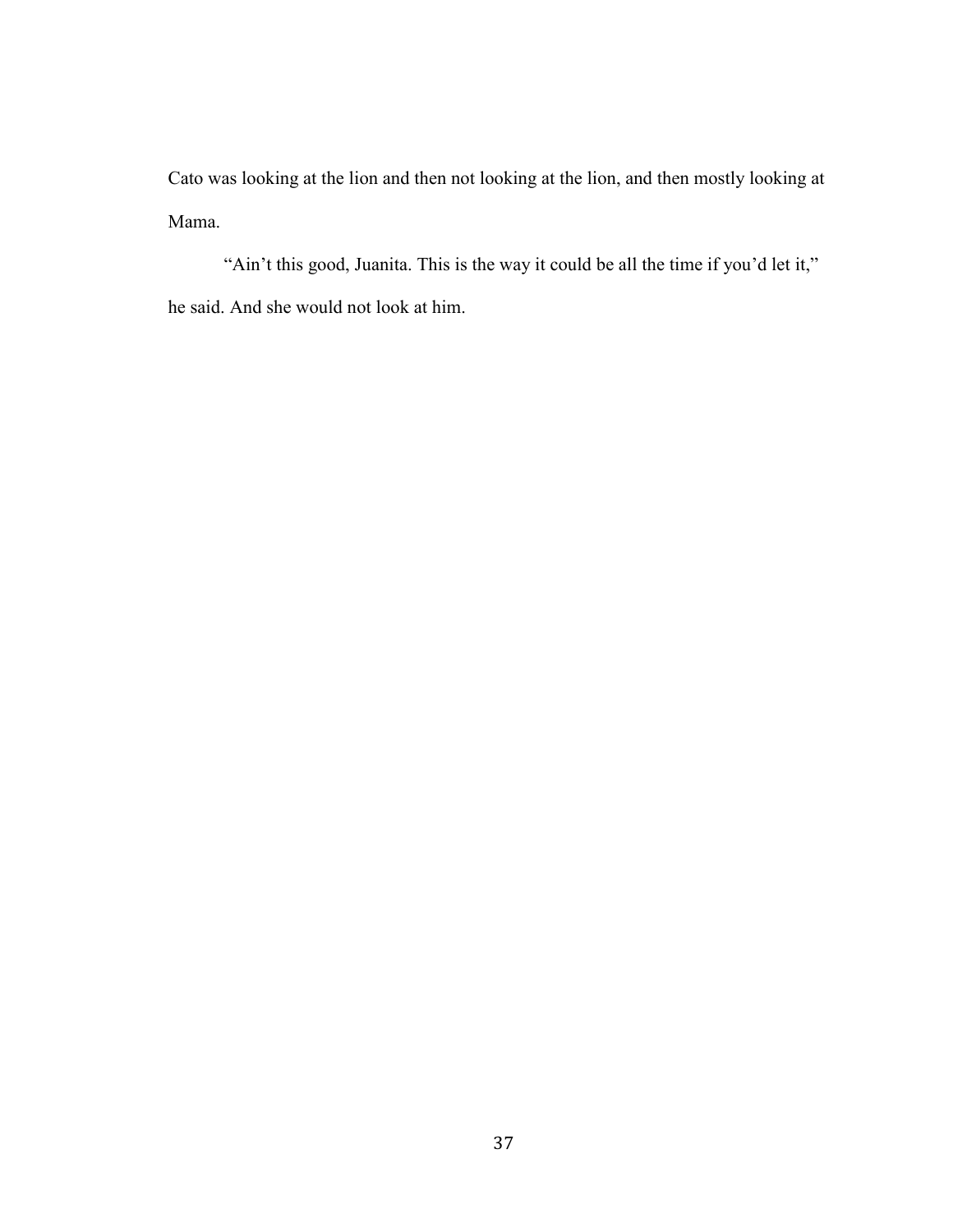#### THE CARPENTER

The orchard was all Von could think about. The trees were already producing fruit, abundant and soft yellow Jonah Golds and some Macintosh. Acres and acres of apple trees smack in the sunlit valley, for sale, and Von was this close to buying it. The orchard was money, for sure, but what lay just behind it was what had his wheels turning. Just visible through the last rows of trees was a grown up place of more trees that did not bear fruit, but sheltered the remains of an abandoned amusement park that never opened. Began twenty-five or so years before Von was born, the site contains a concourse for carnival games, a small Ferris wheel, a tilt-a-whirl, and the skeleton of a train track, all of it nearly swallowed up by the trees now, and overtaken by rust and moss.

The ghost amusement park is included in the apple orchard, which is why, probably, it had not sold yet, but Von drove past the place every day, knew all the haunted stories that everyone local knows, and his business head prevailed. The second he had set foot on the property he knew he and Ginger could make something of it. Agro tourism, he knew it in his gut that they could do it. Apples bring in steady money, and overhauling that amusement park would birth something that he knew for a fact did not exist in all of the Blue Ridge. He'd quickly put together a business plan and showed to Ginger's dad, and he said it looked sound and put forth a nice sum for a deposit. Von's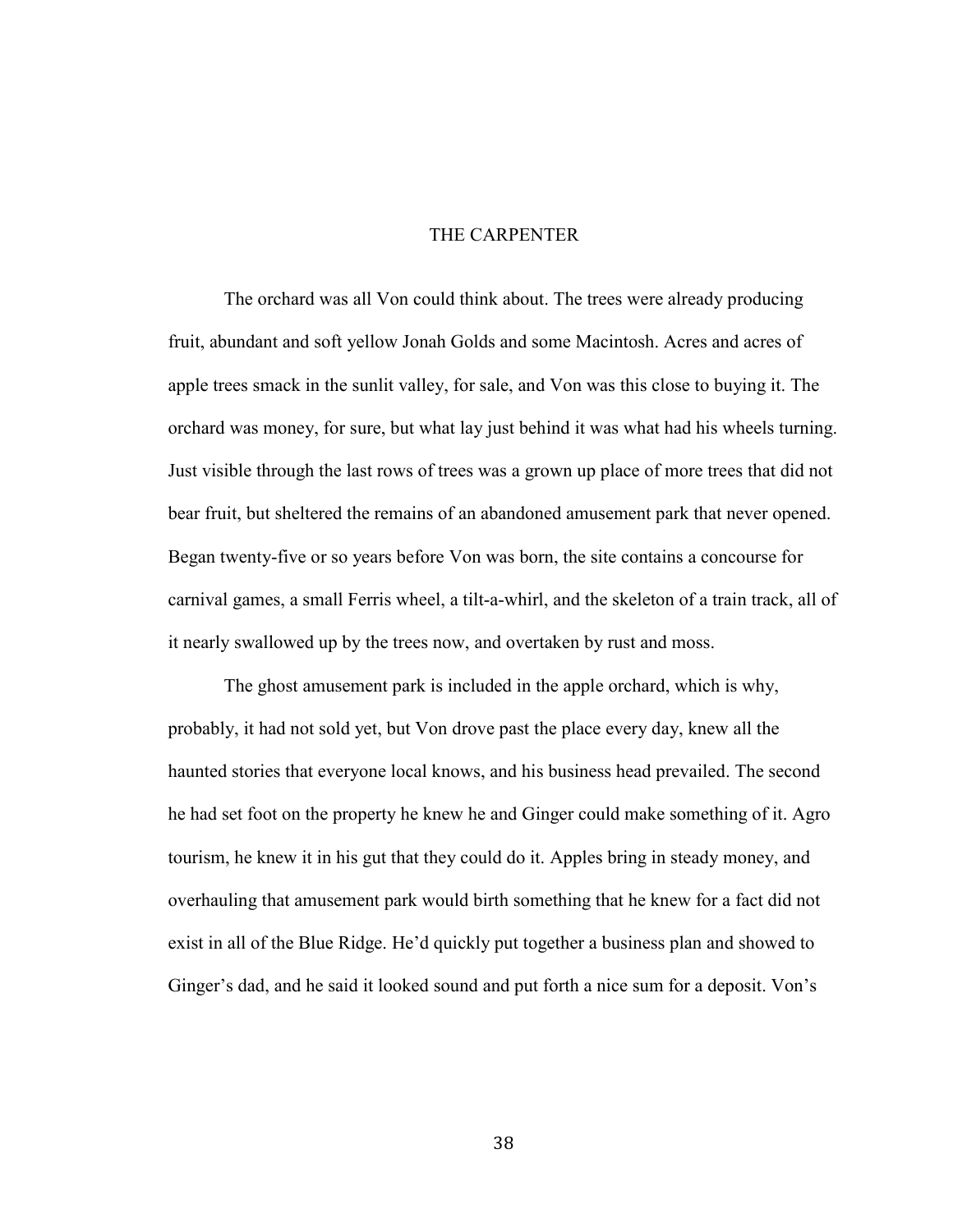next step was to call the real estate agent and make an offer, but first he had to pick up his brother from the bus station.

This was the second time Von had picked up Rocky from the bus station, coming in from North Dakota. Picking him up from the bus station really meant picking him up from prison, because that's where his brother was coming from, prison in North Dakota. The first time Von was eighteen and drove his first paid off car, the little red Suzuki Samurai, to get his older brother, drop him off at their mom's with just enough time to get to work and clock in. When he was eighteen he worked at the gas station and his hands were never clean no matter how often or hard he washed them but it was those greasy gas station hands that put him through business school. His brother had just done a stint in prison for trafficking, and came back to the mountains just long enough to get some money together and back on a bus to where he'd come from.

This time picking Rocky up Von was thirty, with a wife and baby and pulled into the lot at half-past six, even though his brother's bus didn't arrive until seven fifteen. He hadn't seen his brother in four years. Two of those years Rocky had been working in whatever construction outfit he'd taken up with, doing honest work, Von and his mother, Juanita, surmised, based on phone calls and a few letters with a Minot postmark. The calls and letters petered out, and then they knew, he'd gotten into some shady stuff. "Let me have a picture of you, son. Send me a picture at least to see you and how you're getting along," Juanita had written her oldest boy, and her wish was granted with a single Polaroid in an envelope. Rocky was stark in a stark place in the snow, his hair grown out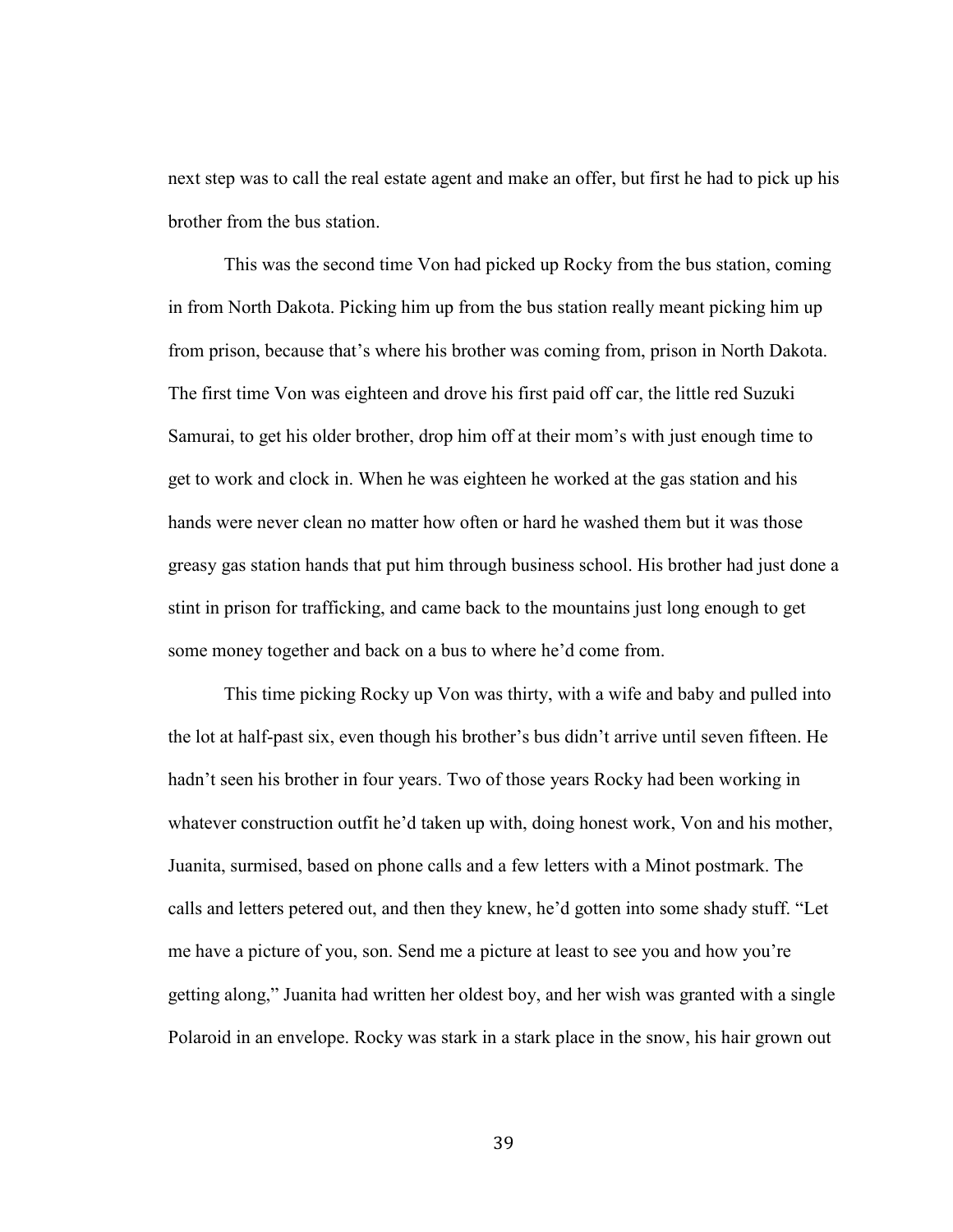and back in a braid. He was bone thin and standing in front of his motorcycle, with an arm around a blonde girl.

"He's in a bad place again." Juanita said as she showed Von the snapshot. The next they heard from Rocky was a collect call from jail. Then letters stamped "Correctional Facility," from Bismark.

Von stood in the ancient bus depot square in the middle of the waiting area, where he would be the first thing Rocky saw when he came through the double doors from the buses. If Rocky wanted to stay at their mom's that was fine, but Von hoped his brother would come and stay with him and Ginger, see the baby and live with a normal family for a while. But before going home, or to see their mother, he would take Rocky down to the orchard. That's where Rocky would find redemption and be a carpenter again. His brother's pulse would quicken at the sight of it all, with the electricity of opportunity, where he could forget about North Dakota and prison and fall in love with honest work. They would leave the orchard again as brothers and go home and Von wanted his brother to sit on the porch with him in the Adirondack chairs he had made before he ever went to North Dakota. They would drink beer together, watch the sun go blazing down the mountains and Rocky would call him Junior and say I am home. He would work his long fingers across the quartersawn wood of those chairs and say again I am home.

And then there was Rocky, walking to him and he to Rocky. They were close enough to touch, but Von was struck and for a second could only stare. Rocky was so changed. What had been rangy and lean was now gaunt, shadows. His hair was grey, long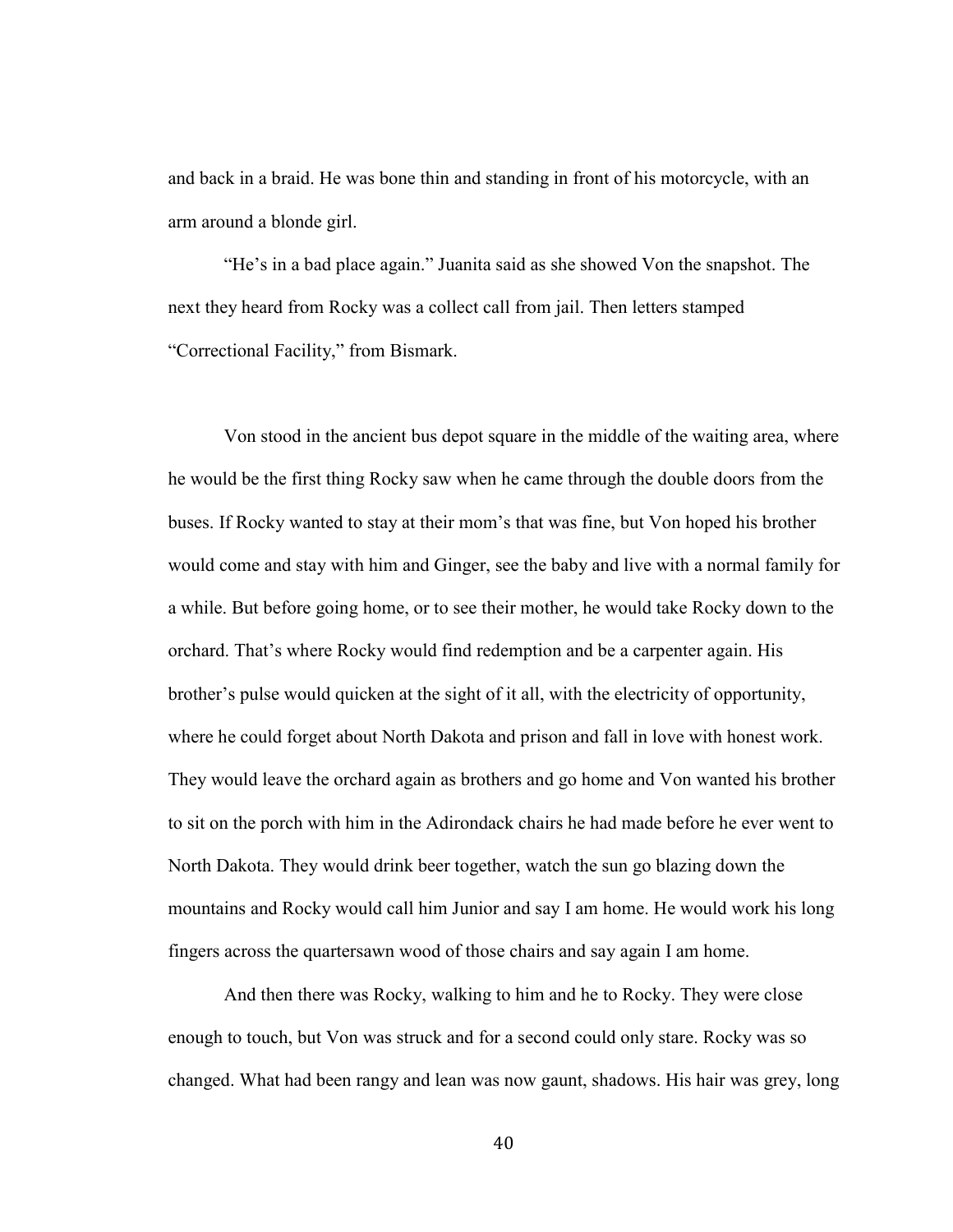and in a neat braid. Rocky did not yell out or charge forward and his shoulders were not squared and confident. Von only knew his brother once he smiled.

"Hey man, how you been?" Rocky slapped him on the back.

"Well, fine, I guess. Pretty busy with the baby and all. You know I think I got a job for you. I want to show you something here in a minute."

"Shit yeah." It was Rocky's voice alright, low and lazy, but Rocky did not look at him at all as they walked out of the station into the gloaming. Rocky had one bag, a long duffel that he hitched up on his back and steadied with his arms as if he were a crucifix. He didn't say a word about the mountains he could still see in the waning light, or the crisp note of wood smoke in the air.

The orchard was cast over in long afternoon shadows as Von pulled his truck in the driveway.

"You thinking about buying this, Junior?" Rocky asked.

"I'm going to buy it. I want you to see it."

Von and Rocky walked into the orchard, into darkness. The ground was thick with apples and their steps were uneven and labored. "I don't know anything about apples," Rocky said.

"This isn't all there is," said Von with the voice of a salesman. "You know what's on up here, don't you?"

 Silver light from the moon poked through the trees and played over everything without distinction. Apples gave way to grass and rocks and soon they stood with the toes of their boots butted up against the aged train track.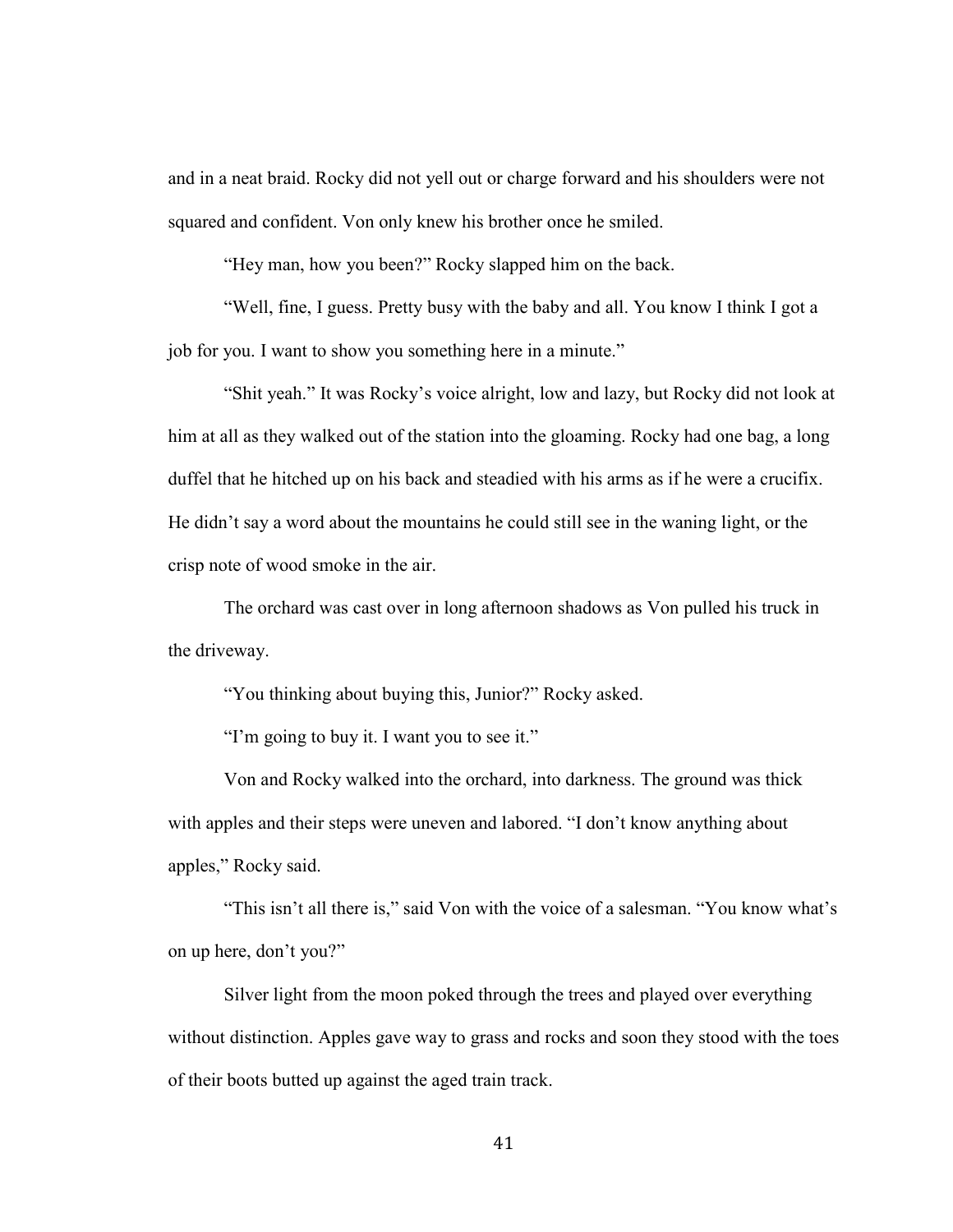"Ok, now don't say anything until you hear the whole story," said Von. "This place is a gold mine. I've gotten it all figured out. I figure everyone knows about this place and there's all these stories and superstitions, so we'll just play it right up. Keep this place haunted. The orchard and store will be steady, year-round, that's business that's already set to go, but we spend some time here in the park and get it ready to be an attraction, and it'll pay out in just one season per year. October/November. And this right here," he kicked the track, "this is going to be a haunted train ride. This's going to need some nice carts made for it. What do you think, maple maybe? Oak?" Rocky was lit up and made taller and gaunt by the moon; he knelt, ran his hand over a bit of track. He looked like he'd sprouted out up out of the rust and lichen, otherworldly. "I think this is a good place to hide or get found, Junior," he said.

 Ginger and the baby were in bed, and Von sat with his brother on the porch just like he had imagined, but the sun had long since set, and there was no brilliant sun illuminating the hills. They sat in darkness save for the porch light, which flashed across his brother's face and made his cheekbones jut out, his teeth too. They nursed their beers and spoke of small things for a while. Rocky didn't say anything about being back home and Von asked him if everything was alright because he felt it in his gut that it wasn't.

"What do you mean hide, Rock?" He asked. "Who's after you?"

"The devil is, Junior.

" I just got to lay low for a while." He lit a Marlboro.

"You got a girl out there? Is that what it's about?"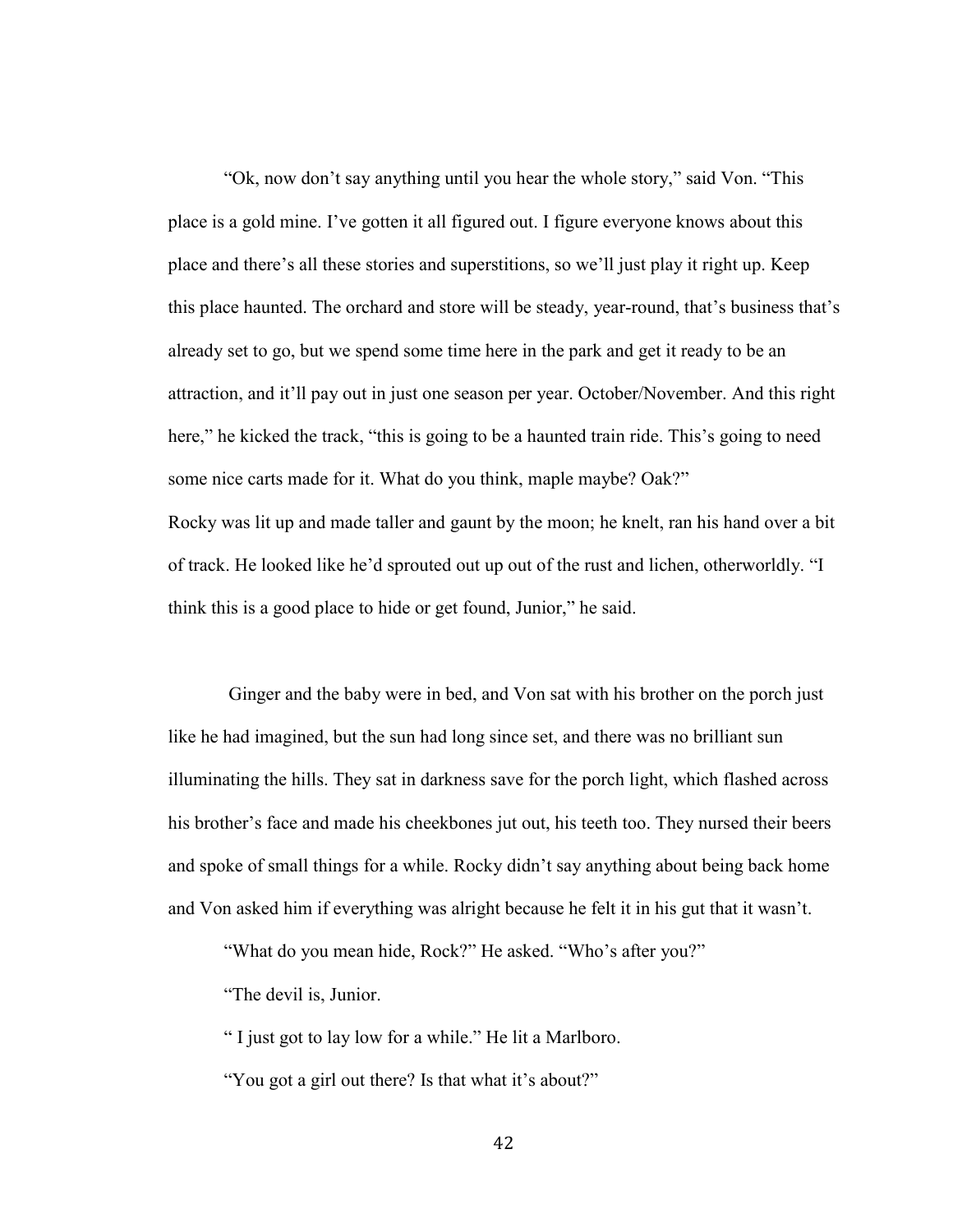"Yeah, I got a girl but I can't go back out there right now." Von didn't ask more about the girl, he knew she'd have long blond hair, drive a Harley or ride with someone who did, was older and skinny and he bet she had kids she didn't take care of. She'd shacked up with another guy while his brother was in prison, he decided, and for his brother's sake, he hoped that was the end of whatever it was. It was late and there was no more beer. Von stood up to go inside. Rocky sat immobile and smoking, eyes resting on the top step, probably, or something just beyond. "Go ahead and turn out the light, Junior. I'm just going to sit here for a while."

 Von stepped inside and flipped off the light, called "Alright then, welcome home."

 His brother did not respond. All Von could see was the tiny red-orange circle of his cigarette.

 The day they closed on the orchard, Von and Ginger took Rocky and met Juanita for lunch at The Blue Butterfly, the little greasy spoon in town. In the sunny, paisley wallpapered dining room they sat at a large circle table and ordered tea and catfish. Rocky slumped in a chair next to Von.

 "I am so happy for you, son," Juanita said. "I am happy for both of my sons," she added, looking over at Rocky. "This is going to be very good for you, Rock."

 "Ms. Juanita, I don't think he heard you," Ginger said. Von, Ginger and Juanita all looked at Rocky, whose eyes were trained out the big window on the parking lot. He had heard her, he said.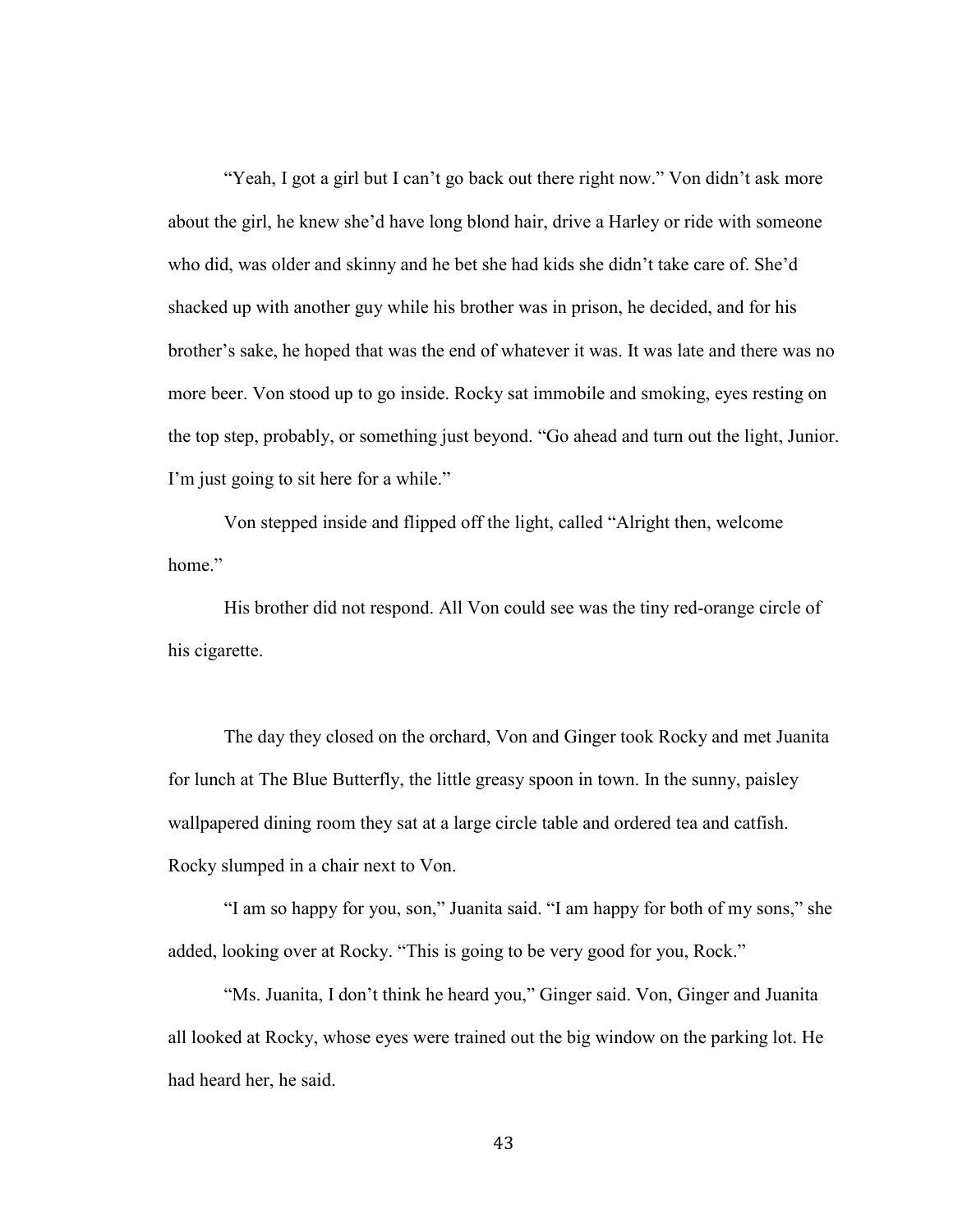"You are a million miles away, son," Juanita said.

 "I am out on Lake Winnipeg," said Rocky, not looking at any of them but still out the window. "And that's where you say I am at if anyone asks about me."

 Von did not waste any time after closing on the orchard. He got straight to work. He put Rocky to work. Rocky needed to get his hands dirty again and move things, push things around and clear spaces to feel right again. On the one-week anniversary of his ownership of the orchard, Von stood shoulder-to-shoulder with his brother in the middle of the overgrown place where they were hauling and clearing with a rented Bobcat loader. The hot sun on their shoulders felt good and Von was glad for it, for having Rocky close enough to touch, but hard work between them that didn't need talking over. Von had a blueprint. He held it out with both hands. Something like a twig snapped, somewhere among the trees and Rocky held his finger to his lips.

"Hush," he whispered. "Did you hear that?"

 "An animal, I guess," said Von. "Come on, forget it." Rocky turned toward the tree line, watching like a cat watches.

"What has you so spooked?" Von asked.

 "They have got to me all the way back here like I knew they would," said Rocky to the air, his back toward Von. What if this wasn't really his brother but a shell who wore his clothes and spoke with his voice but swallowed him up in that North Dakota prison? Von held tight to his blueprint and kicked a tire on the Bobcat. He figured there was four or five hours of daylight left in which he could clear and haul and it would go so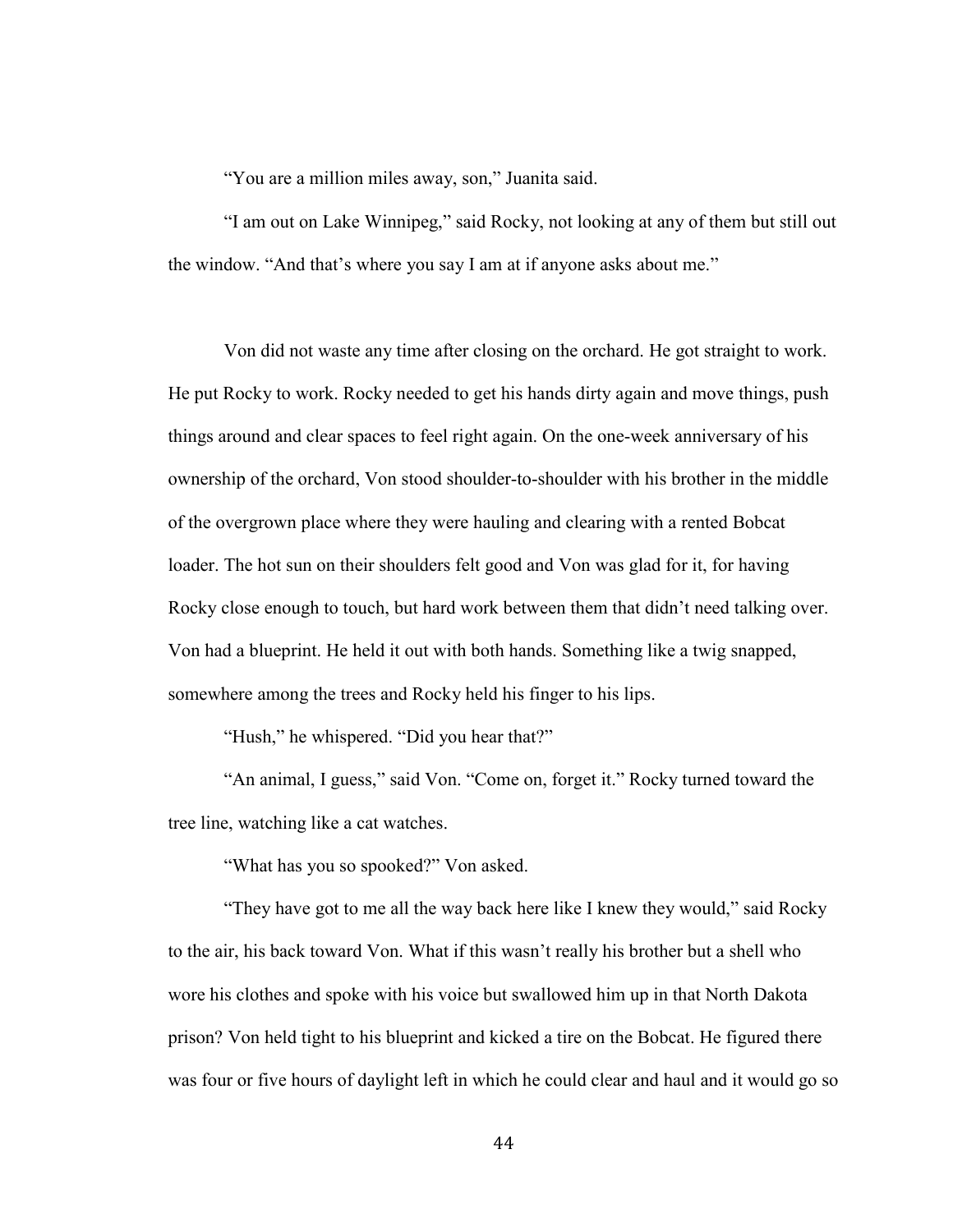much quicker if his brother could help but he couldn't or wouldn't. He was a cat focused on a twig's snap.

 Later that night after everyone was asleep, his hands rough but clean and his teeth brushed, Von climbed into bed next to Ginger. She was sleepy but talking. "Somebody called for your brother but wouldn't leave a name."

 Von was on his side. His head hadn't hit the pillow yet. "What did you tell them?" "I told them he was out on that lake."

 Von was not sleepy. He padded out into the hall, put his head up to Rocky's door and whispered, "Hey, Rock. Rock?" There was no answer. Von's heart picked up a little and his breath came quick as he crept into the living room and saw the front door ajar. He opened it wide and pressed his face against the screen door. All the world was dark, and the harder he strained to see the orange circle glow of a Marlboro, the more he could not see it.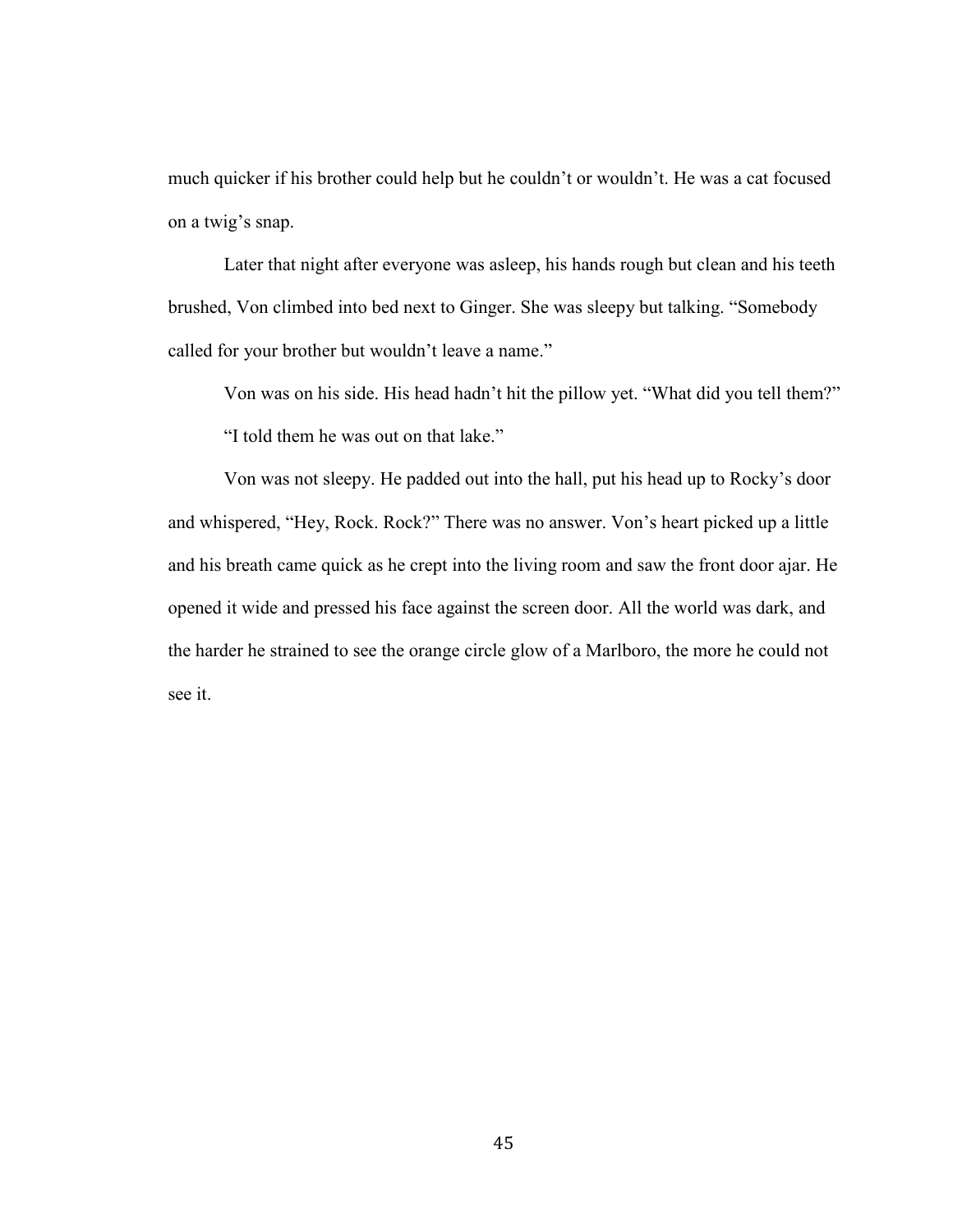#### HERDING INSTINCTS

The dog is why. Jens cannot sleep nights. Rambo. The dog with the anvil-shaped head and steel blue patchwork coat is not a barker; he's an aloof and ceaseless pacer. It's his disconnect and the chronic back and forth that has Jens on edge. Even when he cannot see him, Jens knows the dog is out there in the side yard, running up and back as long and wide as his chain will allow. Alister, Jens thinks, will know what to do about the dog. If there's one thing Alister knows about, it's dogs. He is a wildlife biologist and has launched successful wolf sanctuaries throughout the Southeast.

Alister and Jens have been neighbors for fifteen years and what Jens knows about Alister is limited, mostly due to what Jens interprets as Alister's oddness. Jens rises early every morning, makes Folgers coffee for himself and heats the teakettle for Glenda, who takes a cup of Earl Grey when she wakes up. While his wife sips her tea and sees about breakfast, Jens takes his coffee out on the side porch of their two-story white farmhouse and looks to his left just up the hill where Alister's slightly smaller, more tumbledown house catches the morning sun. Alister is without fail out on his porch and Jens hears the humming, Alister's humming. On mornings when there is no wind and the mountain is silent, Jens can pick out tonal shifts in the humming. It sounds like a chant. Alister sits motionless, cross-legged there on his porch every morning, humming or chanting, and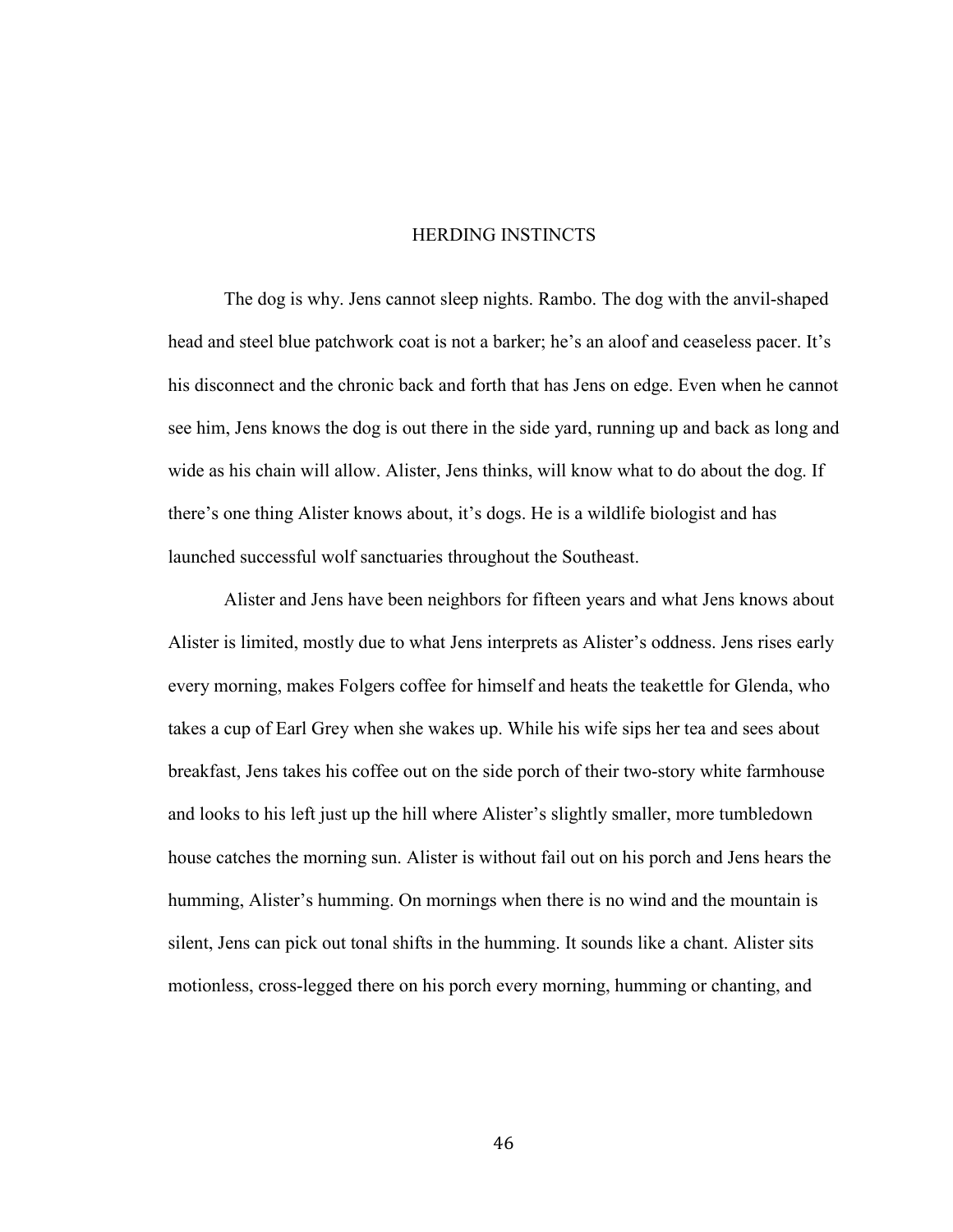Jens drinks his coffee and watches him and listens, trying to pick up what it is that's coming out of Alister's mouth.

Glenda doesn't much care what Alister is doing out there, at least that's the impression Jens gets when he's asked her. It is just the two of them now. The house is bigger than it should be and when Jens is not at work he is faced with the weight of Tony's absence and what to do about the dog. More than once he's asked Glenda: "What do you reckon he's doing up there?"

"Who cares?" Glenda shrugged yesterday, reading the newspaper and drinking her tea. "I don't know why you're surprised by anything he does. Remember the wedding."

When Alister bought the farmhouse up the hill he brought a woman with him. Her name was Angie, and she was sociable. She made a few trips down to Jens and Glenda's, once carrying a basket of apples, and another time with a verbal invitation to a wedding. The wedding was held out in Alister's back pasture at dusk one evening in September. Jens and Glenda took Tony, who was five, and a gift-wrapped blender and walked up the hill to join a smattering of bohemian-looking people in colorful clothes. Jens felt bringing Tony to such an outlandish scene was a mistake, with him being so little and impressionable. The preacher wore corduroy pants and a leather vest, and as far as Jens could remember, did not quote anything from the Bible. There was a drum circle, a bagpiper, and Alister was in a kilt. Tony's curly head turned this way and that, taking it all in, perched atop Jens' shoulders, his small warm hands slipping down over Jens' eyes.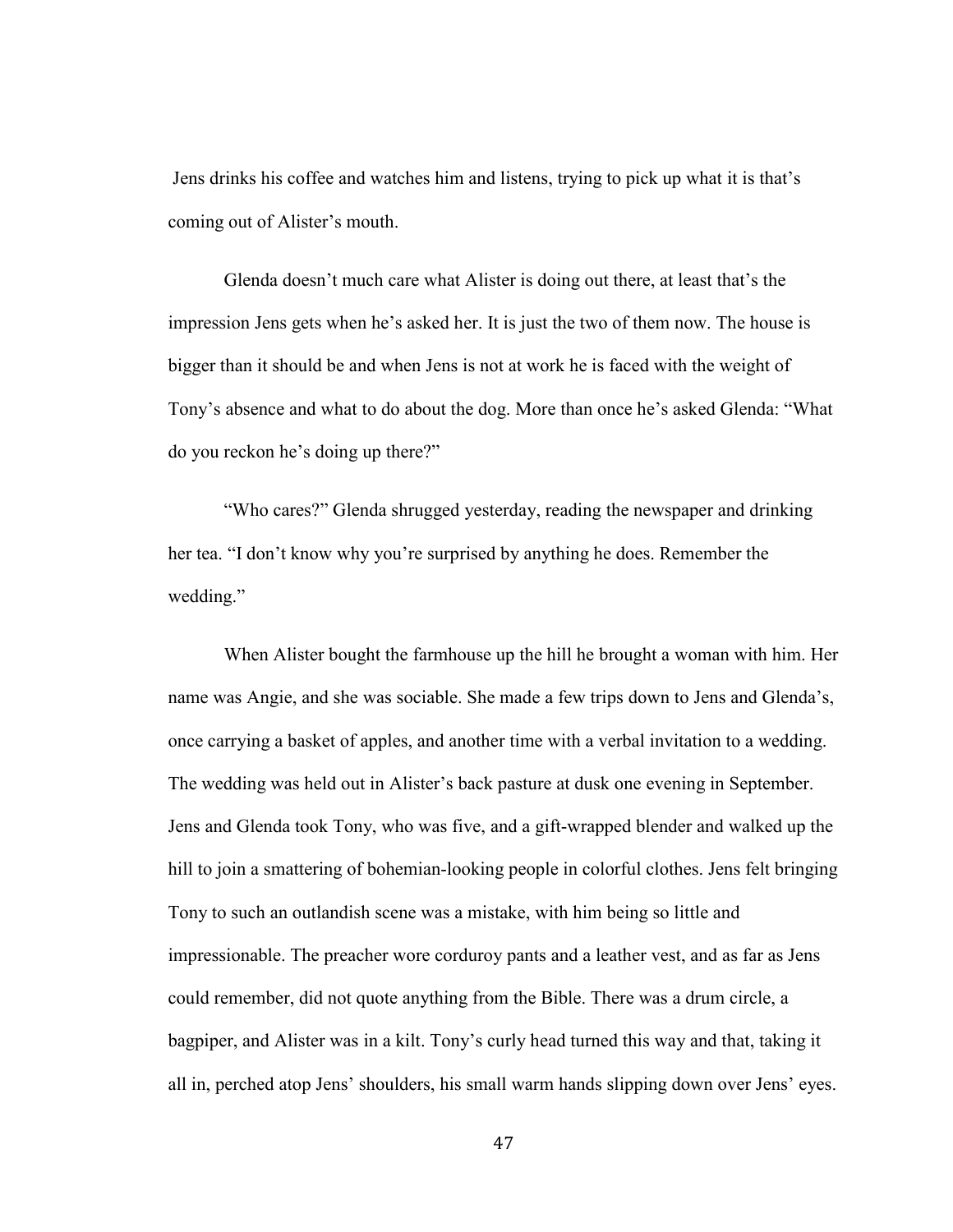Now Tony is twenty, and he is at Fort Benning in the middle of Basic Training. Jens and Glenda have still not heard a word from him. He is more the Army's than theirs, now. Tony's room is just as he left it a few weeks ago, still smells of cinnamon gum and Old Spice deodorant. Jens imagines the same scent lingers still in Rambo's fur, but how would Jens know for sure since the dog refuses to be touched by anyone other than Tony? Tony came home one day last summer with the dog in the back of his pickup, said someone had left him in the Walmart parking lot. Tony'd arrived for his early shift and found the dog chained to the fence by the back entrance. He rinsed out an old Tupperware container he found and poured the dog some water. Eight hours later he left work and loaded the dog into the truck and headed home.

"Look at this guy, Dad!" Tony said, as he let the dog down out of the truck. Rambo's feet had no sooner hit the ground then he broke into a full run, paying no mind to pretty Juniper, the Collie. He started running and did not stop, save for the times Tony brought him food or water. He would sit for Tony, bow his head for Tony to pet him. When Tony was gone to work, Rambo ran for hours on end, and now that Tony is gone, Rambo runs incessantly and has grown meaner, snapping at Juniper when she gets too close or friendly, and he'd knocked Jens down flat more than once when Jens was feeding him.

Jens needs Alister to look at the dog. Alister He drains his morning cup of coffee, calls "I'm going to see Alister about the dog," to Glenda, who pays him no mind because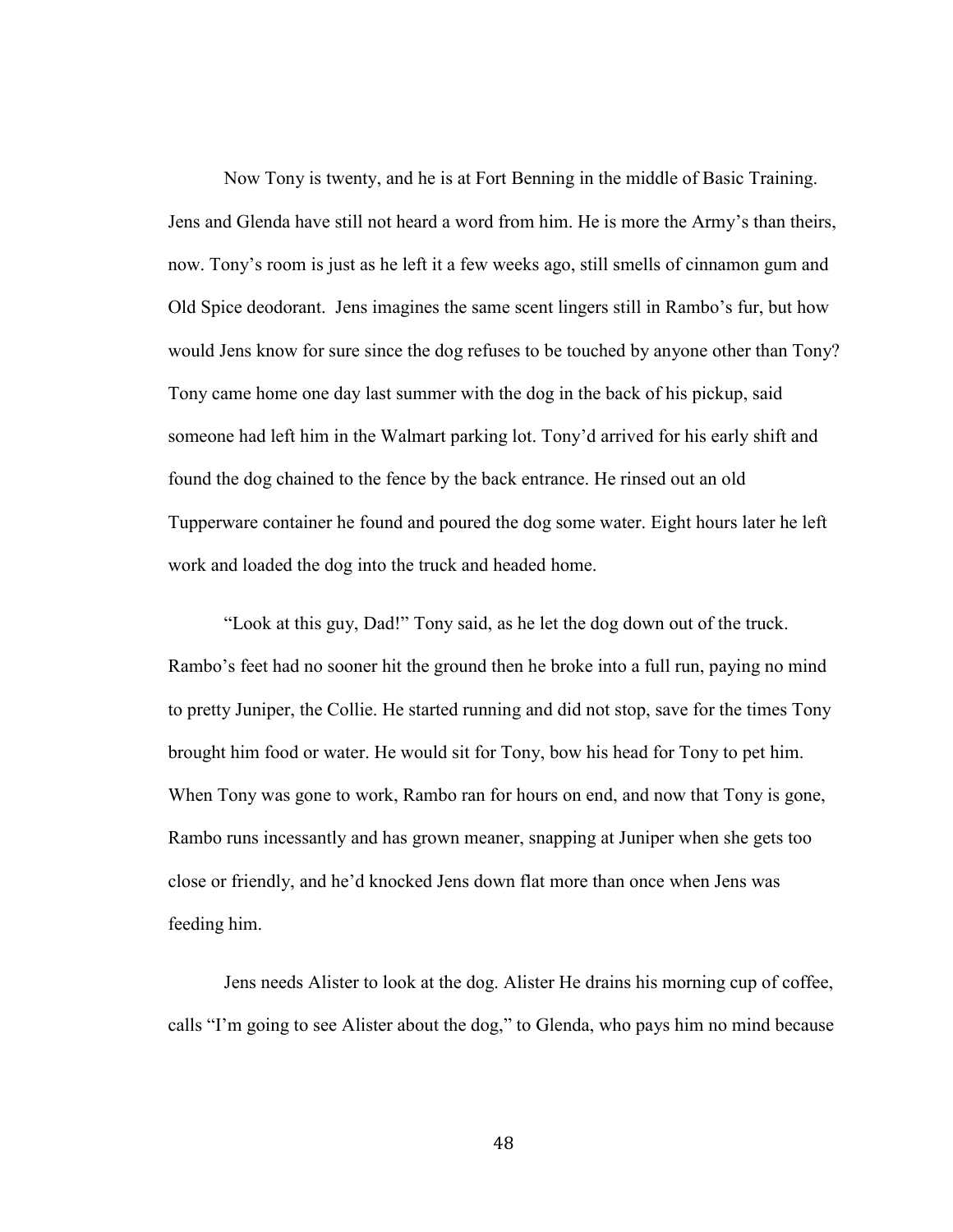she is putting on her shoes, getting ready for her Saturday morning aerobics class in town.

Jens sets off through the yard, past Rambo and Juniper and onto the gravel road up to Alister's. It is still early morning and Alister, as usual, is out on his porch. July heat is slowly creeping up the mountain. It'll hit 90 degrees today, thinks Jens as he comes up on Alister's mailbox. Alister's humming stops as he hears the gravel crunching and Jens comes into view. Alister is up on his feet. Up close he is rangier than the last time Jens saw him face-to-face. His hair is white and long and in a ponytail. He is smiling. "Howdy Jens."

Jens puts a foot on Alister's bottom step. "Mornin', Alister."

Alister wears a long john shirt despite the heat, and heavy weight sweat pants. He is barefoot. Alister does not use the steps but hops down off the porch and stands before Jens. "Glenda alright?"

Jens says she is fine. Alister may keep to himself but he follows rules of neighborly conversation. He asks Jens, "Heard from your boy?"

"He can't call us or write to us right now, and we still don't have an address for him, but it shouldn't be long before we know something," says Jens. Jens can't help himself. He looks at Alister. "What's that you were singing . . . is it singing? What you were doing just now when I walked up?"

"Om mani padme hum," says Alister.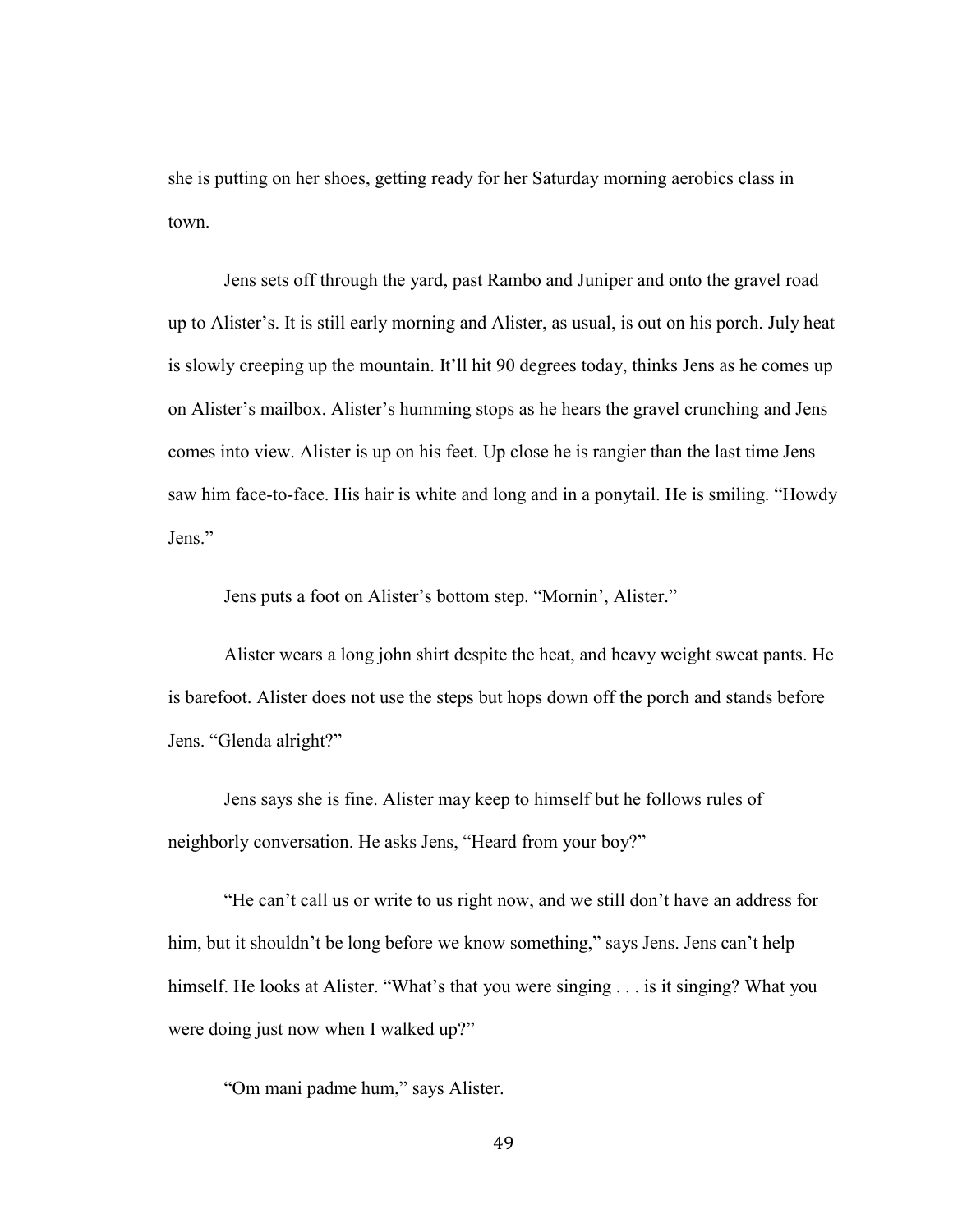Jens cocks his head and says, "Om mani . . ."

Alister says, "padme hum. It's a Tibetan mantra. Starts my day off right."

"Like a prayer." Jens says.

"A prayer, yes. Kind of like that. I noticed you all are keeping Tony's dog for him," says Alister, talking about Rambo. It is exactly the way Jens had hoped his and Alister's conversation would go. Angie left Alister ten years ago. She left quietly and Alister never spoke about her. His naturally aloof nature lent itself to being left. He never brought Jens and Glenda bushels of apples and keeps to himself, but here he is up there at his house being mindful of Tony, the dog. Jens is altogether pleased, genuinely content to be standing in front of Alister this morning.

Jens tries to come off friendly and animated, doesn't want to sound needy. He wants Alister to want to help him out. "Actually, Alister, that's what I come to speak to you about. The dog." Jens picks up on a note of interest on Alister's part and it pleases him. "We've been having some trouble with him. Sure like to have you come and look at him and see what you think." Jens expects Alister to say tomorrow or Monday he will, but Alister is beside him now and they are walking.

"Let's go see what you've got there," Alister says.

Jens and Alister walk down the road together and around to the side yard. Glenda's already left, and good Juniper, who is unchained and runs free in the yard, is at once solicitous, her tail wagging. Rambo does not break his stride. His muscles are warm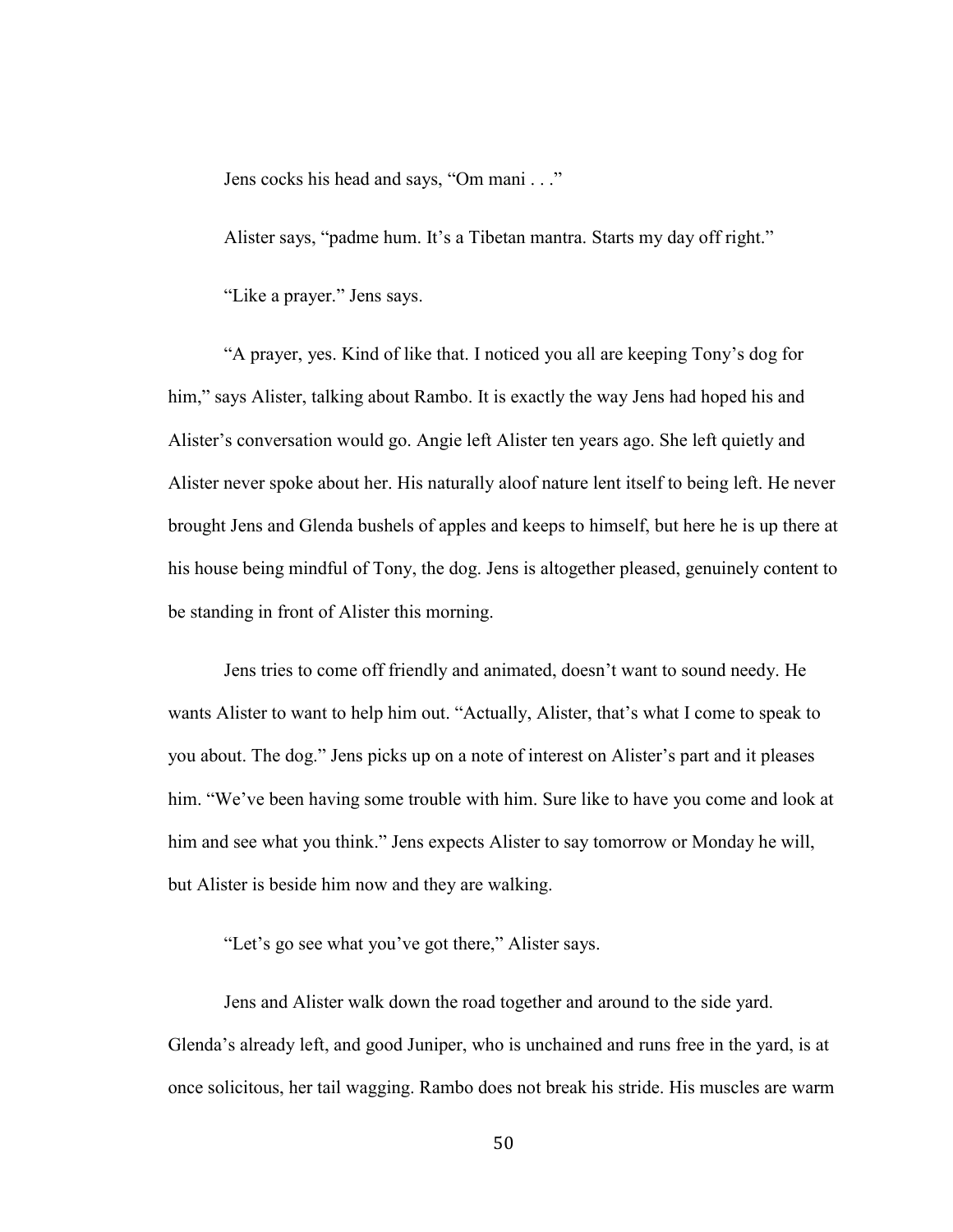and loose from running all morning and his breath comes hard. His is not a carefree run. He is possessed, or obsessed. He barks at Alister, who studies him with narrow eyes.

Jens explains to Alister that they don't know what to do with Rambo. The dog just runs all day long, and he won't be coddled or petted. The chain bothers him, Jens tells Alister, but what can they do because the dog will surely hurt someone or run away and it is Tony's dog, after all. They keep him so far away from Juniper, Jens tells Alister, because they're worried he'll hurt her. "Why do you figure he runs like that?" Jens asks Alister.

"That's an Australian Blue Heeler," says Alister. "He is the world's greatest cattle dog. He needs to herd in order to live. If he cannot herd, then he will go insane."

Jens suspected the dog might be crazy. "So, you're telling me he's crazy?"

"Not crazy," says Alister. "But, his instinct is so strong that he will not rest until he has something to do. He needs a job. Something to chase after."

Alister stands closer to Rambo than Jens or Glenda had ever been able to get since Tony left. Rambo paces and huffs, his breath is audible in the morning stillness. Alister is slowly lessening the distance between himself and the dog. He inches closer and Rambo runs harder, up and back the length of the white fence. Juniper's sweet bark rings out and Rambo lurches teeth bared in her direction, pushing full force against his chain until she retreats, slinking up to the safety of the porch. Rambo is agitated now, his huffing is quicker and he shakes his massive head as he runs. Alister comes closer, still, so close that Rambo's tail grazes his pant leg, on purpose, Jens thinks, and the next time the dog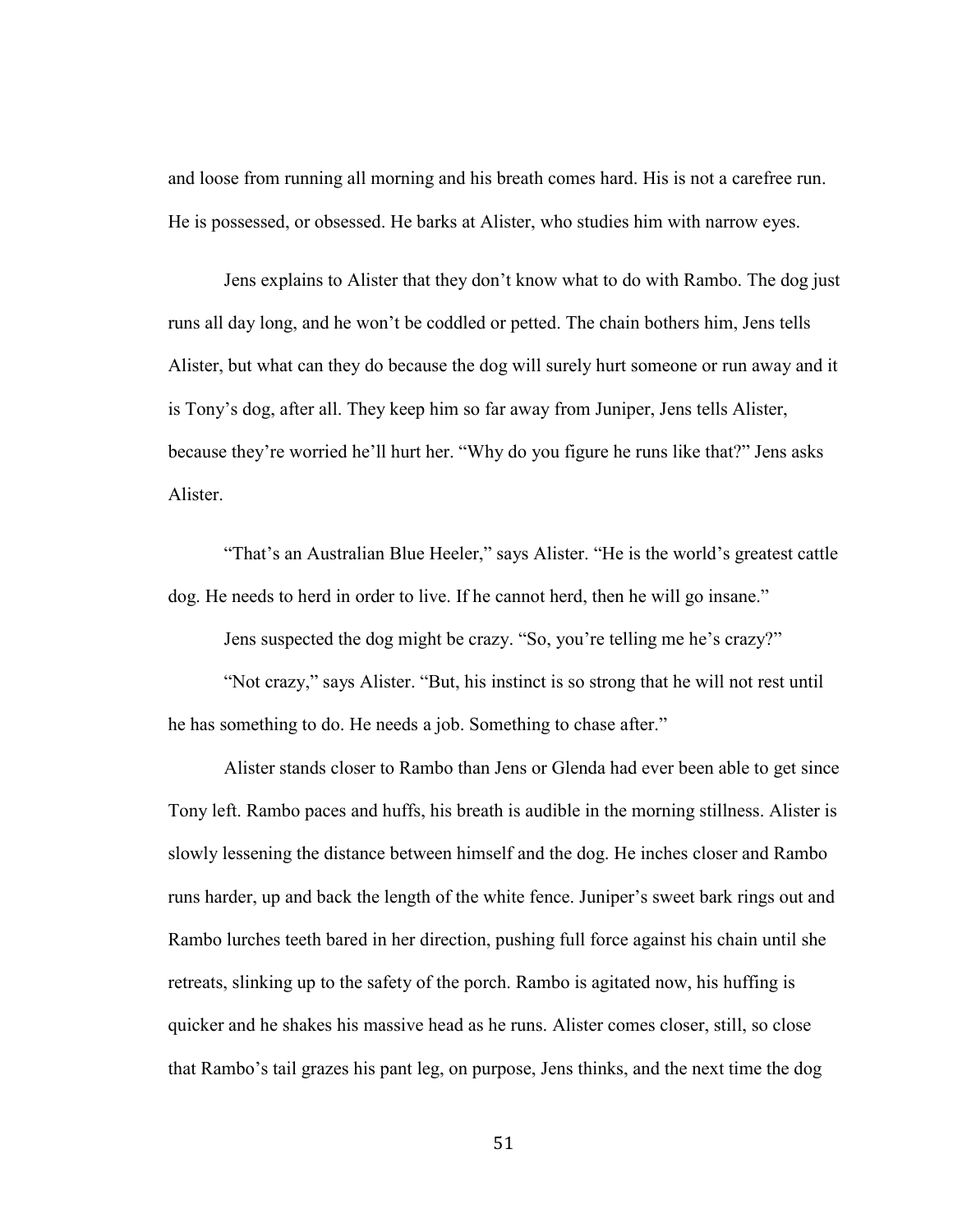circles back Alister is closer than before and Rambo's track is interrupted. He squares himself in front of Alister and sounds a warning bark. They are two men standing off, one low and aggressive and the other tall and patient. Alister is patient, standing above Rambo but Rambo is gunning for Alister. He is annoyed.

Jens apologizes for Rambo. "We can't do anything with him," he says. "I'm afraid he'll end up hurting somebody."

Alister has one arm straight up in the air, palm up. He looks down straight at Rambo, looks him in the eye, which is a mistake, Jens thinks, looking a dog in the eye. Rambo seems to buck a little, backs up and picks up where he left off, running his usual trajectory, his grassless arc. Juniper lays on the porch.

"That's what he needs, a job. It'd be easier on him if we had more traffic up here. He'd keep busy chasing cars."

"That's what Tony said. About the cars," Jens says. "What can we do about him? Is he just going to keep running back and forth, going crazy?"

Alister scratches his chin and looks up and to his left, toward his own house up the hill. "Let's get him off that chain. Got some cows out back. They don't wander much, but maybe we could try him out back there, so he could run around some. We'd have to try it out a little bit at a time, though. It'll let him run free, though."

When, Jens asks, when will they try this out, and Alister says they'll take him now and see how it goes. Jens grabs hold of Rambo's chain. Rambo, Jens, and Alister exit the safety of the fenced side yard. Rambo pulls hard, and Jens feels as if he will let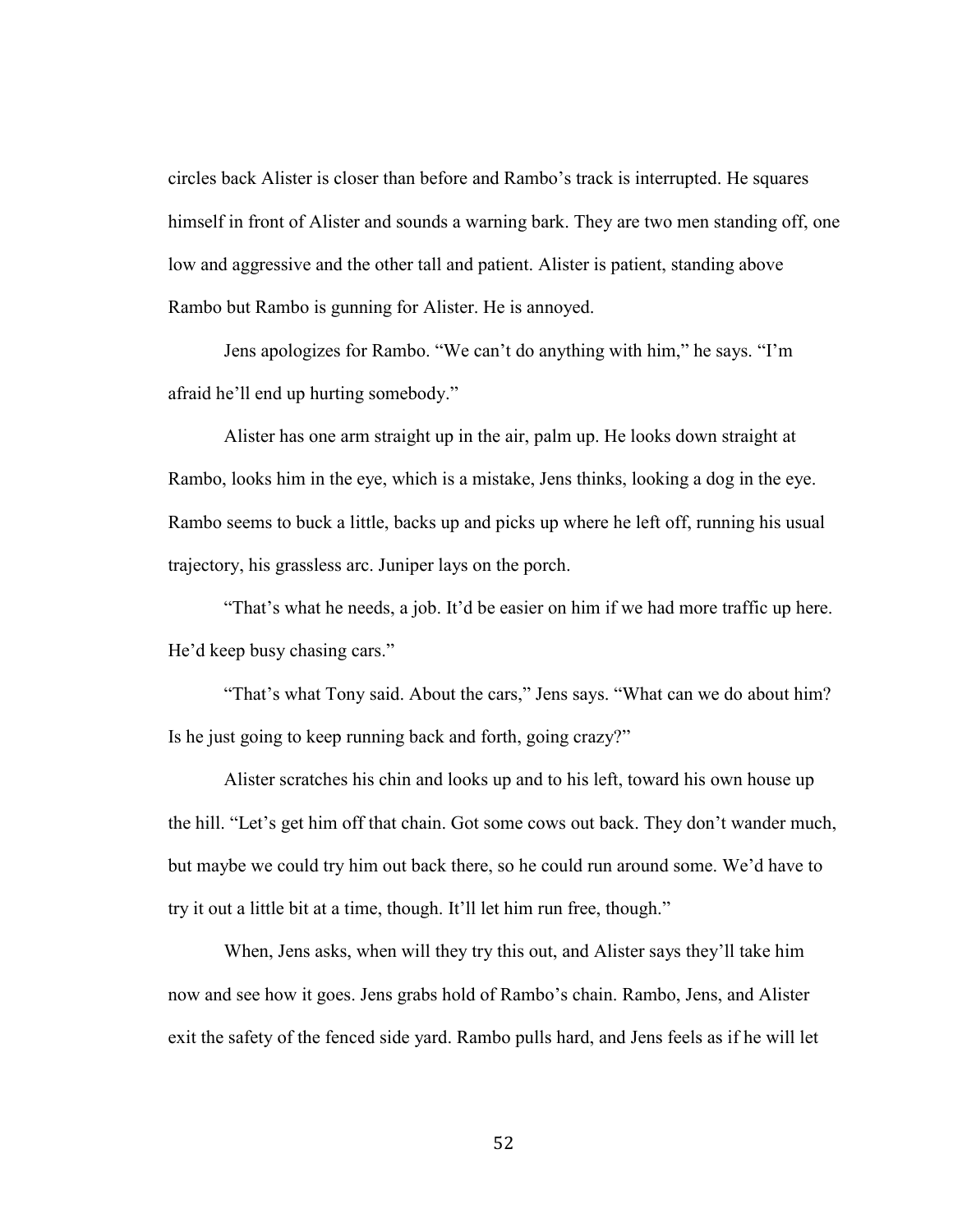the chain slip right out of his hands and the dog will run and run through the mountains and not stop.

"Alister," he says. "I can't hold on to him." The skin on Jens' palms is chafed and red as he hands the reigns over Alister, whose hand is steady. Rambo's head is up and he sniffs hungrily, new air and new ground beyond the fenced side yard he'd occupied for all these months. He is distant and savage, still, by no means grateful acting, but Jens imagines he sees a spark of something different in the dog, like maybe he knows he's going to do something he's meant to do. They circle Alister's house and near the back pasture, where Jens and Glenda and Tony saw Alister married long ago. Alister's five cows are grazing, docile in the mid-morning heat. They barely notice the entrance of the dog, who sets off at a flying trot, barking, but not menacing.

Alister and Jens do not speak, but stand at the gate and watch Rambo, who is quicksilver in the back pasture with the accommodating cows. This is still Tony's dog and this is a temporary situation until Tony is home again to see about his dog, thinks Jens as he makes his way down the road toward home. He is sweating and hungry and the air is thick with heat and laurel. His house looms larger and larger in front of him as he stands in the middle of the gravel road. Glenda's car has stopped right before turning into their driveway. Jens stands still under the sun as he watches his wife lean out the window and open the mailbox. Her arm emerges, her hand empty. There is no mail this Saturday.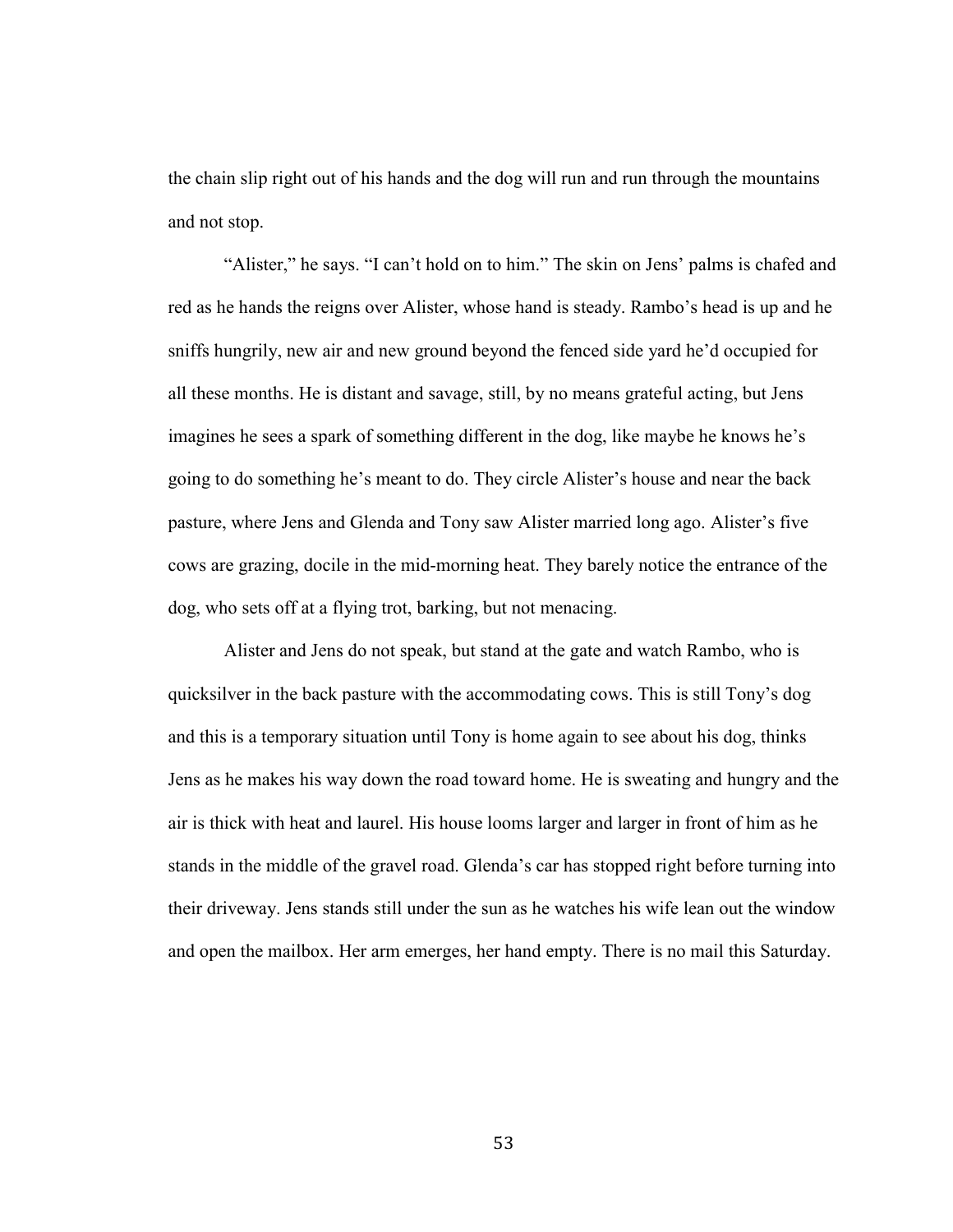# IMPASSE ON THE PETERSBURG-SALISBURY ROAD

The "Butter Churning in the 19th Century" living history exhibit was going straight to hell, but it was not Mary Nelle's fault. It was a snowball effect, she'd concluded; the museum hadn't been as aggressive as it could have in advertising the event, and the morning was so intensely cold that right off the bat one of the Mason jars had shattered upon being shaken by a pre-teen boy, member of the blond family of homeschoolers who were thus far the event's only visitors. And then there was Jessamyn, hunched miserably on the Blankenship House hearth crying her eyes out.

 The bitter cold and lackluster attendance were to be expected in Virginia in early February. So was the historical museum's tepid advertising campaign. Things such as these did not usually rattle Mary Nelle, who, in her twenty-seven-year-long career as a professional historical interpreter, had learned how to handle crises with the best of them. You drew yourself up a little higher, made your petticoat swish a little more purposefully when you led your group through the house, and above all, you kept in character and made those folks live and breath 1776. But a broken butter jar before 9 a.m. and the girl flat out sobbing on the job had cut Mary Nelle to the quick. This mess would never happen in Williamsburg.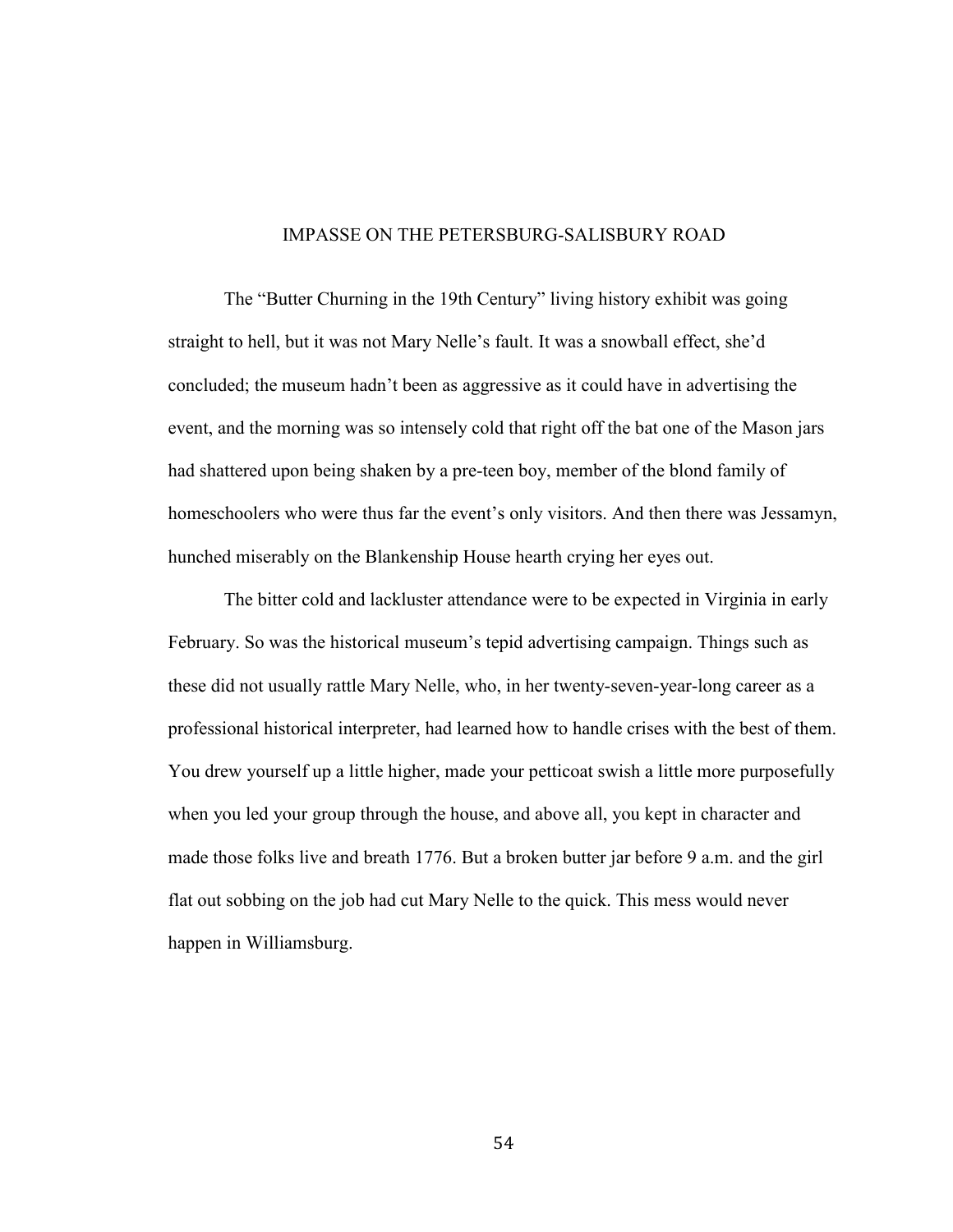Her being cooped up in the Blankenship House with a newbie would never have happened in Williamsburg, either. She and Heinz had thrived in regular spots in the Governors Palace for twenty years, guiding group tours through all the ins and outs of the mansion with ease and historically appropriate elegance. Both had started out in the detached kitchen and scullery, and then how quickly they moved up into the big house and into coveted roles as members of the gentry, Heinz lean and refined in his waistcoat, and Mary Nelle chipper even during peak season up and down the Governor's stairs in her kid leather slippers.

Mary Nelle liked to say that Betsey, their daughter, had practically been raised at the Governor's mansion. It was true. All through Betsey's childhood and growing up years they had worked and lived, practically, at the mansion, and danced with Williamsburg's most prestigious dance troupe, the Colonial Contra Dancers. They danced beautifully together, she and Heinz, always the star attraction always at the Governor's Christmas Ball, gliding across the blazing hardwoods in The Duke of Kent's Waltz. Mary Nelle would set off their presentation with a polished, yet friendly introduction. They used their real given names; she would graciously extend her arm and he would take it and kiss her hand as she smiled. "Allow me to introduce my dear husband, Heinz."

Heinz had begun to falter a bit while dancing two Christmas Balls ago; he was tired, he said. Betsey was gone, living in London with her British husband and baby boy Mary Nelle and Heinz knew only from instant messaging and a monthly phone call during which they could hear his, Casey's, gleeful baby gibberish.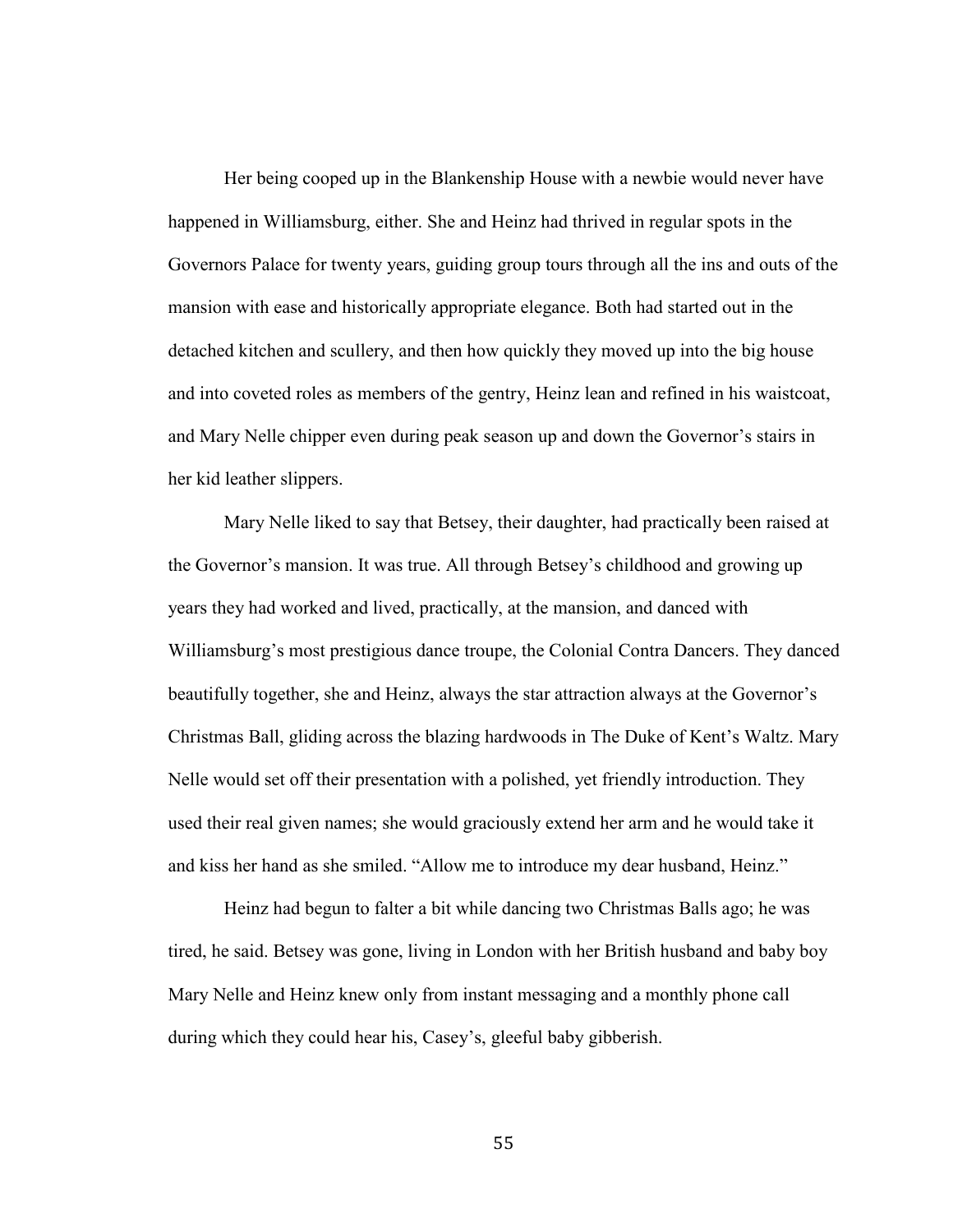"This empty house is far too big," Heinz had said, "and there are too many memories for my liking." Mary Nelle wondered for a moment if he weren't talking about the Governor's mansion, instead of their own home, but in the end it meant the same thing, she reasoned.

So they began studying the possibility of moving, landing someplace new where they could do good work in their field in the last few years before retirement. The brutal pace of Williamsburg, on which they had thrived in their prime, had become a little taxing, Mary Nelle had to admit, when a pair of opportunities opened up for them in a small, historic town near Roanoke, notable for its key position on the Petersburg-Salisbury Road. A change would do them good, Mary Nelle said, though she began to long for the Governor's mansion before they even left. Now Heinz wore a suit and oversaw the entire historical complex. And Mary Nelle is Mrs. Blankenship.

Jessamyn was having a fit.

"Jessamyn! Good Lord. What is it?"

The girl had scarcely moved all morning from her place at the hearth; her hair was done up in a half-hearted bun and she was greenish. Her lips were swollen and chapped from crying. She was breaking one of the cardinal rules of historical interpretation in stepping out of character like that and she knew better. Jessamyn was a sober girl of eighteen and a quick and eager study. In her six months on the job, she had been placed under Mary Nelle's tutelage and made remarkable strides. She had good bones, too; long, ginger-colored hair, a high forehead, delicate white eyelashes and freckles had made an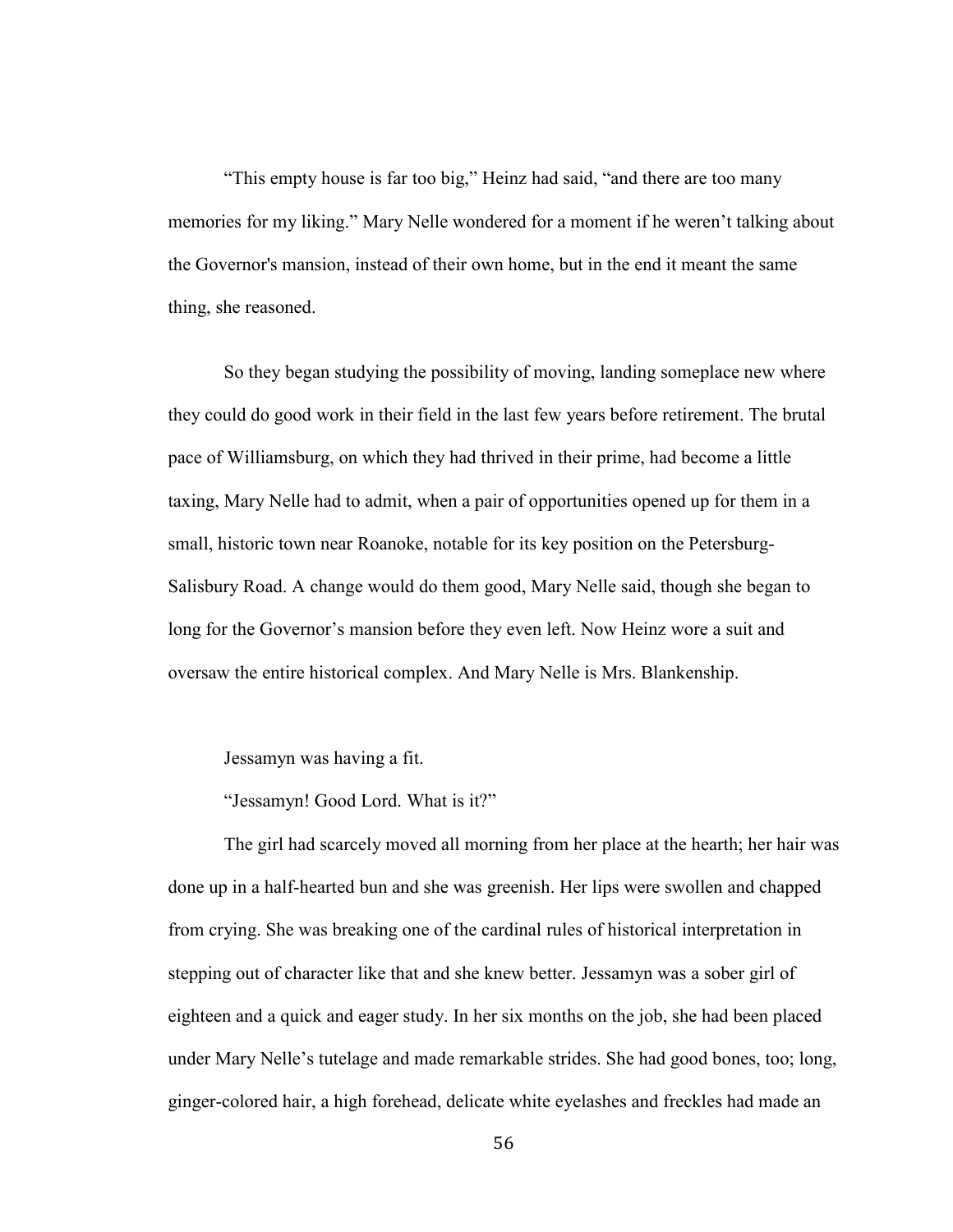impression on Mary Nelle the minute Jessamyn had walked into the museum in her jeans and tennis shoes. And her name. Jessamyn. The girl was practically born to interpret history.

Mary Nelle had settled into a nice routine with Jessamyn in the Blankenship House and she was proud of her protégé. Jessamyn stayed in character, left her phone in the car, and did her best to keep with the standards of professional conduct for historical interpreters. "Remember, you're not just a tour guide." Mary Nelle said to Jessamyn the first time the girl stepped into the Blankenship House in full period costume. "We're not just interpreting history. We're interpreting emotions. Not yours or mine, but the emotions of those who lived in this house and worked this land, and what that means to the people who will walk through these doors wanting to learn about it."

Mary Nelle saw the effort, the care that Jessamyn brought to her role as young Mae Blankenship, newlywed bride of Colonel Blankenship of the Second Virginia Regiment. She did a fine job and supported Mary Nelle's Augusta Blankenship, Britishborn widowed mother of the Colonel. It was just the two of them in the four-room house. There was no ballroom or elegant staircase, and Mary Nelle missed the professionalism and bustle of Williamsburg. On slow days, and they were frequent, she would rustle her skirts on over to the museum offices and check in with Heinz, and just as often she would be startled at the sight of him, sitting at his desk literally pushing pencils back and forth. The sight of his wife did make him smile. He would look up from his desk and genuinely smile.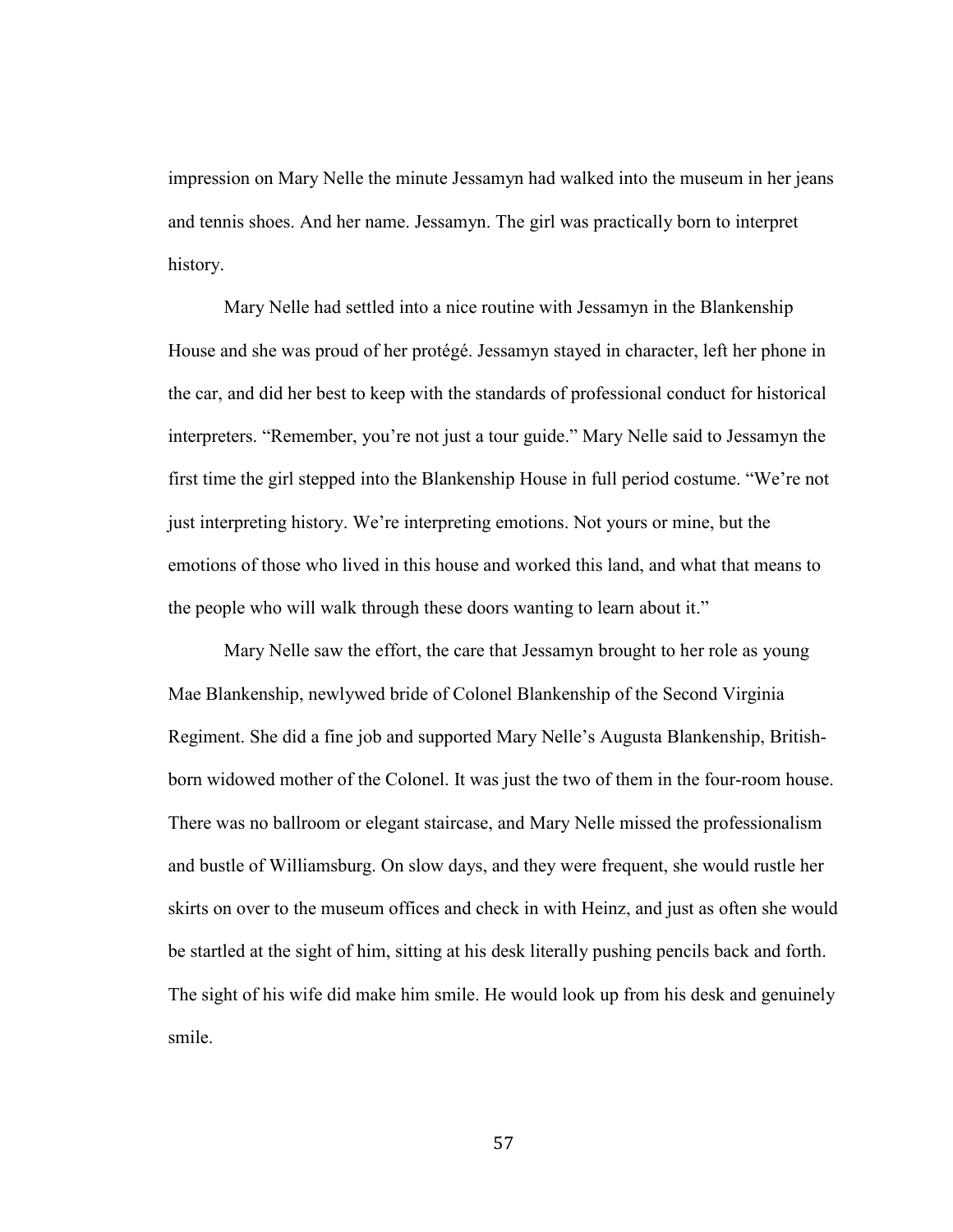"Hello my dear, how are things on this end?" She would ask him, and how the sight of her, trim in her Mrs. Blankenship dress made it all make sense as it always had, but he was bored.

"I am bored silly." He would reply, and though he said it jovially and Mary Nelle pretended to receive it as such, when she waked out of the office she knew he really meant it. And she knew because she, too, was bored. The Blankenship House was amateur operation; she and Heinz had walked in there with their history degrees and their decades of experience and on a good day, maybe twenty people came and with each one it was like starting at square one. But Jessamyn's arrival to the house gave her something to do, some care to take with someone, at least.

"Jessamyn. Remember, dear, we must remain in character."

Jessamyn looked up at Mary Nelle with red-rimmed eyes. Her delicate skin was splotchy, her nose pink as a rabbit's. "I think I might be pregnant!" The word reverberated in the near-empty stone house.

"Oh, for God's sake," said Mary Nelle. Jessamyn's boyfriend was an overweight farm boy named Darren. He came to pick Jessamyn up from work sometimes, and Mary Nelle always pretended to be busy when he came in. Probably nice enough, she thought, but the less she knew about him, and what Jessamyn was like outside of work the better. She didn't want to hear anything about it, but Jessamyn's words spilled out. She had missed her period, felt strange, was sick.

"I'm scared, Mary Nelle," she said. "What do you think I should do?"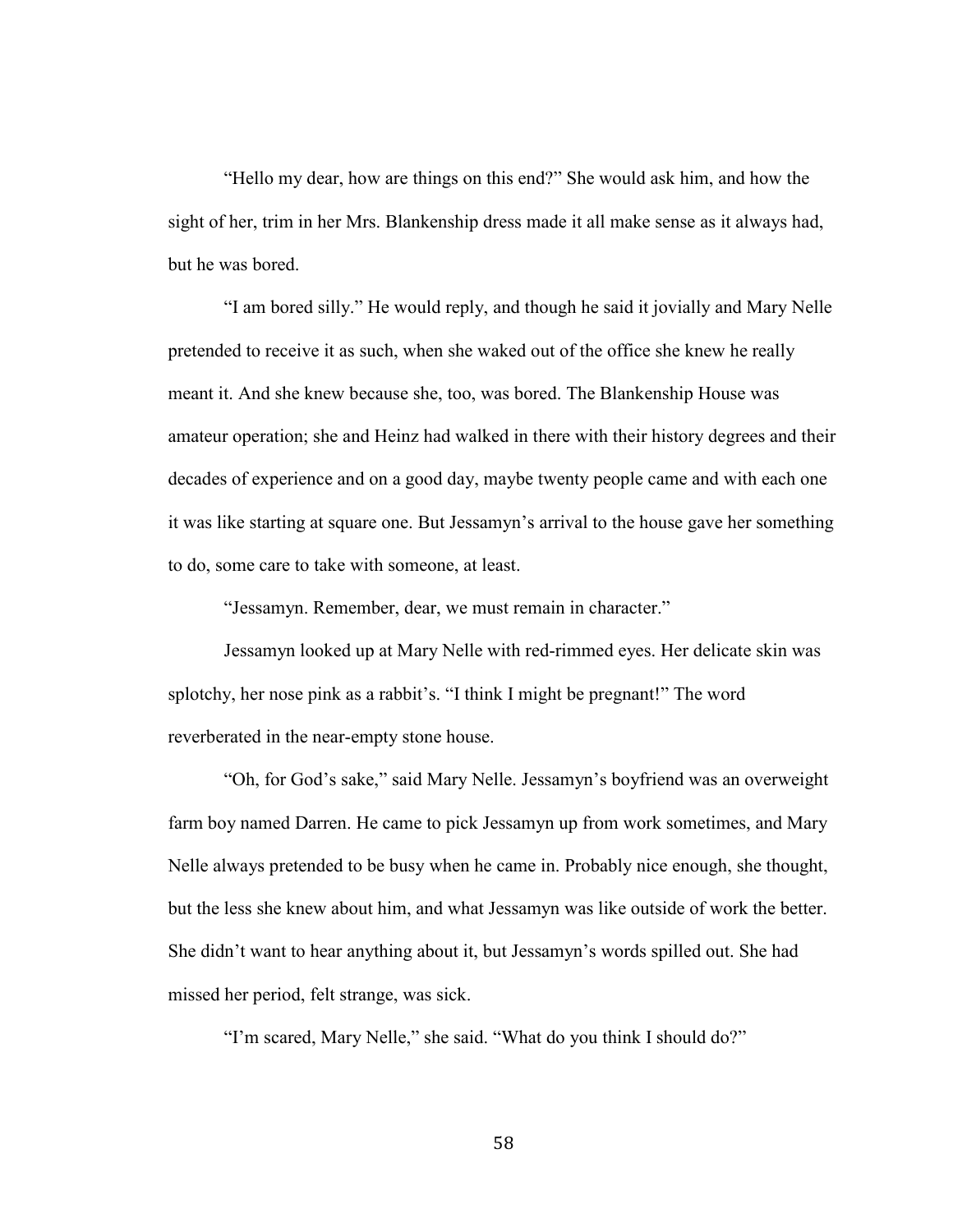Mary Nelle felt the hairs stand up on her arms and her gut told her to shut it down. She was old enough to be Jessamyn's mother which meant Jessamyn's mother was out there someplace, likely clueless about her daughter's condition and Mary Nelle owed it to her, to Jessamyn's mother, to say give absolutely no advice to the girl, except to say, "I don't know, Jessamyn. Go to the pharmacy and get a pregnancy test." She told Jessamyn to go, go now and take the rest of the day off. She was in no shape to greet the public and Mary Nelle could handle the house by herself. Jessamyn gathered her things. Mary Nelle noticed a pair of Nike's poking out from underneath Jessamyn's skirts and looked away. Jessamyn walked out of the Blankenship House and Mary Nelle was alone. She could take in the entire house in once glance without having to leave the hearth, it was that small. The Blankenship House had no stairs.

In the car on the way back to their economical pre-retirement cottage that evening, Mary Nelle remarked, "What time is it in London? I'd like to try and get up with Betsey and Casey tonight." Betsey had just quit her job at the magazine to stay home, at their flat, she called it, with Casey. Betsey was sounding more and more British and Mary Nelle had never held Casey. Heinz said perhaps they should wait until the weekend. "Remember, when it is sunset here, there it is the middle of the night."

Jessamyn was officially pregnant. She arrived early to work the next day, pulled together, to her credit, but pregnant per the stick test she had purchased the previous afternoon at the pharmacy. The cold snap held, and visitors were as scarce as ever. With just her and Jessamyn in the house, Mary Nelle busied herself with rearranging all the cookware and place settings, and gave the entire kitchen floor a good sweeping with the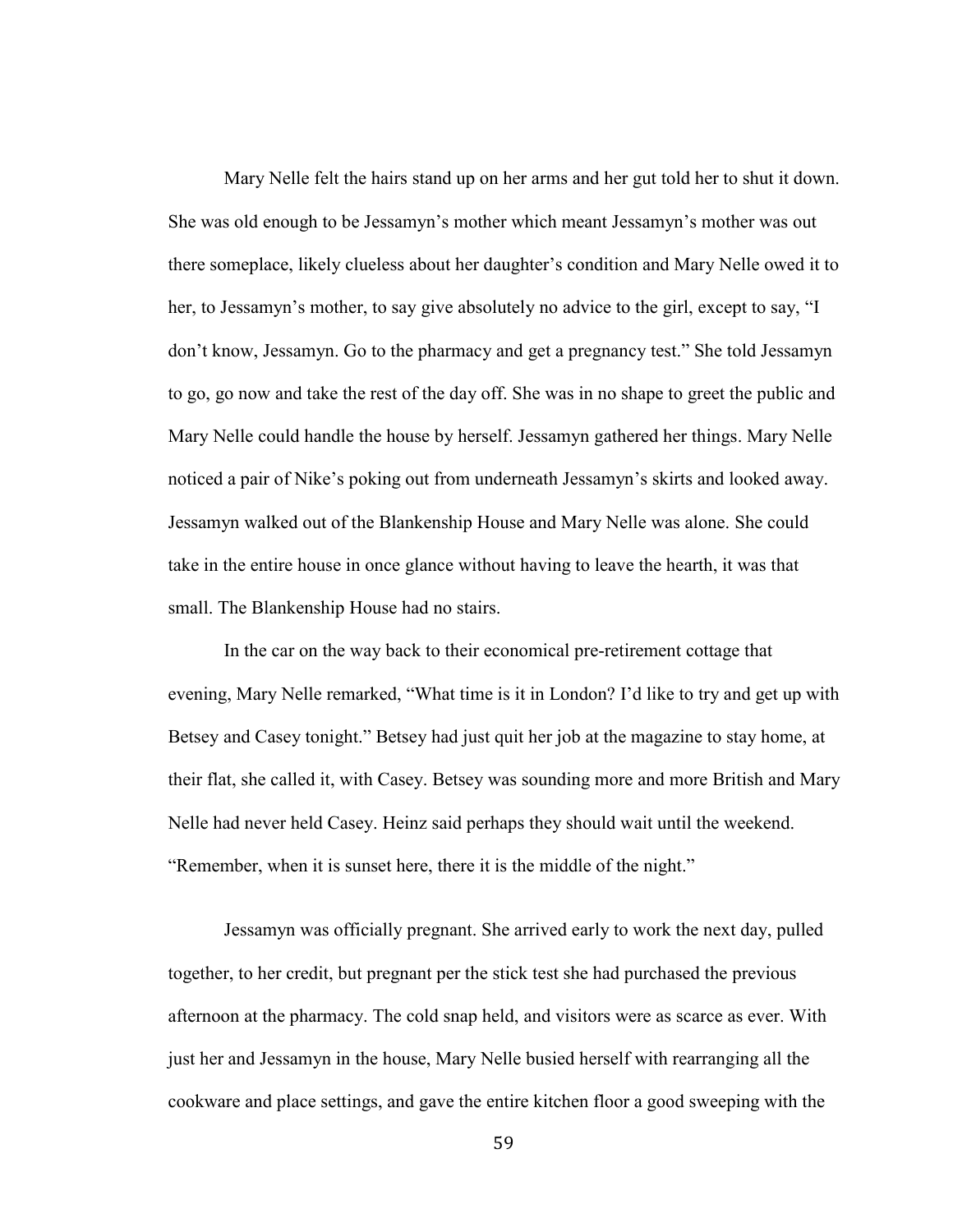small, multi-color hearth broom. She had to bend straight over from the waist to do it, but it was worth it, to keep from having to deflect Jessamyn's attempts at personal conversation.

"Do you think we should get married?"

Mary Nelle swept harder and faster. She did not want to hurt Jessamyn's feelings, but this was slipping into the danger zone. Keeping in character is a cardinal rule of historical interpretation, one that Mary Nelle had intrinsically understood and respected from the beginning of her career. It was not a struggle; she did not want to get to know the real Jessamyn or hear about her modern outside-of-work problems. She straightened up and grabbed her raspberry wool cloak from the hook. "I've got to run to the office, dear."

Heinz's office had a beautiful bay window overlooking the historical park. As Mary Nelle strode through stone path winding through the herb garden, she could see Heinz standing at the window before he could see her. She navigated through the winter savory and rosemary and headed down the main path to the museum office. Heinz saw her then, she knew, because he lifted a hand and waved. He met her at the door. "What a surprise, Mrs. Blankenship," he said.

"Heinz, we are languishing," she said.

He did not object. "It is a rather slow season.

"Do you know there has never been a dance at the Blankenship House?" Mary Nelle had looked into it. There was occasionally square dancing in the museum auditorium, but the park had never hosted a proper English contra dance.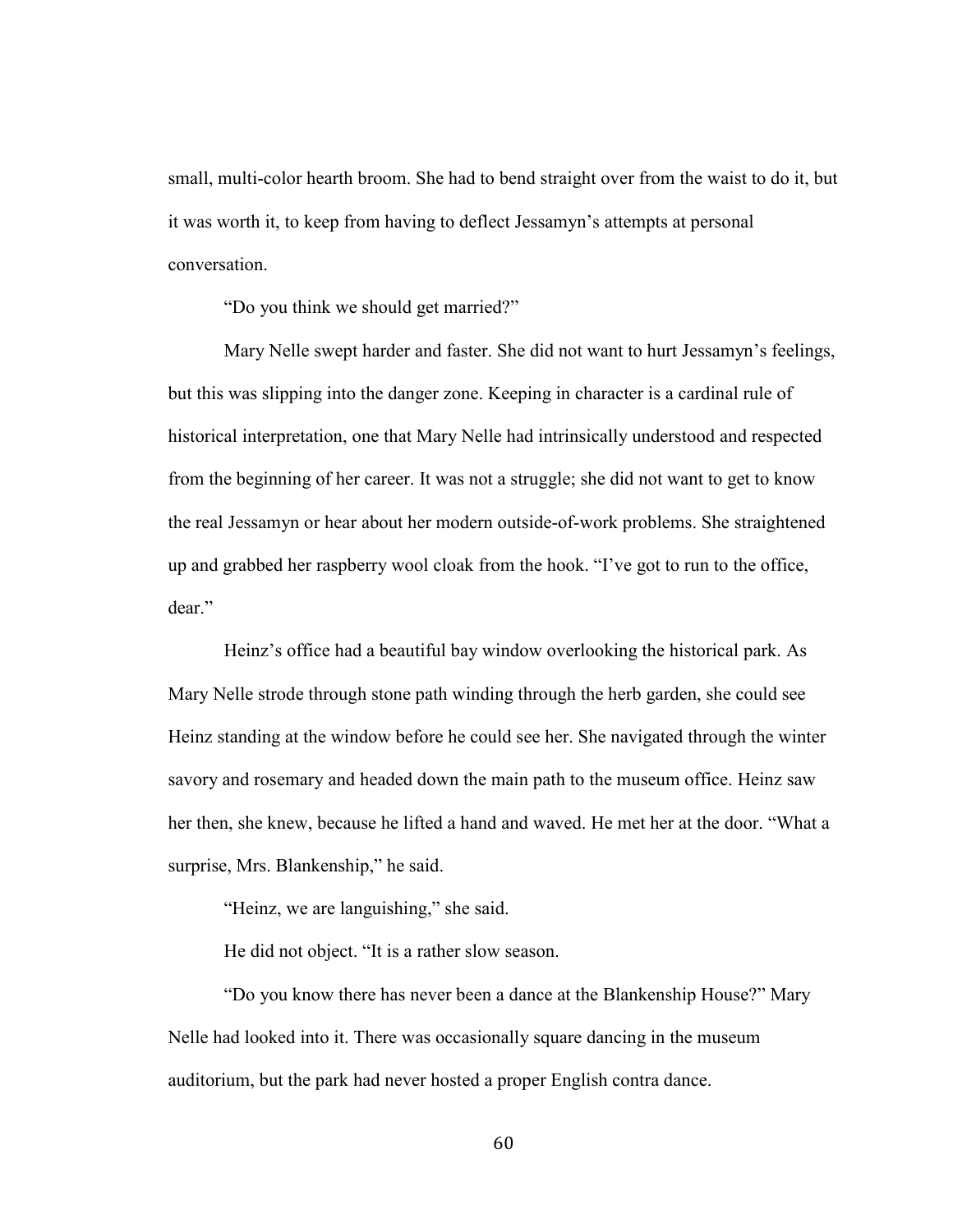"It has been a long while since we've danced," said Heinz. "My knees are not what they used to be."

"I am not worried about your knees. It is your dancing suit that needs attending to. It will need to be let out."

Back in the house, she hung her cloak up on the wall and smiled brightly at Jessamyn. "I'm going to need to teach you some key waltzes and reels."

Mary Nelle chose March 16, a Saturday, conspicuously just after the Ides, at 2 p.m. for the date of the Blankenship House's First Annual Spring Contra Dance. She had willed the weather to be lovely, and it was, if a bit chilly. He was in her off-white gauze with the robin's egg blue sash, and wore one of her finest dancing bonnets. She and Jessamyn were setting up in the museum's large conference room. Tables and chairs had been removed, to allow space for dancing. A single slim buffet table with a lace mantel was arranged on one side of the room. Jessamyn had carefully placed plates of ginger snaps and jam thumbprints, tiny napkins, and a large punch bowl full of lemonade with real lemons.

The museum's sound system was surprisingly wonderful, and the CD of late-Georgian party music sounded like a dream. It was ten to two and so far there were no attendees. Jessamyn fit into one of Mary Nelle's old Governor's mansion gowns, just barely, but altogether respectable-looking. A few people meandered into the room, and Mary Nelle greeted them amidst the opening strains of a Celtic jig. A pair of middle-aged sisters, an older man with a cane and thick glasses, and behind him a family of four. Still no Heinz.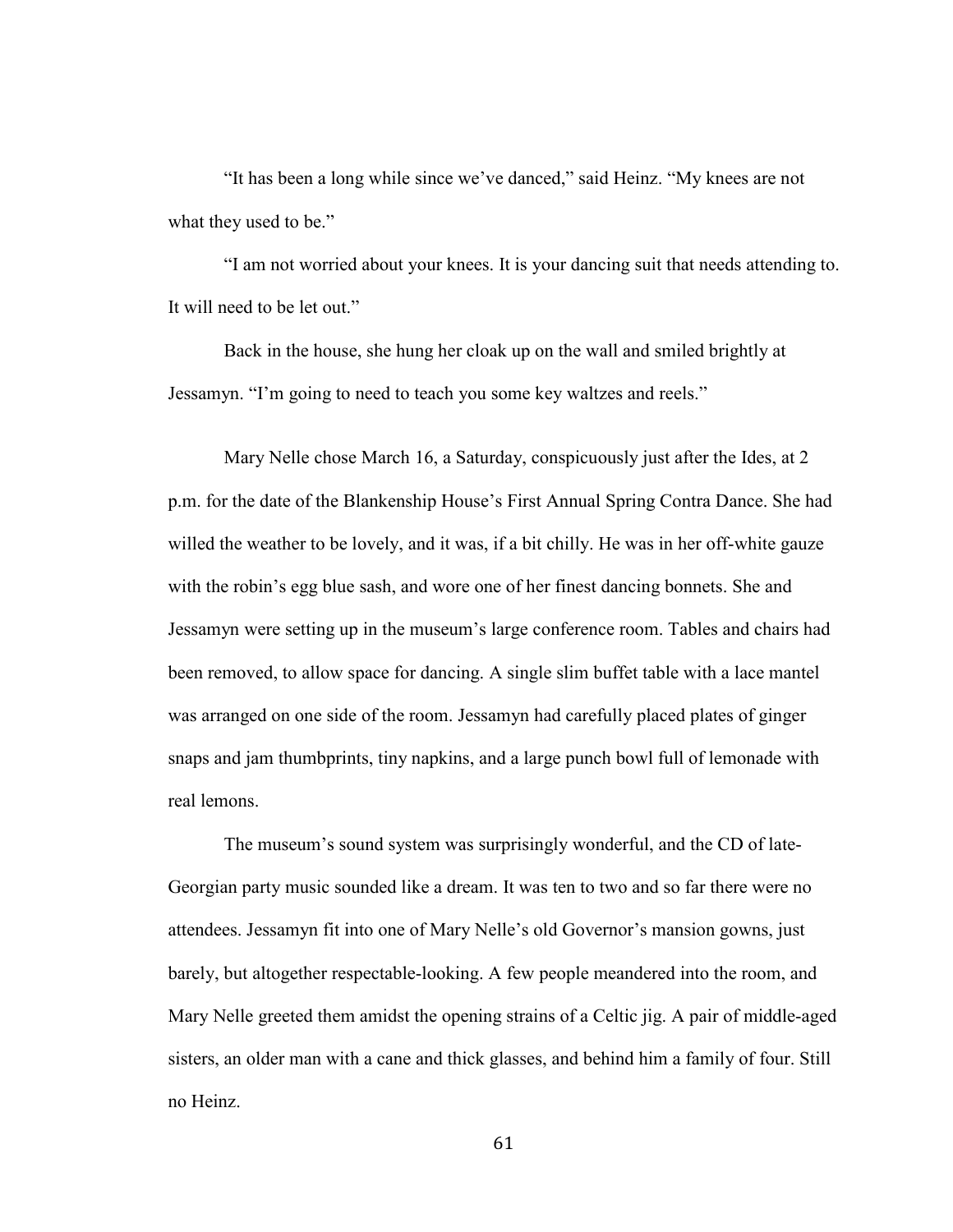"Welcome, friends!" said Mary Nelle, as the guests gathered bashfully in a clump at the edge of the makeshift dance floor. How many were there, seven total? They could have held the dance in the kitchen of the Blankenship House with an attendance like that, but Mary Nelle pushed forth.

"Welcome one and all. The song you hear playing is a waltz from the Regency period," she said. "And in a moment, I'll have you all come here and join me and we'll learn some popular contra dances. But right now," she addressed them. "Right now, it seems my partner has been detained."

Heinz was detained. It was half past two when he entered the conference room, resplendent in his white knee britches, starched shirt and green brocade vest. Mary Nelle was irritated but relieved when he joined her, linked his arm around her waist and leaned in to say, "I had a phone call from a donor. I highly apologize." The neck of his shirt was a bit tighter than usual, and she knew the britches could have been let out more. He was uncomfortable, but only she knew. To the sisters, the old man, the family, and even to Jessamyn, Heinz was striking, and he was.

She said it for the first time in two years. "Allow me to introduce my dear husband, Heinz." And Heinz kissed her hand and bowed before they began their signature waltz. It was emotional. If Mary Nelle had closed her eyes she could have sworn they were back in the Governor's ballroom. But there was business to take care of, dances to teach. The time had come to invite the guests to join them and learn a simple reel. Tentatively, the seven people shuffled out in the middle of the floor and complied as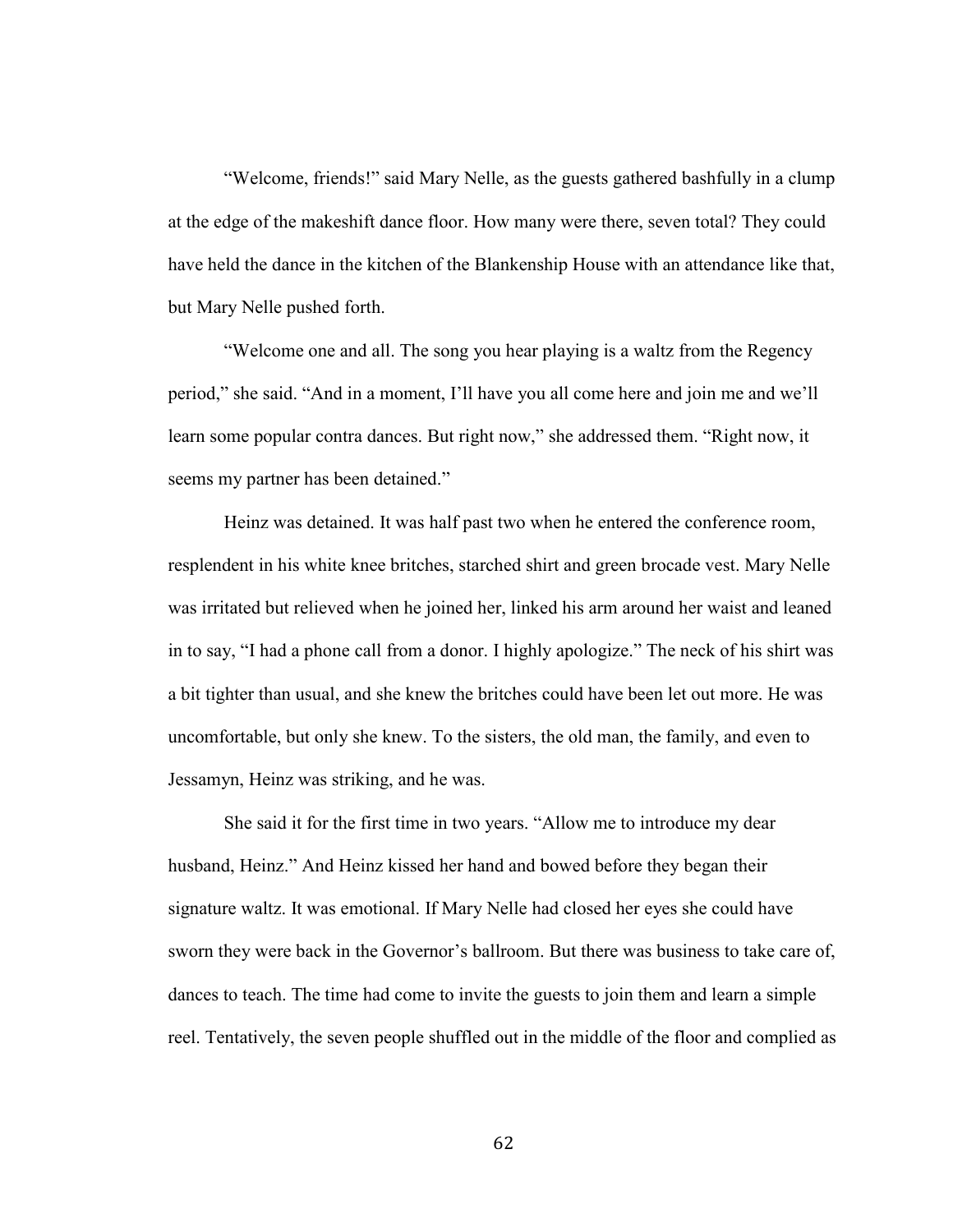Jessamyn put them into two rows. Mary Nelle, Heinz and Jessamyn filed in to make two fairly decent rows of five each, though unbalanced, gender-wise.

"You see, it's all about sets and numbers," Mary Nelle instructed. "Heinz and I are at the top of the set and Heinz is what is known as 'the caller.' It seems complicated at first, but you simply trust your partner and keep track of your number," she said. It was slow going, this one, with everyone confused as to their number, dumbly turning around and facing the wrong way, but happy, Mary Nelle could certainly say that. The guests were happy. They did not even notice when Heinz missed two or three important calls. Mary Nelle noticed. She wished the whole thing to be over and quickly.

"Heinz," she whispered, head close to his chest as they moved in sync, outside the row and down, then turning and down the center. "What is wrong?"

Heinz held her wrist, not lightly, but hard and his hand was hot. "Mary, my jacket does not fit me anymore, and I told you so last week when you took it to the cleaners. It just does not fit."

Life in the Blankenship House had picked up a little with the stirrings of spring in the weeks following the contra dancing demonstration. Mary Nelle and Heinz had not spoken of the demonstration. Neither one spoke one word of it, though the museum staff had congratulated them on such a nice event. There was a photo in the local newspaper, Mary Nelle in her gauze and slippers, smiling and in control of the room. Half of Heinz is in the photograph, and Mary Nelle was struck with the grimace on his face, as if he were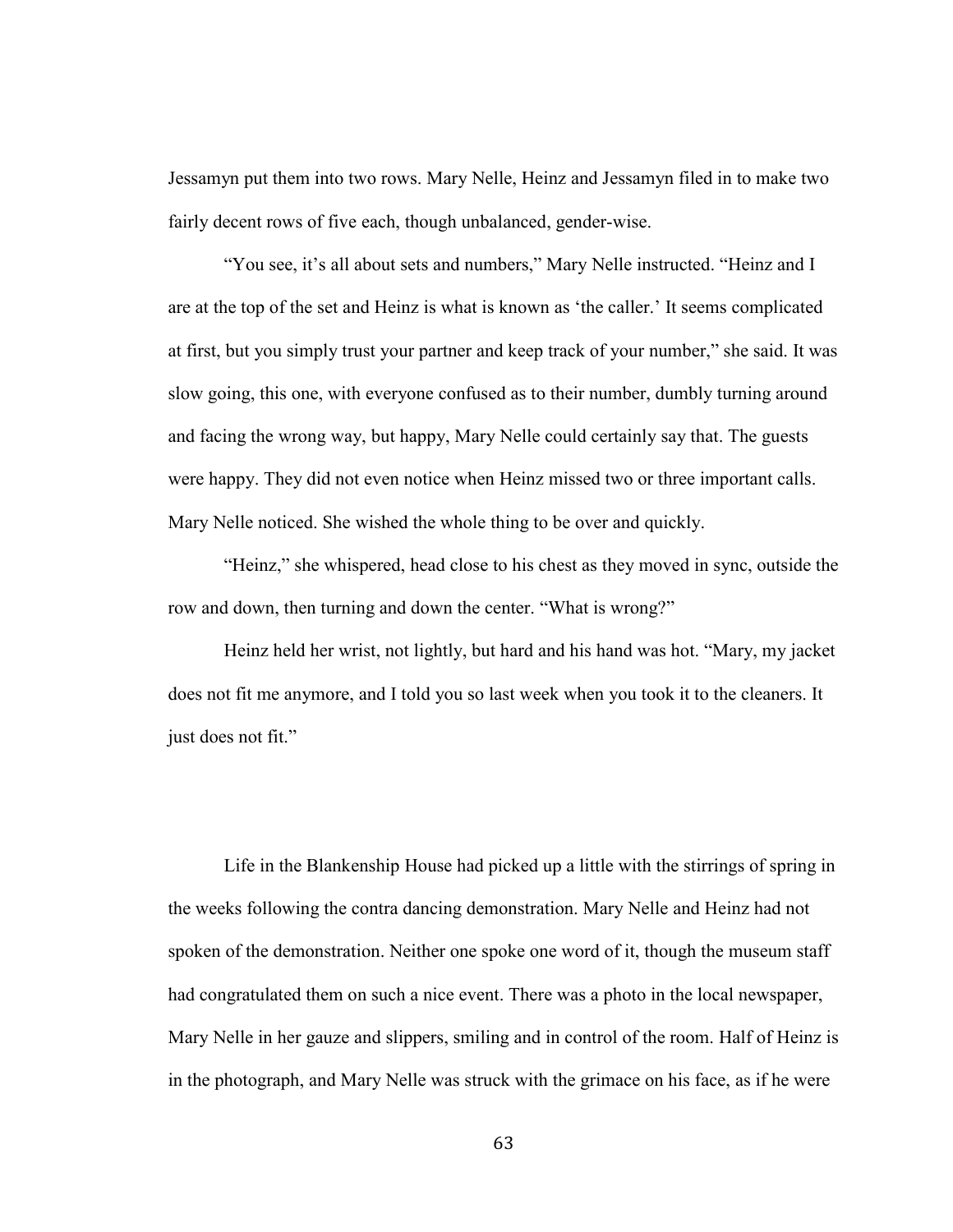in very real pain. His middle was not smooth at all, there were gaps and bunches amidst the buttons of his waistcoat. He did not look like himself. The newspaper clipping chilled her. She could not look at it. Would there be another dance demonstration? The museum had a smattering of telephone calls asking. "I will leave that up to my wife," Heinz replied.

"No, heaven's no," Mary Nelle had said, when the topic was broached. "No, I don't think the facility lends itself to dancing."

Attendance was up, anyway. Mary Nelle could expect a handful or so of people to pass through the house each day, pulling her out of the state of mild contemplation she had fallen into since pregnant Jessamyn quit over corsets and too much time on her feet. Mary Nelle tackled several house projects in quick succession, with no one to around to slow her progress. She swept out the hearth, really swept, which had obviously not been done in years, revealing a lovely under-fired salmon color that set the room off just so. She stood in the center of the kitchen with hands on hips, in her homespun dress, with a white house wrap on her head. She heard the front door creak open. And here I am with soot on my face, probably, thought Mary Nelle, but that is how it is in Colonial times in a place so remote. Augusta Blankenship would indeed have maintained her own hearth if the girl had been indisposed. She walked purposefully into the great room and there was Heinz. He was large in the doorframe of the Blankenship House, and in the unforgiving noonday light he was ashen and lumpy. He had his dancing waistcoat draped over an arm.